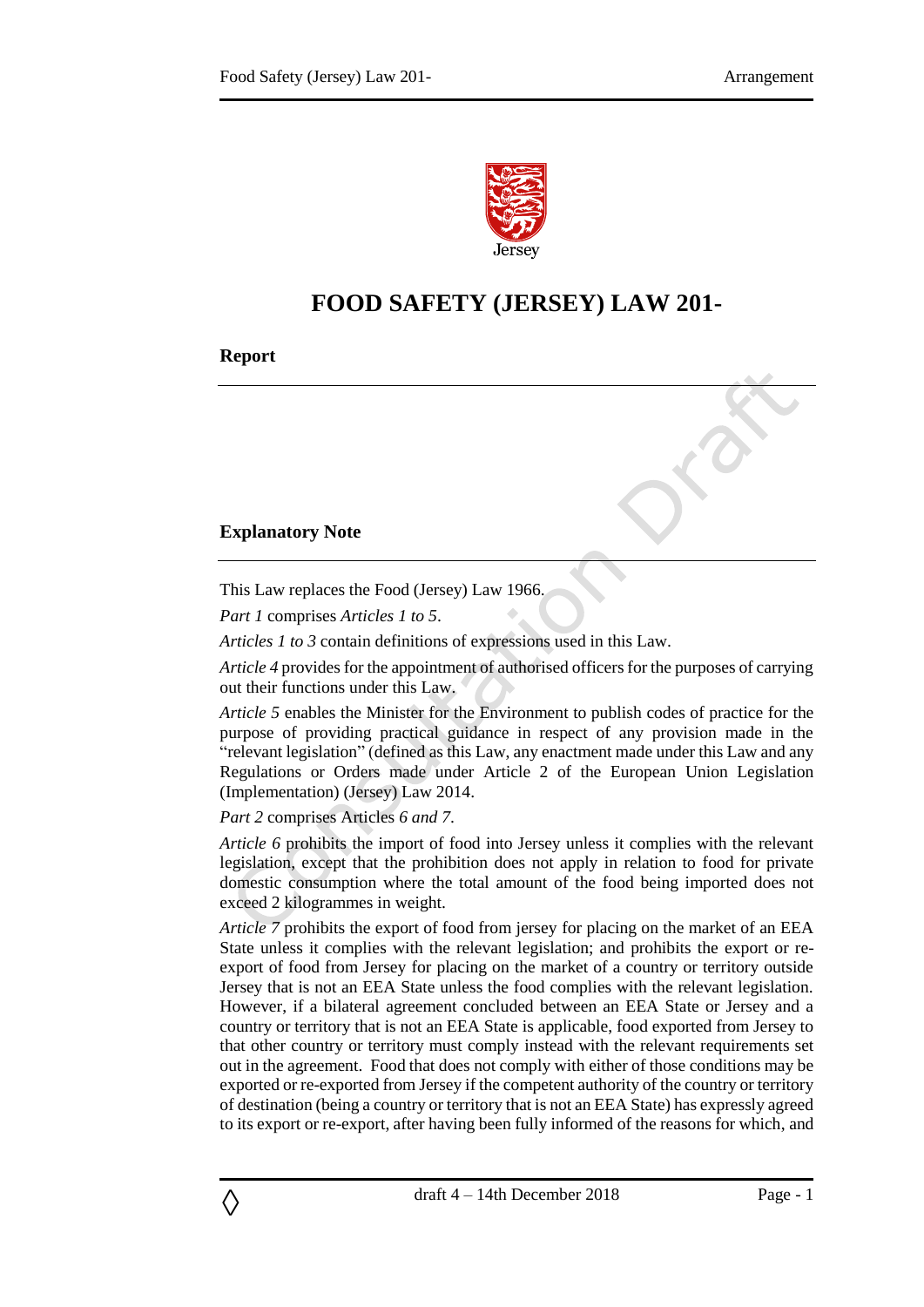the circumstances in which, the food concerned could not be placed on the market in Jersey or an EEA State.

*Part 3* comprises *Article 8 to 15*.

*Article 8* enables the States to make Regulations to provide for the licensing of food businesses.

*Article 9* prohibits the placing on the market of any food that is unsafe and provides that food is unsafe if it is injurious to health or unfit for human consumption. *Article 9* sets out the circumstances to be taken into account when determining whether food is "unsafe" "injurious to health" or "unfit for human consumption". *Article 9(7)* provides that food is deemed to be safe if it complies with EU Food Law governing food safety, insofar as the aspects covered by the EU Food Law are concerned; or where it conforms to the relevant legislation. The Minister may nevertheless impose restrictions on such food being placed on the market or require its withdrawal from the market where there are reasons to suspect that the food is unsafe.

*Article 10* prohibits the placing on the market of any equipment, packaging or labelling material that, if used for the purposes for which it was designed or intended to be used would render, or be likely to render, food unsafe and must not place on the market any packaging that does not meet such standards as to quality and type of packaging as may be required under the relevant legislation.

*Article 11* requires a food business operator to ensure at all stages of production, processing and distribution of food within the business under their control that the food satisfies the requirements of the relevant legislation relating to that food business; and have in place systems and procedures for the purpose of verifying that such requirements are met. By *Article 11(2)* a food business operator must provide an authorized officer with evidence of the operator's compliance and ensure that any records describing the systems and procedures developed are up-to-date at all times.

*Article 12* requires a food business operator must have in place systems and procedures to enable traceability of food through relevant documentation or information, in accordance with the relevant legislation.

*Article 13* sets out the steps that a food business operator must take for withdrawing unsafe food form the market and informing consumers.

*Article 14* requires a food business operator carrying out any stage of production, processing and distribution of food after primary production to put in place, implement and maintain one or more permanent procedures based on the Hazard Analysis at Critical Control Points (HACCP) principles described in paragraph. By *Article 14(4)*, a food business operator must, when asked to do so by the Minister, provide the Minister with evidence of the operator's compliance with the procedures.

*Article 15* describes the steps the Minister must take to inform the general public of the nature of the risk to health, identifying the food, or type of food, the risk that it may present and the measures which are taken or about to be taken to prevent, reduce or eliminate that risk.

## *Part 4* comprises *Articles 16 and 17.*

*Article 16* prohibits a person from describing, labelling, advertising or presenting any food or making available any information about the food that is misleading. *Article 16(3)* describes in greater detail the matters that would give rise to an offence under this Article.

*Article 17* prohibits the placing on the market of food that is not of the nature or substance required by the purchaser. By Article 17(2), food is not of the nature of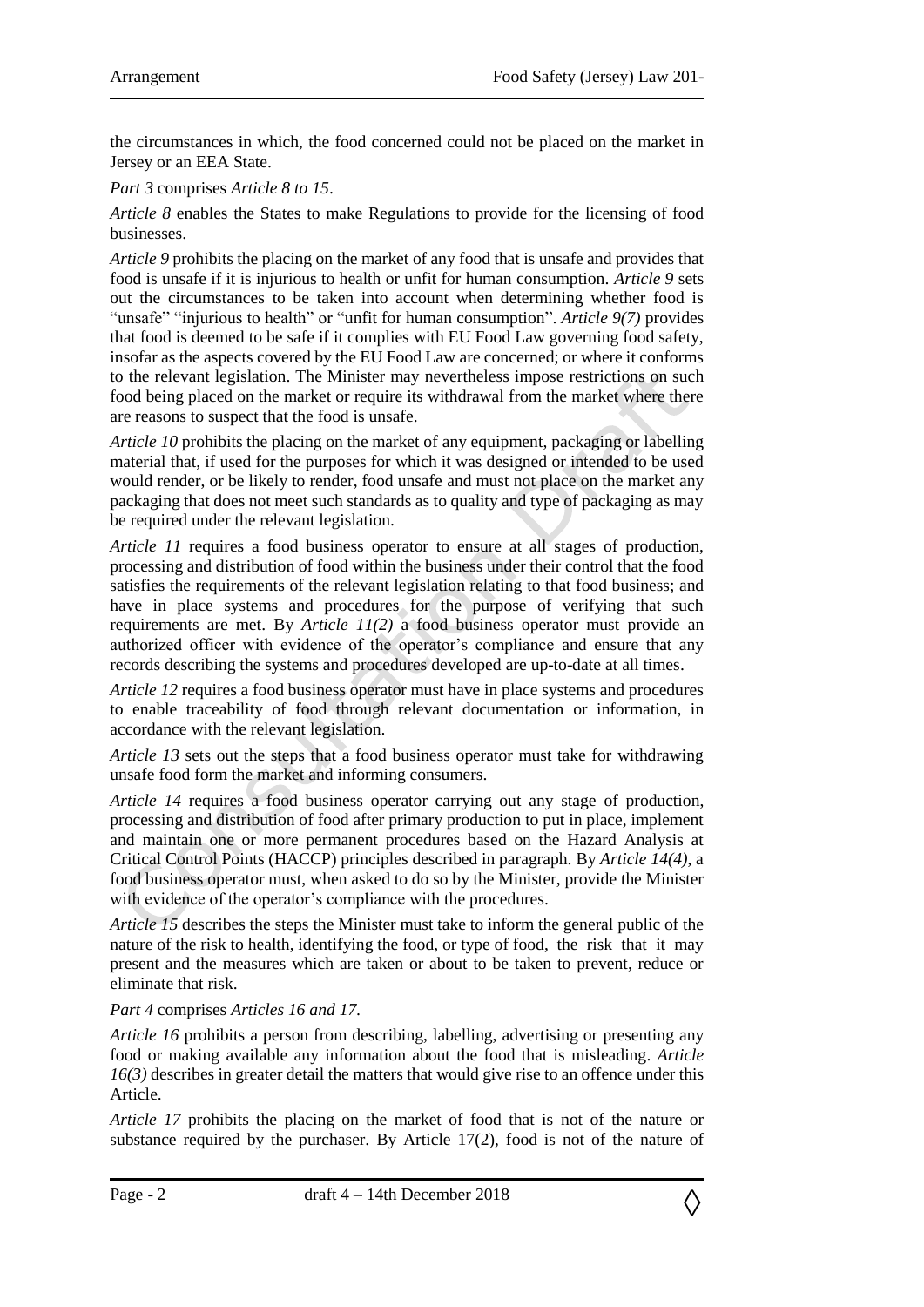substance required by the purchaser if it is supplied in response to a purchaser's request for a particular type of food, or for a food that does not contain a particular ingredient, and the food is not of that type or contains that ingredient.

*Part 5* comprises *Articles 18 and 19*, which provide the Minister with wide-ranging powers to make Orders. In particular, an Order made by the Minister may incorporate (by reference, annexation or otherwise), any EU provision or any provision in an enactment of a part of the United Kingdom, concerned with EU food law to such extent and subject to such exceptions, adaptations and modifications as may be specified in the Order and such provision may include references to any EU provision or any provision in an enactment of a part of the United Kingdom, as it may be amended from time to time. Article 18(2) introduces Schedule 1, which contains a list of additional matters that may be prescribed in an Order. Under *Article 42* of this Law, a person contravening a provision of an Order will, on conviction, be liable to a fine of a maximum of level 2 on the standard scale.

*Part 6* comprises *Articles 20 to 24* and provides for the approval of food safety auditors who will assess food businesses for compliance of the relevant legislation.

By *Article 20,* the Minister may approve an individual to be a food safety auditor where the Minister is satisfied that the individual is competent to carry out the functions of a food safety auditor having regard to the individual's technical skills and experience and any guidelines relating to competency criteria approved by the Minister. *Article 20* sets out the application process.

*Article 21* requires a food safety auditor to notify the Minister of any direct or indirect interest in any food business that the auditor has as soon as possible after becoming aware of that interest.

*Article 22* provides for the variation of conditions or the suspension or cancellation of the approval of an auditor.

*Article 23* enables a food safety auditor to carry out assessments of food businesses to ascertain their compliance with the relevant legislation and any code of practice and report his or her findings in accordance with the requirements of *Article 24.* 

*Article 24* enables a food safety auditor, with the consent of the food business operator concerned, to report in writing to the Minister the results of any assessment carried out by the food safety auditor under *Article 23*. A food safety auditor must indicate in the report whether or not the food safety auditor is of the opinion that the food business is being carried on in compliance with the relevant legislation and any code of practice and whether food safety auditor is of the opinion that they are being contravened in relation to the food business and, if so, the manner in which they are being contravened. By *Article 24(3)*, a food safety auditor must report any contravention of the relevant legislation or any code of practice that comes to the food safety auditor's attention in the course of carrying out an audit or assessment for the purposes of this Law as soon as possible but in any event within 24 hours after the contravention comes to the food safety auditor's attention where there is an imminent and serious risk to the safety of food intended to be placed on the market or if the contravention will cause significant unsuitability of food intended to be placed on the market.

A food safety auditor who provides any false information to the Minister under this Article is guilty of an offence.

#### *Part 7* comprises *Articles 25 to 29.*

*Article 25* provides an authorised officer with powers of entry into premises belonging to a food business where the authorised officer reasonably believes there to be an imminent risk to human health; or to ascertain whether there is on the premises any

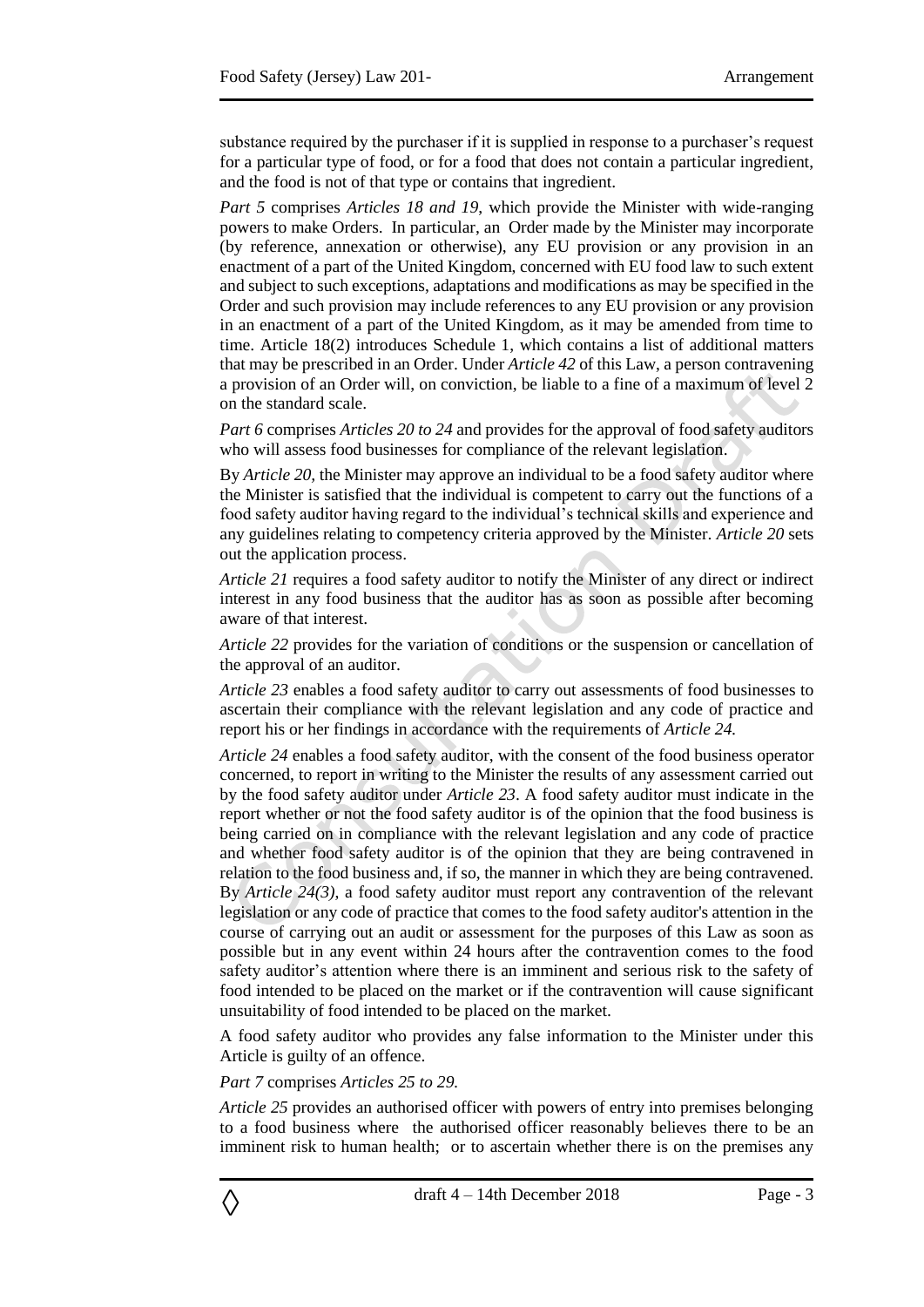evidence of a contravention of the relevant legislation; or in order to the perform the Minister's functions under the relevant legislation.

*Article 26* provides the circumstances when the Bailiff may grant a warrant authorising an authorised officer, together with a police officer, to enter premises, using such force as is reasonably necessary to do so.

*Article 27* lists the powers of the authorised officer entering any premises under *Article 25 or 26* for the purpose of ascertaining whether there is on the premises any evidence of a contravention of the relevant legislation.

*Article 28* enables an authorised officer at all reasonable times to examine any food that is placed on the market and, if it appears to the authorised officer that the food is unsafe, he or she may seize it. By *Article 28(2),* an authorised officer who seizes any food must inform the person in whose possession the food was found of the authorised officer's intention to have it dealt with by the Magistrate. Any person who might be liable under this Law to prosecution in respect of the food, if the person attends before the Magistrate on the application for its condemnation, is be entitled to be heard and to call witnesses.

By *Article 28(3)* if satisfied that any food brought before the Magistrate, whether seized under the provisions of this Article or not, is unsafe, the Magistrate must condemn it and order the food to be destroyed or disposed of so as to prevent it from being used for human consumption; and any expenses reasonably incurred in connection with the destruction or disposal are to be defrayed by the owner of the food.

*Article 29* provides that where anything (other than food) is seized under *Part 7,* a written notice (a "seizure notice") must be served on the owner or person in control of the thing seized. Where a notice has been served under paragraph a person must not remove or interfere with the thing to which it relates without the written approval of an authorised officer.

*Part 8* comprises *Articles 30 to 38* and enables the Minister to serve various notices upon a food business operator.

*Article 30* describes emergency control notices.

*Article 31* provides that a person bound by an emergency control notice who suffers loss as a result of the making and compliance of the notice may apply to the Minister for compensation for the loss.

*Article 32* describes improvement notices, which may be used if the Minister has reasonable grounds for believing that a food business operator is contravening the relevant legislation.

*Article 33* describes prohibition notices, which may be used if the Minister has reasonable grounds for believing that a food business operator has contravened the relevant legislation and has failed to comply with a notice served under Article 32 within the time allowed for compliance; or considers that the issue of a prohibition notice is necessary to prevent or mitigate a serious danger to public health,

*Article 34* describes remedial action notices, which may be used if it appears to the Minister that in respect of a food business any requirement of the relevant legislation is being breached or inspection under this Law is being hampered.

*Article 35* describes render harmless notices, which may be used if it appears to the minister that continued use of any equipment is unsafe

*Article 36* describes prevention of use notices if it appears to the Minister that continued use of any equipment is unsafe

*Article 37* describes information notices, which may be used to require the labelling of food to be changed so that it is no longer capable of causing confusion.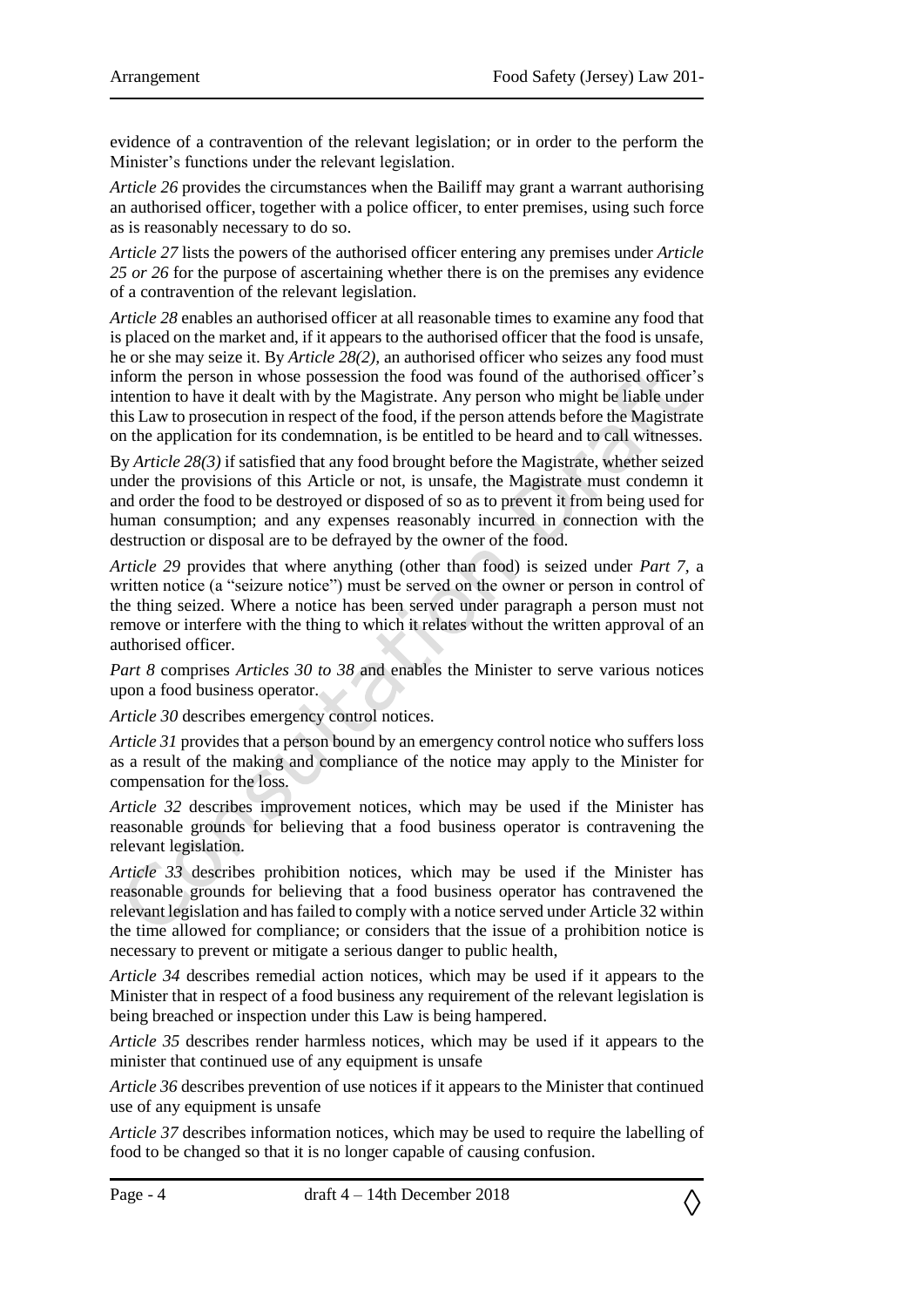*Article 38* provides for the service of notices.

*Part 9* comprises *Articles 39 to 57 and* contains offences and proceedings provisions.

*Article 39* describes various offences of obstruction, interference, failing to provide information, providing false or misleading information and failing to provide records.

*Article 40* prohibits a person from disclosing information relating to a food business without the previous consent in writing of the person carrying on the business in question except as may be necessary for the purposes of the relevant legislation or any proceedings for an offence under the relevant legislation.

*Article 41* provides that the Minister and authorised officers, or any other officer or agent of an administration of the States who is performing any function of the officer or the Minister under the relevant legislation, is not liable in damages for anything done or omitted in the discharge or purported discharge of any functions under the relevant legislation unless it is shown that the act or omission was in bad faith.

*Article 42* sets out the offences and penalties under this Law.

*Article 43* provides the offence of impersonating an authorised officer, for which the maximum penalty is a fine and imprisonment for a term of 2 years.

*Article 44* provides that if the commission by any person of an offence under the relevant legislation is due to the act or default of some other person that other person is also guilty of the offence; and a person may be convicted of an offence whether or not proceedings are taken against the first-mentioned person.

*Article 45* provides a defence of due diligence where an accused proves that he or she took all reasonable precautions, and exercised all due diligence, to avoid the commission of the offence by himself or herself or by a person under his or her control. However, if the defence involves the allegation that the commission of the offence was due to an act or default of another person, or to reliance on information supplied by another person, the accused is not, without leave of the court, entitled to rely on that defence unless the accused gives the required notice to the court.

*Article 46* provides a defence to a person who publishes an advertisement where he or she did not know and had no reason to suspect that its publication would amount to an offence.

*Article 47* provides a court with additional powers to impose a hygiene order upon a convicted person. Article 49 states when a hygiene order ceases to have effect.

*Article 48* provides a court with power to prohibit a convicted person from running a food business.

*Article 49* provides for criminal liability to extend to certain officers of partnerships and body corporates if an offence under the relevant legislation committed by a limited liability partnership or body corporate is proved to have been committed with the consent or connivance of, or to be attributable to neglect on the part of such officers.

*Article 50* provides that a prosecution for an offence under the relevant legislation must not be commenced after the expiry of 3 years from the commission of the offence.

*Article 51* provides certain presumption for the purposes of the relevant legislation and for the purpose of enforcement under this Law.

*Article 52* provides that in any proceedings under the relevant legislation, the certificate of an analyst is sufficient evidence of the facts stated in the certificate, unless the defendant or person charged requires that the person who made the analysis be called as a witness or the court makes an order for further analysis to be submitted to the court.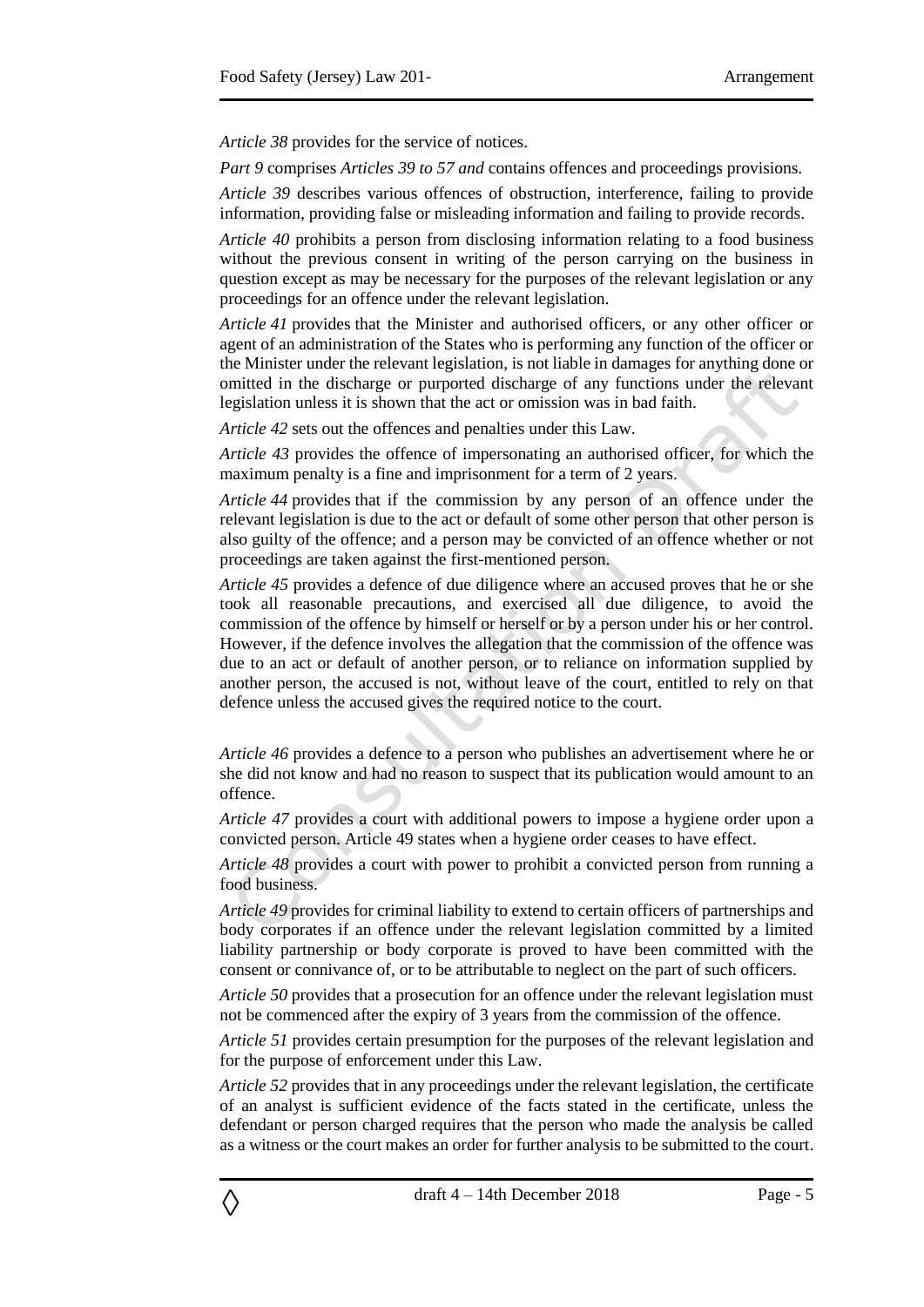*Article 53* provides the mechanism for appealing against a decision of the Minister to the Magistrate's Court.

*Article 54* provides the mechanism for appealing to the inferior number of the Royal Court against any dismissal by the Magistrate's Court of an appeal under *Article 53.*

*Article 55* enables a person to carry on business pending appeal where a decision of the Minister under the relevant legislation is to refuse, cancel, suspend or revoke a licence, or impose a notice other than an emergency prohibition notice, until the time for appealing has expired and, if an appeal is lodged, until the appeal is abandoned or dismissed.

*Article 56* provides that any dispute arising as to the fact of damage or loss, or as to the amount of compensation, is to be determined by arbitration.

*Article 57* enables such Rules of Court to be made as appears to the Superior Number of the Royal Court to be necessary or expedient for the purposes of this Law.

*Part 10* comprises Articles *58 to 61*.

*Article 15* repeals the Food Safety (Jersey) Law 1966 and the Food Safety (Miscellaneous Provisions) (Jersey) Law 2000 but saves any Order made under those Laws that will still be in force immediately before the coming into force of this Law.

*Article 59* introduces Schedule 2 and gives power to the States to make Regulations

(b) in consequence of any provision made by or under this Law; or

(c) for giving full effect to this Law or any provision of it.

*Article 60* gives power to the States to make Regulations to amend *Article 1*, enables the Minister to make an Order to prescribe anything that may or must be prescribed under this Law, other than anything that may be prescribed by Rules of Court. However, Orders and Regulations made under this Law may be made only after open and transparent public consultation directly or through representative bodies except in any case where the urgency of the matter does not permit such consultations. The power to make Regulations or Orders includes power to make any supplementary, incidental, consequential, transitional, transitory or savings provisions which appear to the States or the Minister, as the case may be, to be necessary or expedient for the purposes of the Regulations or Order.

*Article 61* states how this Law may be cited and provides for it so come into force on such day or days as the States may by Act appoint.

Under the Criminal Justice (Standard Scale of Fines) (Jersey) Law 1993, level 1 is £200, level 2 is £1000 and level 3 is £10,000.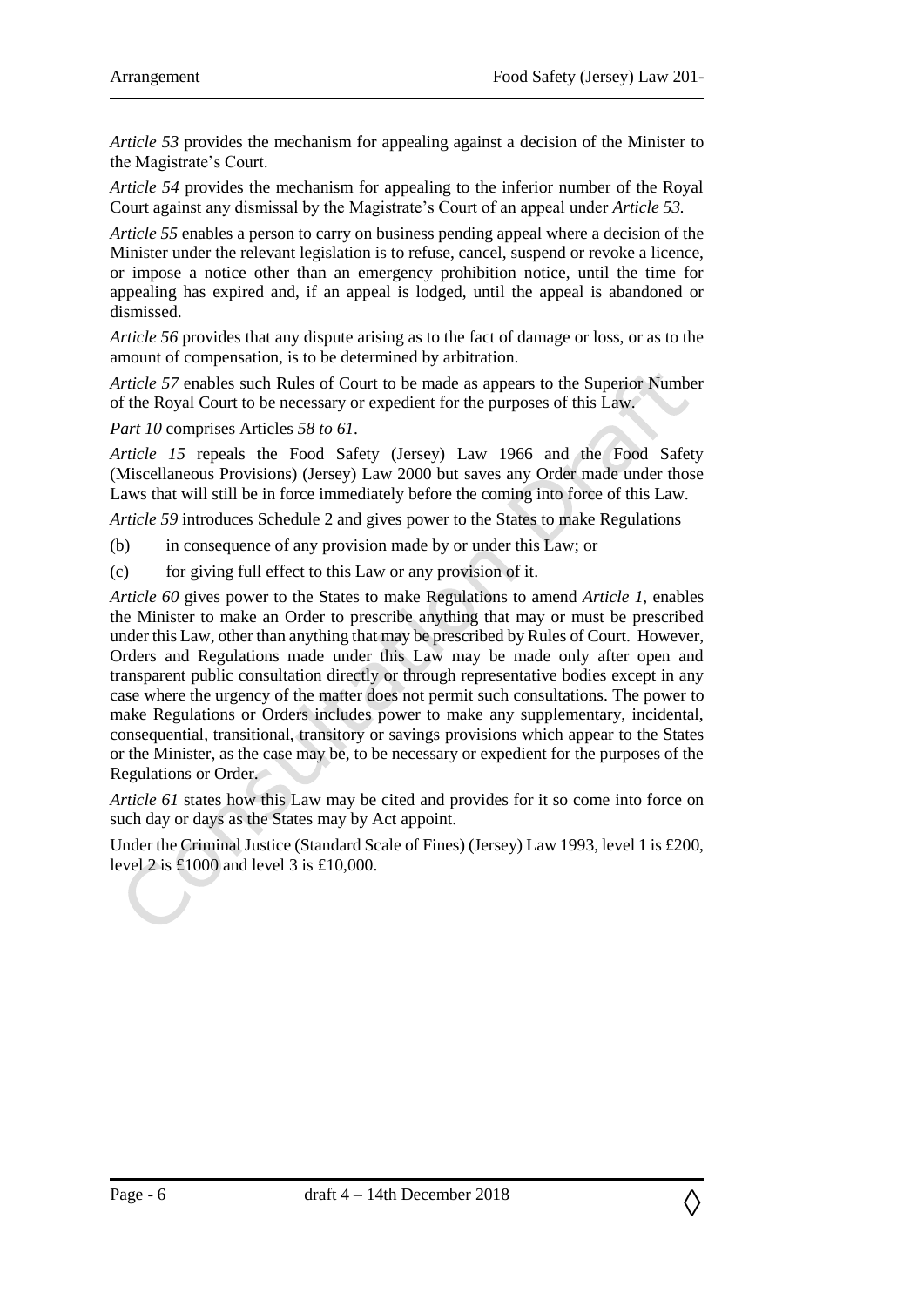

# **FOOD SAFETY (JERSEY) LAW 201-**

| <b>Article</b><br>PART <sub>1</sub>                                         |    |  |  |
|-----------------------------------------------------------------------------|----|--|--|
|                                                                             |    |  |  |
|                                                                             | 11 |  |  |
| PRELIMINARY                                                                 |    |  |  |
| 1                                                                           |    |  |  |
| $\overline{2}$                                                              |    |  |  |
| Meaning of "premises" and "commercial operation" 15<br>3                    |    |  |  |
| 4                                                                           |    |  |  |
| 5                                                                           |    |  |  |
| PART <sub>2</sub>                                                           | 17 |  |  |
| <b>IMPORTATION AND EXPORTATION OF FOOD</b>                                  | 17 |  |  |
| Food imported into Jersey for placing on Jersey market 17<br>6              |    |  |  |
| 7                                                                           |    |  |  |
|                                                                             |    |  |  |
| PART <sub>3</sub>                                                           | 17 |  |  |
| <b>FOOD SAFETY</b>                                                          | 17 |  |  |
| 8                                                                           |    |  |  |
| 9                                                                           |    |  |  |
| Unfit equipment, packaging or labelling material 19<br>10                   |    |  |  |
| Responsibility of food business operators: production, processing and<br>11 |    |  |  |
|                                                                             |    |  |  |
| Responsibilities of food business operators: traceability of food 20<br>12  |    |  |  |
| Responsibilities of food business operators: unsafe food  20<br>13          |    |  |  |
| Responsibilities of food business operators: hazard analysis and<br>14      |    |  |  |
|                                                                             |    |  |  |
| 15                                                                          |    |  |  |
| PART <sub>4</sub>                                                           |    |  |  |
| <b>CONSUMER PROTECTION</b>                                                  |    |  |  |
|                                                                             |    |  |  |
| 16                                                                          |    |  |  |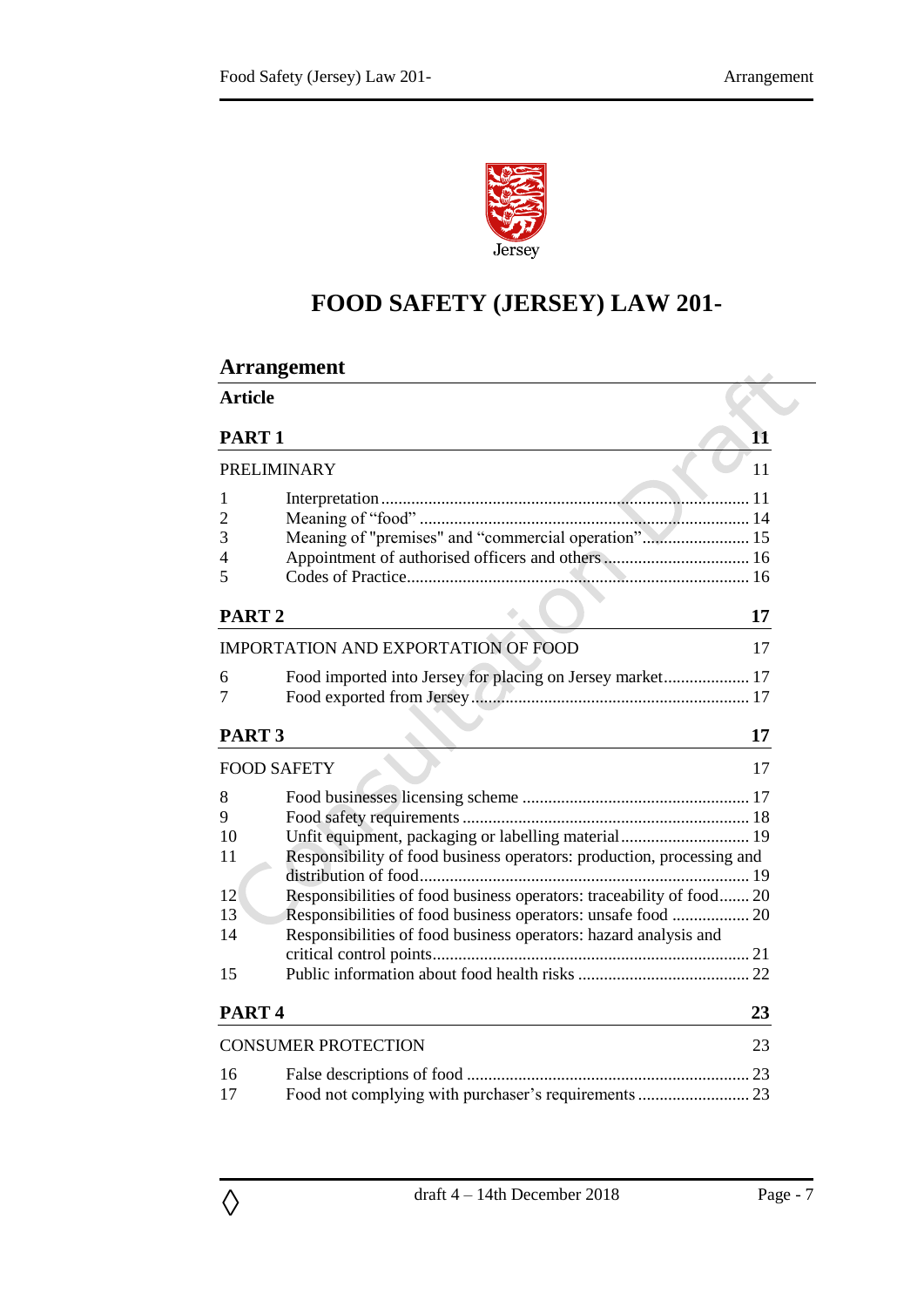| PART <sub>5</sub>          |                                                                                                                                    | 24 |
|----------------------------|------------------------------------------------------------------------------------------------------------------------------------|----|
| <b>ORDER MAKING POWERS</b> |                                                                                                                                    |    |
| 18<br>19                   |                                                                                                                                    |    |
| PART <sub>6</sub>          |                                                                                                                                    | 25 |
|                            | <b>FOOD SAFETY AUDITORS</b>                                                                                                        | 25 |
| 20<br>21<br>22             | Food safety auditor to give notice of certain interests 26<br>Variation of conditions or suspension or cancellation of approval of |    |
| 23<br>24                   |                                                                                                                                    |    |
| PART <sub>7</sub>          |                                                                                                                                    | 28 |
| POWERS OF INVESTIGATION    |                                                                                                                                    |    |
| 25<br>26<br>27<br>28<br>29 | Examination and seizure of food suspected to be unsafe30                                                                           |    |
| PART <sub>8</sub>          |                                                                                                                                    | 31 |
| <b>NOTICES</b>             |                                                                                                                                    | 31 |
| 30<br>31<br>32             | Compensation resulting from emergency control notice 32                                                                            |    |
| 33<br>34<br>35             |                                                                                                                                    |    |
| 36<br>37<br>38             |                                                                                                                                    |    |
| PART <sub>9</sub>          |                                                                                                                                    | 36 |
|                            | OFFENCES AND PROCEEDINGS                                                                                                           | 36 |
| 39<br>40                   |                                                                                                                                    |    |
| 41<br>42                   |                                                                                                                                    |    |
| 43<br>44<br>45             |                                                                                                                                    |    |
| 46<br>47                   | Defence of publication in the course of business39                                                                                 |    |
| 48<br>49                   | Power of court to prohibit person from running food business 41                                                                    |    |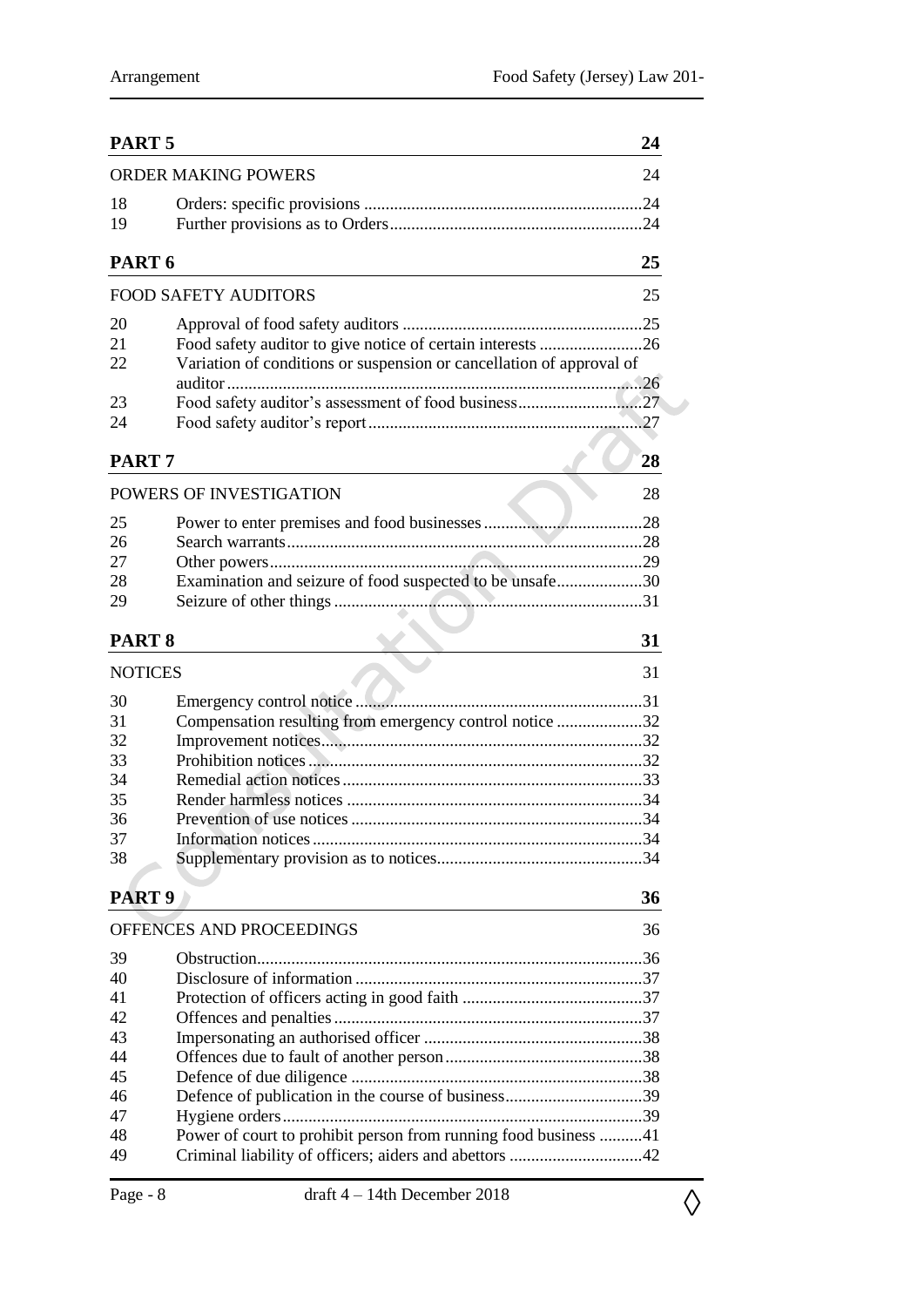| 50             |                                                                     |    |
|----------------|---------------------------------------------------------------------|----|
| 51             | Presumption as to placing on market for human consumption  42       |    |
| 52             |                                                                     |    |
| 53             |                                                                     |    |
| 54             |                                                                     |    |
| 55             |                                                                     |    |
| 56             |                                                                     |    |
| 57             |                                                                     |    |
| <b>PART 10</b> |                                                                     | 44 |
|                | <b>CLOSING PROVISIONS</b>                                           | 44 |
| 58             |                                                                     |    |
| 59             |                                                                     |    |
| 60             |                                                                     |    |
| 61             |                                                                     |    |
|                |                                                                     |    |
|                | <b>SCHEDULE 1</b>                                                   | 46 |
|                |                                                                     |    |
|                | <b>ORDER MAKING POWERS</b>                                          | 46 |
|                | <b>SCHEDULE 2</b>                                                   | 47 |
|                | CONSEQUENTIAL AMENDMENTS                                            | 47 |
| 1              | Community Provisions (Food Supplements) (Jersey) Regulations 2014   |    |
|                |                                                                     |    |
| 2              | Community Provisions (Nutrition and Health Claims on Foods)         |    |
| 3              | Medicines (Aristolochia, Mu Tong and Fangji) (Prohibition) (Jersey) |    |
| 4              | Medicines (Kava-kava) (Prohibition) (Jersey) Order 2003 amended 48  |    |
| 5              | Medicines (Prescription Only) (Jersey) Order 1997 amended  48       |    |
| 6              | Misuse of Drugs (General Provisions) (Jersey) Order 2009 amended 48 |    |
| 7              | Pesticides (General Provisions) (Jersey) Order 1991 amended  49     |    |
| 8              | Places of Refreshment (Jersey) Law 1967 amended 49                  |    |
| 9              | Police Procedures and Criminal Evidence (Jersey) Law 2003 amended   |    |
|                |                                                                     |    |
| 10             | Price Indicators (Jersey) Regulations 2008 amended 49               |    |
| 11             |                                                                     |    |
|                |                                                                     |    |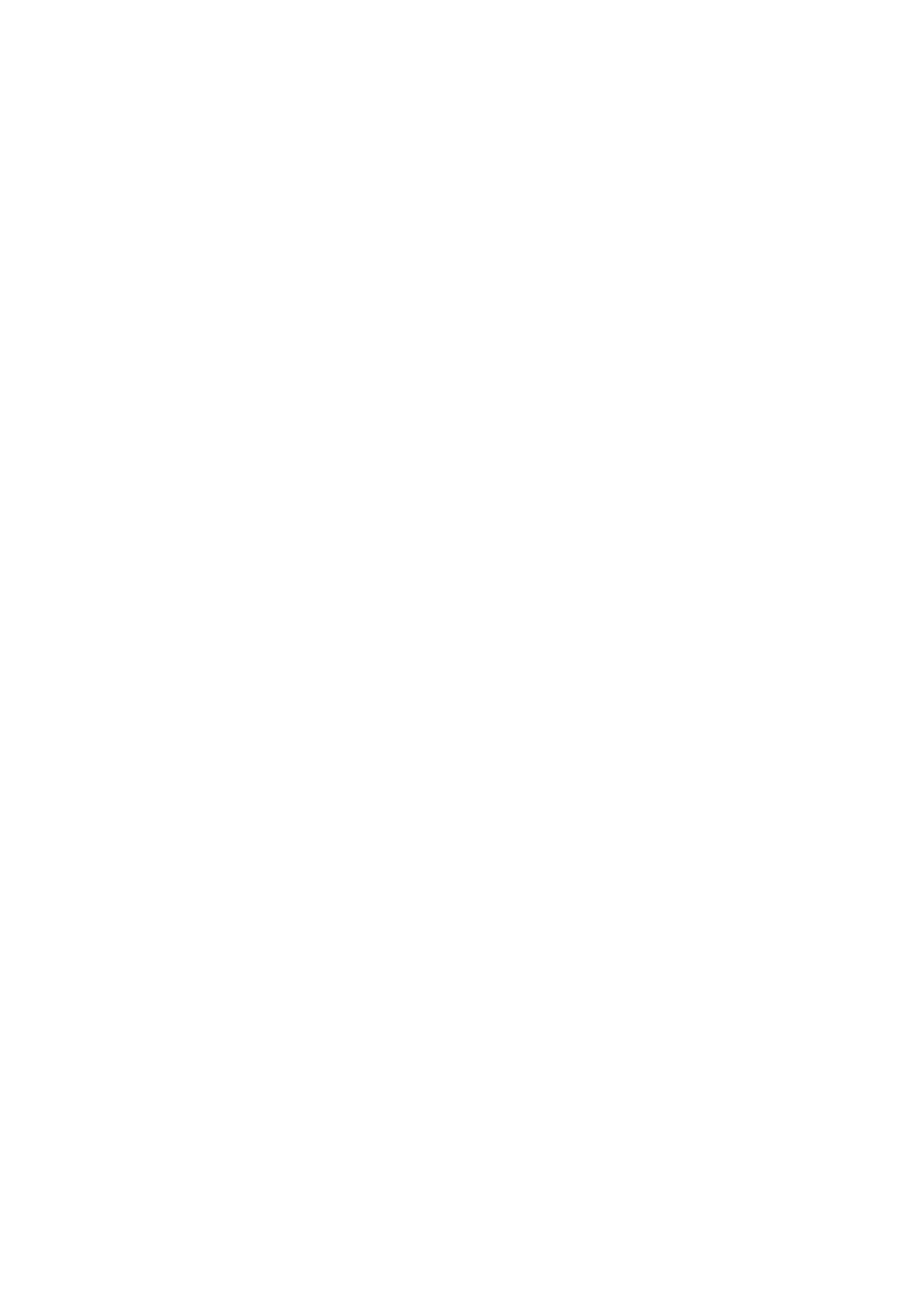

## **FOOD SAFETY (JERSEY) LAW 201-**

**A LAW** to regulate food for the protection of human health and consumers' interests, and for connected purposes.

*Adopted by the States [date to be inserted] Sanctioned by Order of Her Majesty in Council [date to be inserted] Registered by the Royal Court [date to be inserted]*

<span id="page-10-0"></span>**THE STATES**, subject to the sanction of Her Most Excellent Majesty in Council, have adopted the following Law –

## **PART 1**

## PRELIMINARY

#### <span id="page-10-2"></span><span id="page-10-1"></span>**1 Interpretation**

◊

In this Law, unless the context otherwise requires –

"article" does not include a live animal;

"animal" includes any vertebrate or invertebrate;

"authorised officer" means a person appointed as such under Article 4;

"code of practice" means a code of practice published under Article 5(1);

"commercial operation" has the meaning given in Article 3(4) and (5);

"container" includes any basket, pail, tray, package or receptacle of any kind whether open or closed;

'cosmetic product' means any substance or mixture intended to be placed in contact with the external parts of the human body or with the teeth and the mucous membranes of the oral cavity with a view exclusively or mainly to cleaning them, perfuming them, changing their appearance, protecting them, keeping them in good condition or correcting body odours;

"customs officer" means the Agent of the Impôts or any other officer of the Impôts;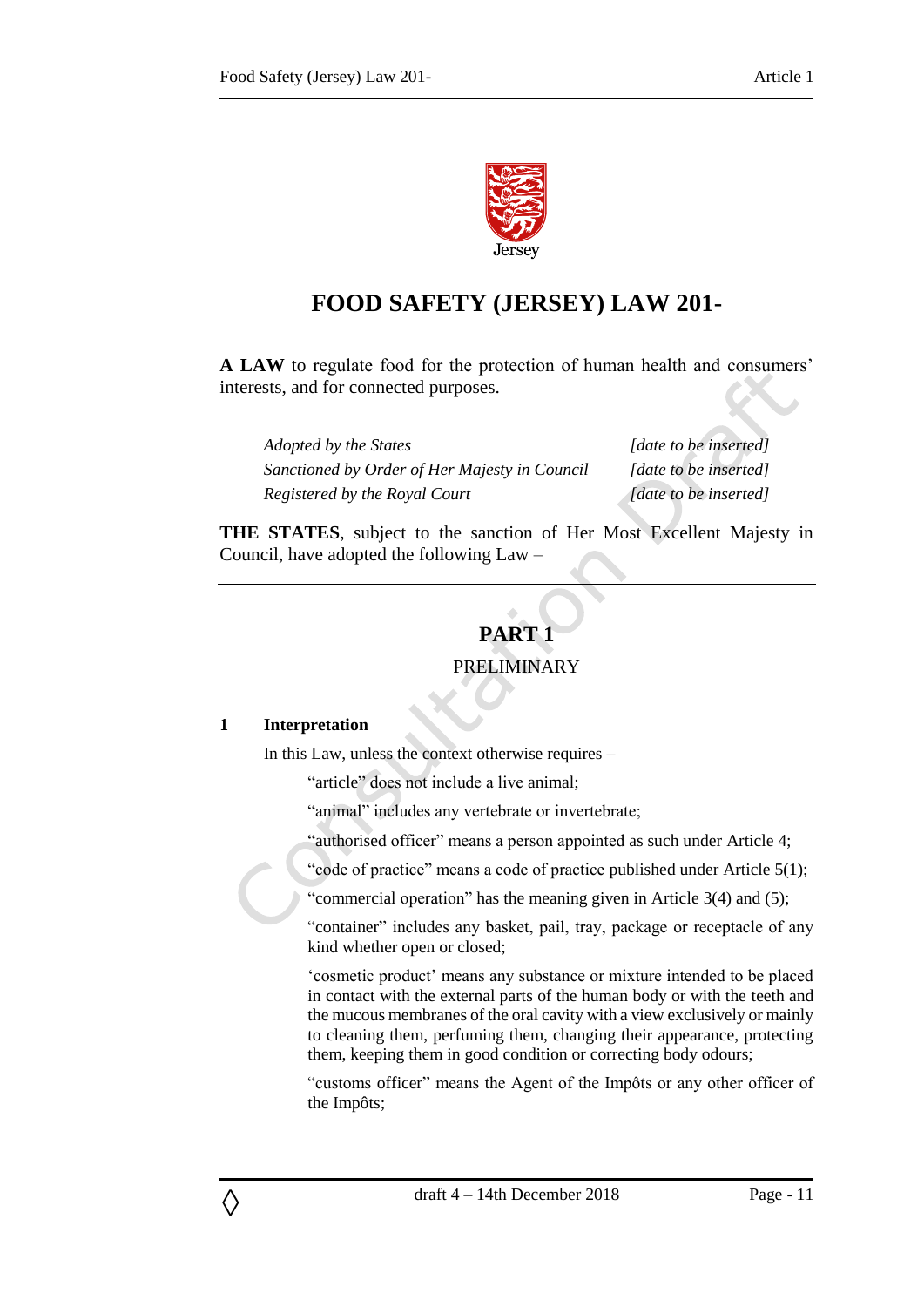"EEA State" means a State that is a contracting party to the Agreement on the European Economic Area signed at Oporto on 2nd May 1992, as adjusted by the Protocol signed at Brussels on 17th August 1993;

"emergency control notice" means a notice issued under Article 30(1);

"EU" means the European Union;

"EU food law" means the laws, regulations and administrative provisions in the European Union governing food or food safety in relation to any stage of production, processing or distribution of food;

"EU Law" means the European Union Legislation (Implementation) (Jersey) Law 2014;

"EU legislation" means Regulations or Orders made under Article 2 of the EU Law;;

"EU provision" has the same meaning as in Article 1(1) of the EU Law;

"examine" includes weigh, count, test or measure;

"feed" means any substance or product, including additives, whether processed, partially processed or unprocessed, intended to be used for oral feeding to animals;

"final consumer" means the ultimate consumer of food who will not use the food as part of any commercial operation;

"food" or "foodstuff" has the meaning set out in Article 2;

"food business" means any undertaking, whether for profit or not and whether public or private, carrying out any activity involving or related to any commercial operation and includes the undertaking of a canteen, club, school, hospital or institution, whether carried on for profit or not, and any undertaking or activity carried on by the States or a parochial authority;

"food business operator" means the natural or legal persons responsible for ensuring that the requirements of the relevant legislation are met within the food business under their control;

"food contact material" means material and articles that in their finished state are intended to be brought into contact with food or can reasonably be expected to be brought into contact with food or to transfer their constituents to food under normal or foreseeable conditions of use;

"food premises" means premises used for the purposes of a food business;

"food safety auditor" means a person approved as such under Article 20;

"food source" means any growing crop or live animal from which food is intended to be derived (whether by harvesting, slaughtering, milking, collecting eggs or otherwise);

"functions" includes powers and duties;

"hazard" means a biological, chemical or physical agent in, or condition of, food with the potential to cause an adverse health effect;

"labelling' means any words, particulars, trademarks, brand name, pictorial matter or symbol relating to a food and placed on any packaging,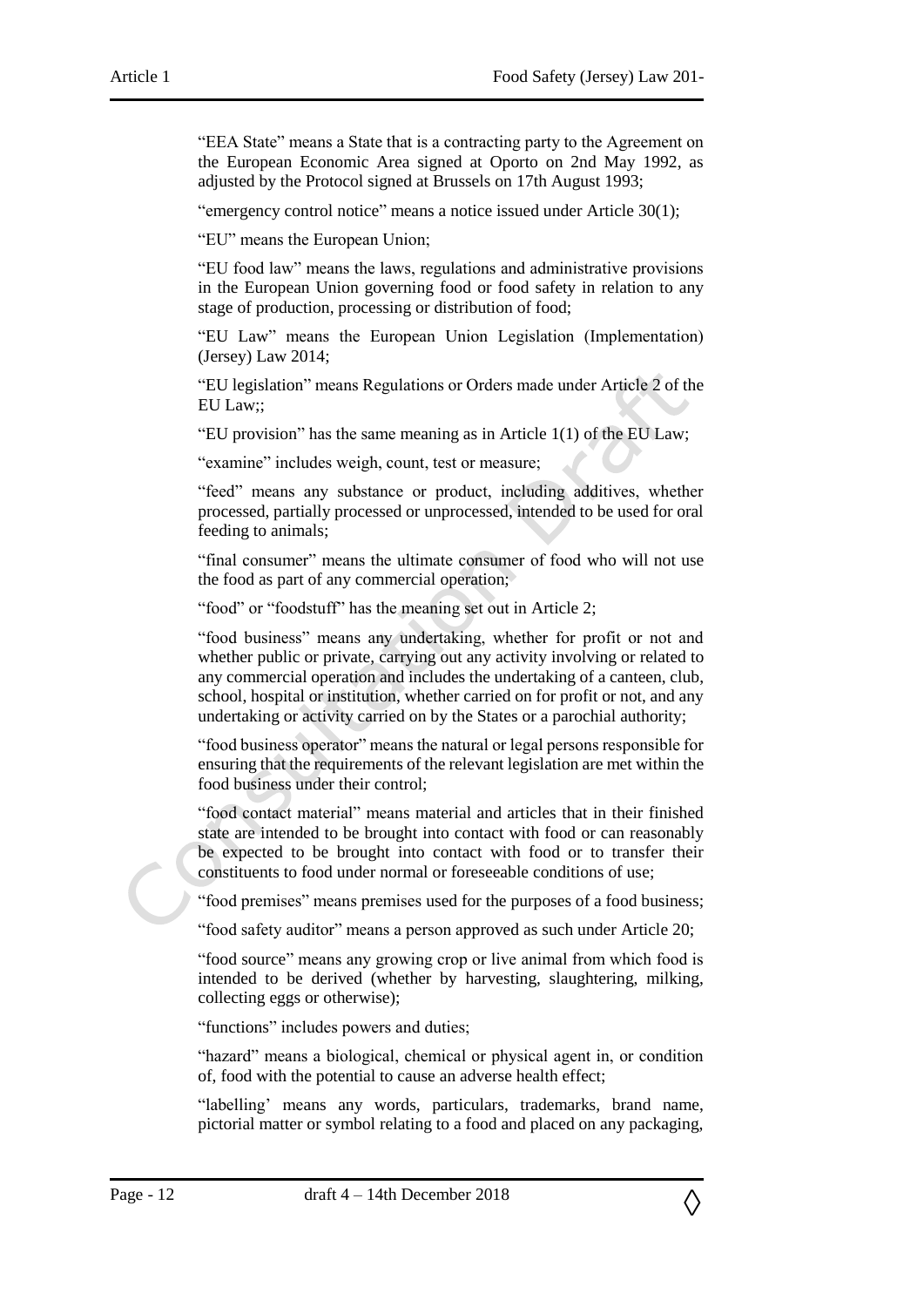document, notice, label, ring or collar accompanying or referring to such food;.

"Member State" means a member of the EU;

"Minister" means the Minister for the Environment;

"Order" means an Order made by the Minister under this Law;

"placing on the market" means –

- (a) the holding of food for the purpose of sale, including offering for sale or any other form of transfer, whether on payment of money or not; or
- (b) the sale, distribution or other form of transfer of food;

"premises" has the meaning given in Article 3(1) and (2);

"prescribed" means prescribed by Order;

"primary production" means the production, rearing or growing of primary products including –

- (a) harvesting, milking and farmed animal production prior to slaughter; and
- (b) hunting and fishing, and the harvesting of wild products;

"processing" means any action that substantially alters the initial product, including subjecting the product to heat or cold, smoking, curing, maturing, drying, marinating, extraction and extrusion or a combination of those processes;

"record" includes any information in any form, including any that is generated, communicated, received or stored by electronic means in any system designed to generate, dispatch, receive, store or otherwise process information;

"relevant legislation" means this Law, any enactment made under this Law or any EU legislation;

"retail" means the handling or processing of food at the point of sale to the final consumer, including distribution terminals, catering operations, factory canteens, institutional catering, restaurants and other similar food service operations, shops, supermarket distribution centres and wholesale outlets;

"risk" means a function of the probability of an adverse health effect and the severity of that effect, consequential to a hazard;

"risk analysis" means a process consisting of 3 inter-connected components: risk assessment, risk management and risk communication;

"risk assessment" means a scientifically-based process consisting of 4 steps: hazard identification, hazard characterization, exposure assessment and risk characterization;

"risk communication" means the interactive exchange of information and opinions throughout the risk analysis process as regards hazards and risks, risk-related factors and risk perceptions, among risk assessors, risk managers, consumers, food businesses, the academic community and other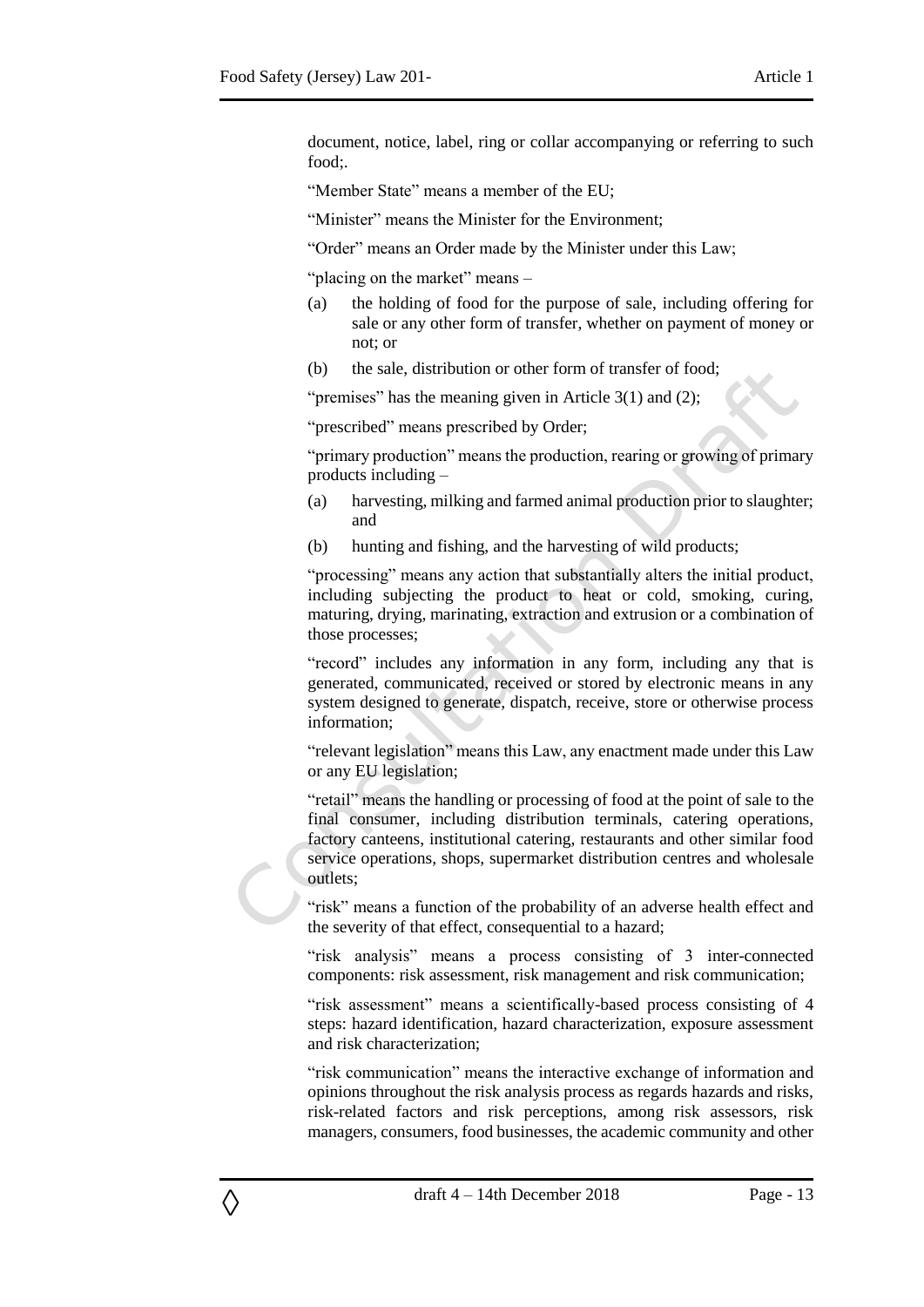interested parties, including the explanation of risk assessment findings and the basis of risk management decisions;

"risk management" means the process, distinct from risk assessment, of weighing policy alternatives in consultation with interested parties, considering risk assessment and other legitimate factors, and, if need be, selecting appropriate prevention and control options;

"sale" includes supply, otherwise than on sale, in the course of a business;

"stages of production, processing and distribution" in relation to food means any stage of production, including primary production, any stage through which it is processed and any stage of distribution, including importing.

"substance" includes any substance, whether it is in the form of a solid, a liquid, a gas or a vapour;

"traceability" means the ability to trace and follow, through all stages of production, processing or distribution, a food, food-producing animal or substance intended to be, or expected to be, incorporated into a food;

"unfit for human consumption" shall be construed in accordance with Article 9(5);

"unsafe" has the meaning set out in Article 9(2);

#### <span id="page-13-0"></span>**2 Meaning of "food"**

- (1) In this Law "food" (or "foodstuff") means any substance or product, whether processed, partially processed or unprocessed that is intended to be, or reasonably expected to be, ingested by humans.
- (2) "Food" includes
	- (a) drink, chewing gum and any substance, including water, intentionally incorporated into the food during its manufacture, preparation or treatment; and
	- (b) water that
		- (i) in the case of water supplied from a distribution network, is after the point within premises at which it emerges from the taps that are normally used for human consumption,
		- (ii) in the case of water supplied from a tanker, is after the point at which it emerges from the tanker,
		- (iii) in the case of water put into bottles or containers intended for placing on the market, is after the point at which the water is put into the bottles or containers, or
		- (iv) in the case of water used in a food-production undertaking, after the point where the water is used in the undertaking.
- (3) However, "food" does not include
	- (a) feed;
	- (b) live animals, unless they are prepared for placing on the market for human consumption;
	- (c) plants prior to harvesting;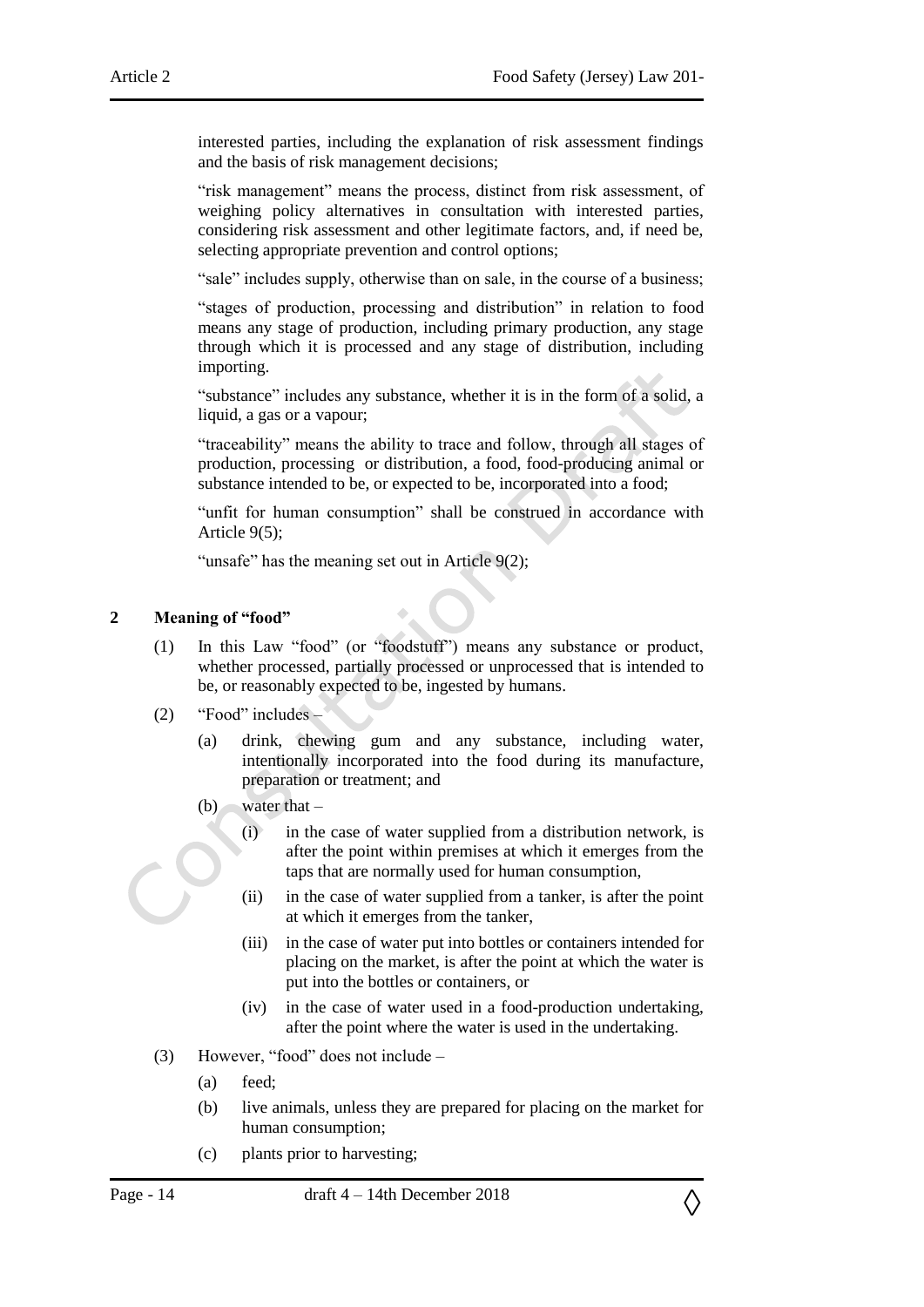- (d) medicinal products within the meaning of Article 2 of the Medicines (Jersey) Law 1995;
- (e) any cosmetic product;
- (f) tobacco and tobacco products within the meaning of Article A1 of the Restriction on Smoking (Jersey) Law 1973;
- (g) narcotic or psychotropic substances within the meaning of the United Nations Single Convention on Narcotic Drugs signed at New York on 30th March 1961, and the United Nations Convention on Psychotropic Substances, 1971;
- (h) residues or contaminants in or on food;

#### <span id="page-14-0"></span>**3 Meaning of "premises" and "commercial operation"**

- (1) Premises includes any, place, vehicle, stall or immovable structure.
- (2) Premises also includes
	- (a) any home-going ship;
	- (b) any other ship or any aircraft, which is not an exempt ship or aircraft for the purpose of ascertaining whether there is in the ship or aircraft any food imported as part of the cargo in contravention of Part 2 and for taking such action in relation to that food as may be permitted under Part 8 (except Article 33) or under relevant legislation made under Part 8.
- (3) For the purposes of this Article –

- (a) "exempt ship or aircraft" means any sovereign immune ship or aircraft or any ship of a State other than Jersey which is exercising the right of innocent passage through the territorial sea adjacent to jersey;
- (b) "home-going ship" means
	- (i) a ship which is engaged exclusively in plying in territorial sea adjacent to Jersey; or
	- (ii) a ship which provides excursions for pleasure of a duration of not more than 48 hours which start and end in Jersey, including any such ship that docks during that excursion at a place outside Jersey;
- (c) "innocent passage" has the same meaning as it has for the purposes of Part II Section 3A of the United Nations Convention on the Law of the Sea;
- (d) "sovereign immune ship or aircraft" means a ship or aircraft belonging to a State other than Jersey and which is not in use for a commercial operation.
- (4) "Commercial operation" means any stage of production, processing or distribution of food including any of the following  $\neg$ 
	- (a) placing on the market, exposing or advertising for sale;
	- (b) consigning, delivering or serving by way of sale;
	- (c) preparing for sale or presenting, labelling or wrapping for the purpose of sale;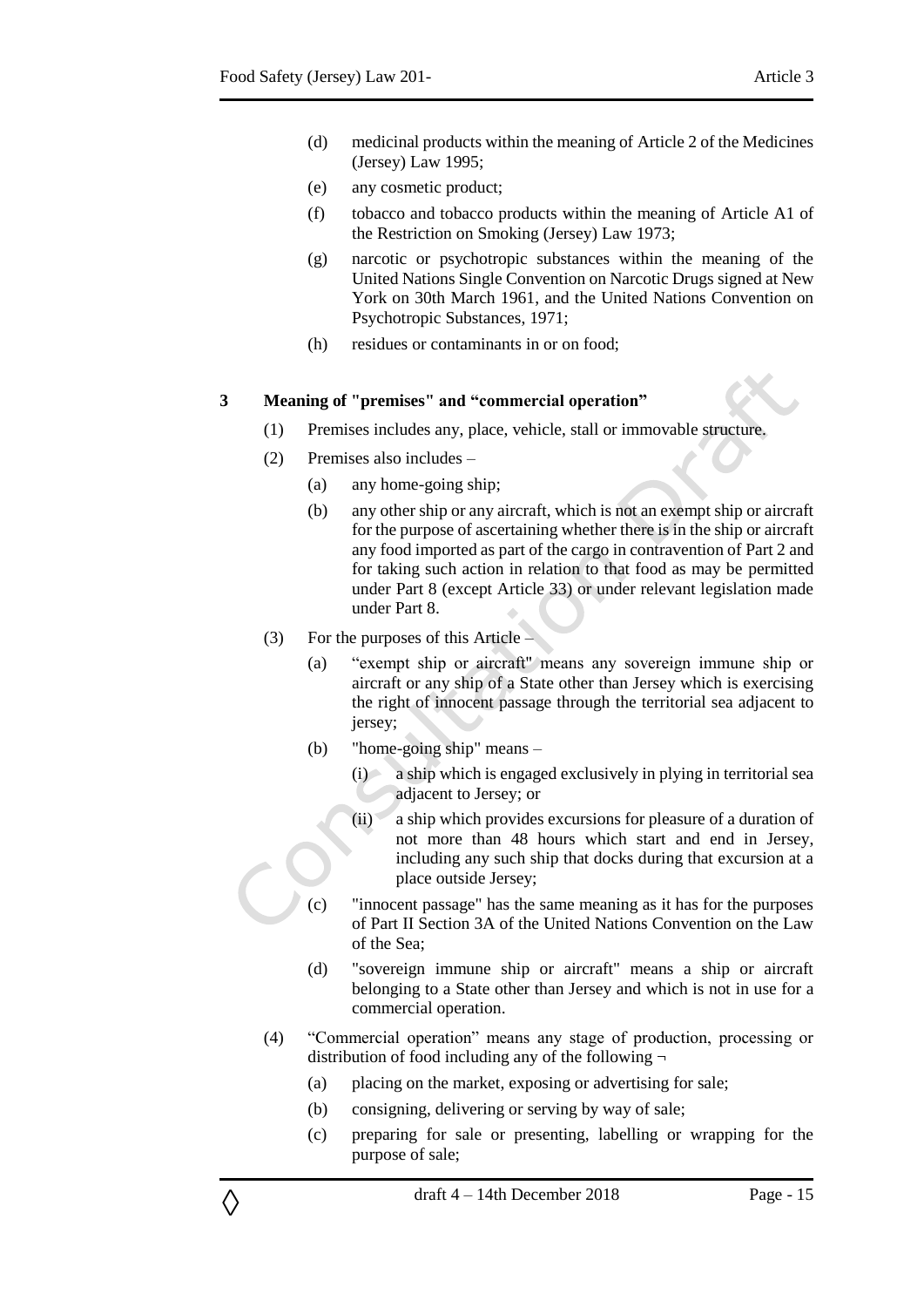- (d) storing or transporting for the purpose of sale;
- (e) importing or exporting,

and, in relation to any food source, means deriving food from it for the purpose of sale or for purposes connected with sale.

- (5) "Commercial operation" also includes any stage of production, processing or distribution of food that is arranged through or by a broker or by means of electronic communication by any person.
- (6) The primary production of food for private domestic use or for the domestic preparation, handling or storage of food for private domestic consumption is not a commercial operation.

#### <span id="page-15-0"></span>**4 Appointment of authorised officers and others**

- (1) The Minister must appoint a Chief Food Officer who is
	- (a) a States employee within the meaning of the Employment of the States of Jersey Employees (Jersey) Law 2004 in the department for which the Minister for Health is responsible; and
	- (b) an environmental health officer recognised as such by the Chartered Institute of Environmental Health of the United Kingdom or an equivalent body in another country or territory.
- (2) The Chief Food Officer and the States Veterinary Officer appointed under Article 5(1) of the Animal Health (Jersey) Law 2016 are authorised officers for the purpose of carrying out any of the functions of authorised officers under the relevant legislation.
- (3) The Minister may authorise such other persons either generally or specially, for the purpose of carrying out the functions of authorised officers under the relevant legislation.
- (4) An authorisation under paragraph (3)
	- (a) must be in writing; and
	- (b) may be given subject to such conditions as the Minister considers appropriate in respect of the person authorised.

## <span id="page-15-1"></span>**5 Codes of Practice**

- The Minister may, after consultation with such persons or bodies as appear to the Minister to be representative of the interests concerned –
	- (a) prepare and publish a code of practice for the purpose of providing practical guidance in respect of any provision made in the relevant legislation; and
	- (b) amend any such code.
- (2) A failure to comply with a code under paragraph (1) does not directly render a person liable to proceedings of any kind but the code is admissible in any proceedings and may be taken into account by any court considering any question of compliance with the relevant legislation.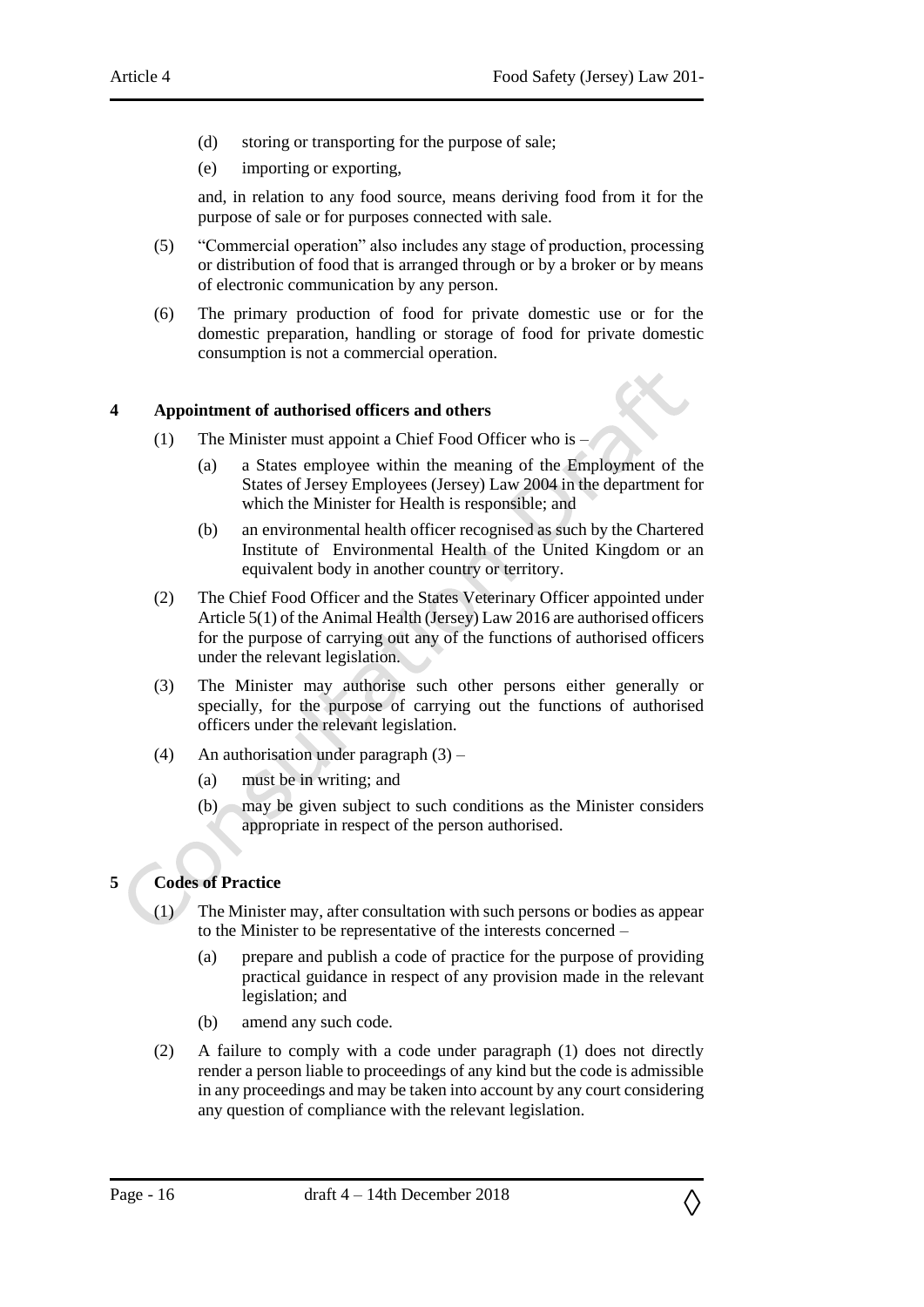## IMPORTATION AND EXPORTATION OF FOOD

#### <span id="page-16-2"></span><span id="page-16-1"></span><span id="page-16-0"></span>**6 Food imported into Jersey for placing on Jersey market**

- (1) A person must not import food into Jersey to which this Article applies for placing on the market within Jersey unless it complies with the relevant legislation.
- (2) This Article applies to any food except food for private domestic consumption where the total weight of the food being imported does not exceed 2 kilogrammes.

#### <span id="page-16-3"></span>**7 Food exported from Jersey**

- (1) A person must not export or re-export food from Jersey for placing on the market of an EEA State unless it complies with the relevant legislation.
- (2) A person must not export or re-export food from Jersey for placing on the market of a country or territory outside Jersey that is not an EEA State unless the food complies with the relevant legislation.
- (3) However, if a bilateral agreement concluded between an EEA State or Jersey and a country or territory that is not an EEA State is applicable, food exported from Jersey to that other country or territory must comply with the relevant requirements set out in the agreement instead of paragraph (2).
- (4) Despite paragraphs (2) and (3), except in relation to food that is unsafe, food that complies with neither of those paragraphs may be exported or reexported from Jersey if the competent authority of the country or territory of destination (being a country or territory that is not an EEA State) has expressly agreed to its export or re-export, after having been fully informed of the reasons for which and the circumstances in which the food concerned could not be placed on the market in Jersey or an EEA State.

## **PART 3**

## FOOD SAFETY

## <span id="page-16-6"></span><span id="page-16-5"></span><span id="page-16-4"></span>**8 Food businesses licensing scheme**

- (1) The States may by Regulations provide for the licensing of food businesses.
- (2) Regulations under paragraph  $(1)$ 
	- (a) may provide for the grant, renewal, suspension or revocation oflicences in respect of premises used for a commercial operation;
	- (b) prohibit the use for any such purpose of any such premises except in accordance with a licence granted under the Regulations.
- (3) Regulations made under paragraph (1) may in particular provide for
	- (a) the form and content of applications;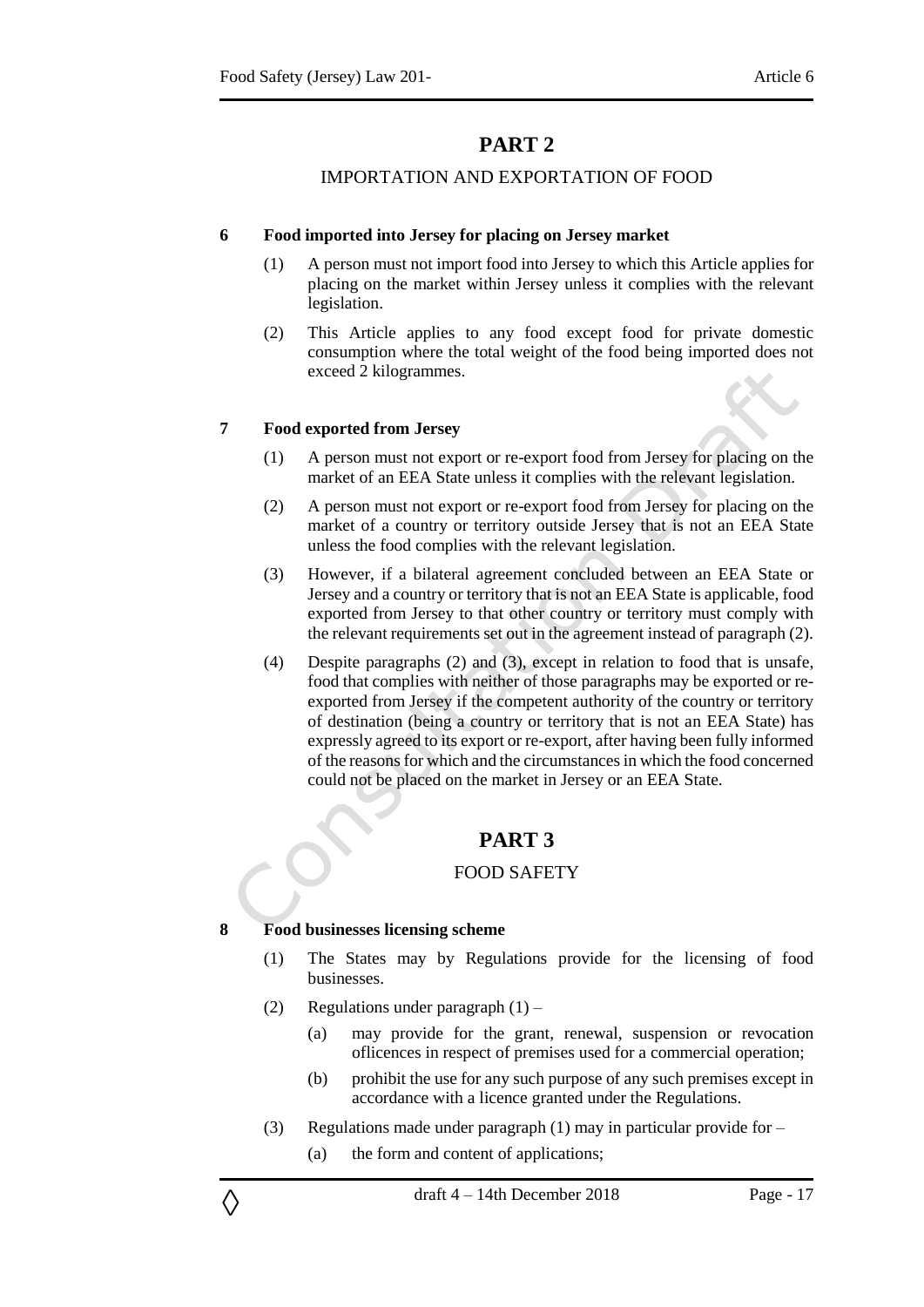- (b) the form and content of licences;
- (c) the types of licence that may be granted;
- (d) the persons who may apply for or hold a licence;
- (e) the persons who may consider an application for the grant of a licence;
- (f) the imposition of licence conditions, in addition to any that may be prescribed under paragraph (4);
- (g) the grounds upon which a licence may be refused, not renewed, suspended or revoked;
- (h) the temporary or permanent transfer of a licence to a representative of a licensee for continuance of a licence in specified circumstances;
- (i) the prescribing of any fee payable upon an application for a licence the grant of a licence or the renewal of a licence;
- (j) the persons who may appeal against the refusal to grant, or the refusal to renew, a licence or the conditions imposed on the grant or renewal of a licence;
- (k) the keeping of a register of any licences granted, suspended or revoked, the inspection of any such register and the circumstances in which such a register may be inspected;
- (l) the duration of a licence;
- (m) procedures for receiving and resolving complaints by any person against a licensee, including complaints by users within Jersey of services provided by the licensee;
- (n) offences for breaches of any requirement of the Regulations, with penalties no exceeding imprisonment of 2 years and a fine.
- (4) The Minister may prescribe mandatory conditions in respect of the licencing of food businesses.

#### <span id="page-17-0"></span>**9 Food safety requirements**

- (1) A person must not place on the market any food that is unsafe.
- (2) Food is unsafe if it is injurious to health or unfit for human consumption.
- (3) In determining whether any food is unsafe, regard must be had to
	- (a) the normal conditions of use of the food by the consumer and at each stage of its production, processing and distribution; and
	- (b) the information provided to the consumer, including information on the label or other information generally available to the consumer concerning the avoidance of specific adverse health effects from a particular food or category of foods.
- (4) In determining whether any food is injurious to health, regard must be had  $to -$ 
	- (a) the probable immediate, short-term or longer-term effects of that food on the health of a person consuming it and on subsequent generations;
	- (b) the probable cumulative toxic effects; and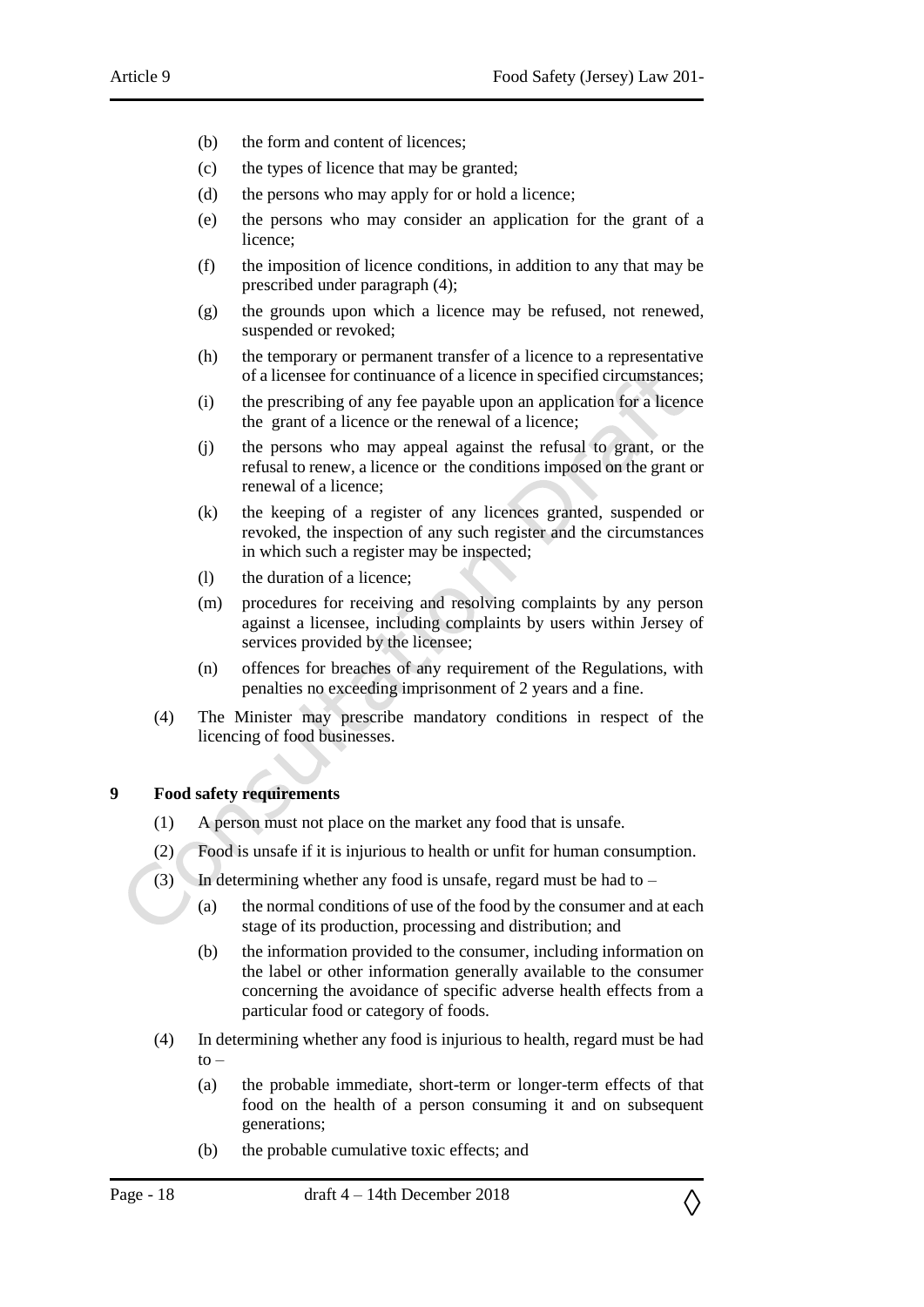- (c) the particular health sensitivities of a specific category of consumers where the food is intended for that category of consumers.
- (5) In determining whether any food is unfit for human consumption, regard must be had to whether the food is unacceptable for human consumption according to its intended use, for reasons of contamination, whether by extraneous matter or otherwise, or through putrefaction, deterioration or decay.
- (6) Where any food that is unsafe is part of a batch, lot or consignment of food of the same class or description, it is presumed that all the food in that batch, lot or consignment is also unsafe, unless following a detailed assessment there is no evidence that the rest of the batch, lot or consignment is unsafe.
- (7) Food is deemed to be safe if
	- (a) it complies with EU Food Law governing food safety, insofar as the aspects covered by the EU Food Law are concerned; or
	- (b) where it conforms to relevant legislation.
- (8) Despite paragraph (7), the Minister may impose restrictions on food being placed on the market or require its withdrawal from the market where there are reasons to suspect that the food is unsafe.

#### <span id="page-18-0"></span>**10 Unfit equipment, packaging or labelling material**

- (1) A person must not place on the market any equipment that, if used for the purposes for which it was designed or intended to be used –
	- (a) would render, or be likely to render, food unsafe; or
	- (b) would put other equipment, or would be likely to put other equipment, in such a condition that, if the other equipment were used for the purposes for which it was designed or intended to be used, it would render or be likely to render food unsafe.
- (2) A person must not place on the market any packaging or labelling material that if used for the purposes for which it was designed or intended would render, or be likely to render, food unsafe.
- (3) A person must not place on the market any packaging that does not meet such standards as to quality and type of packaging as may be required under relevant legislation.

#### <span id="page-18-1"></span>**11 Responsibility of food business operators: production, processing and distribution of food**

(1) A food business operator must –

- (a) ensure at all stages of production, processing and distribution of food within the business under their control that the food satisfies the requirements of the relevant legislation relating to that food business; and
- (b) have in place systems and procedures for the purpose of verifying that such requirements are met.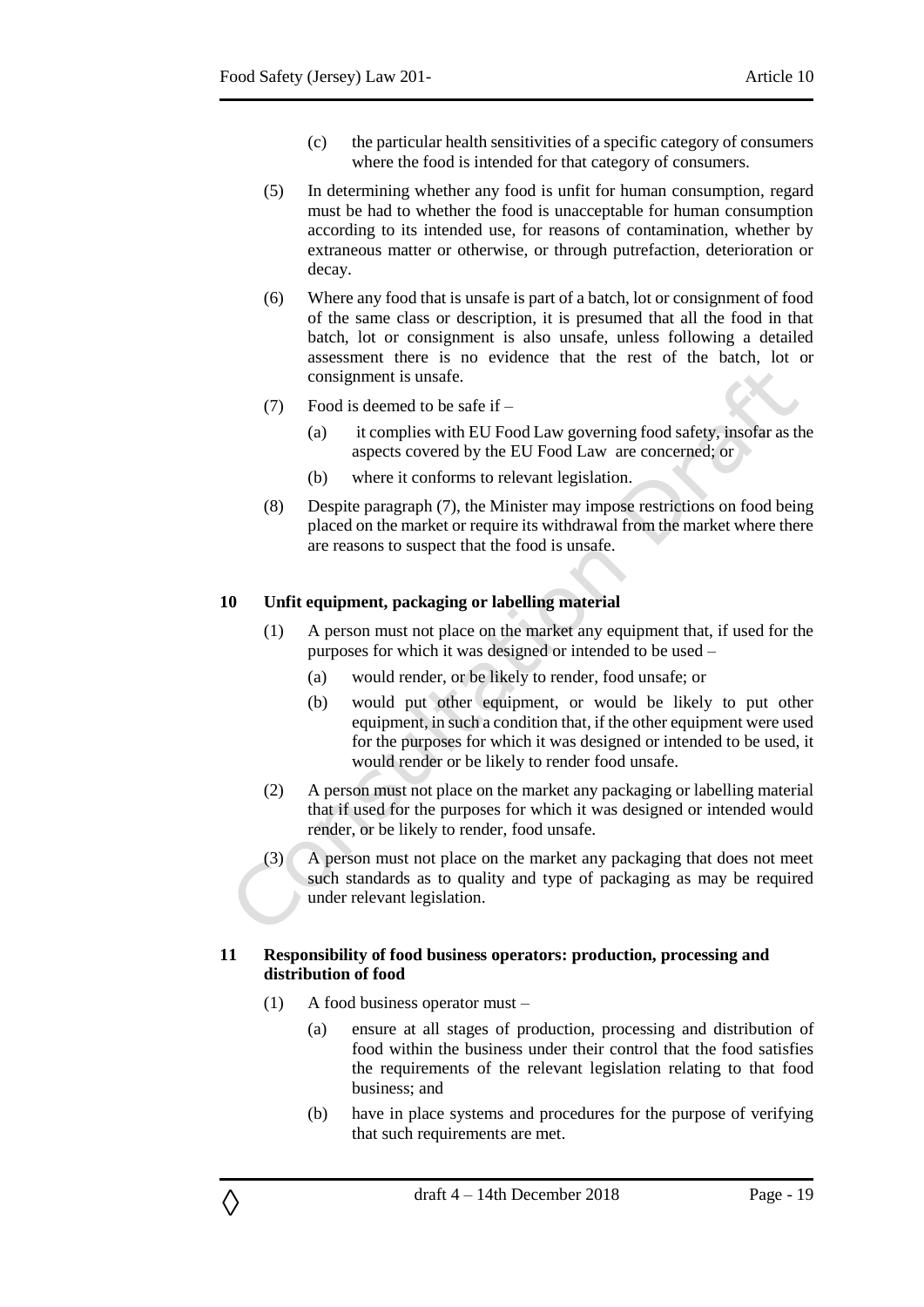- (2) A food business operator must
	- (a) when asked to do so by an authorized officer, provide the authorized officer with evidence of the operator's compliance with paragraph (1) in the manner that the authorized officer requires, taking account of the nature and size of the food business;
	- (b) ensure that any records describing the systems and procedures developed in accordance with paragraph (1)(b) are up-to-date at all times; and
	- (c) retain any other records for one year or such other period as the Minister may require, which period may be prescribed or notified to a food business operator.

## <span id="page-19-0"></span>**12 Responsibilities of food business operators: traceability of food**

- (1) A food business operator must have in place systems and procedures to
	- (a) identify any person from whom the operator has been supplied with a food, a food-producing animal, or any substance intended to be, or expected to be, incorporated into a food; and
	- (b) identify any business to which its products have been supplied.
- (2) A food business operator must ensure that food, that is placed on the market, or is intended to be placed on the market, in Jersey or an EEA State is adequately labelled or identified to facilitate its traceability, through relevant documentation, or information, in accordance with the relevant legislation.
- (3) A food business operator must
	- (a) when asked to do so by an authorized officer, provide the authorized officer with evidence of the operator's compliance with paragraph (1) or (2) in the manner that the authorized officer requires;
	- (b) ensure that any records describing the systems and procedures developed in accordance with paragraph (1)(b) or documentation or information referred to in paragraph (2) are up-to-date at all times; and
	- (c) retain any records or information for one year or such other period as the Minister may require, which period may be prescribed or notified to a food business operator.

## <span id="page-19-1"></span>**13 Responsibilities of food business operators: unsafe food**

- (1) A food business operator who believes or has reason to believe that food that the operator has imported, produced, processed, manufactured or distributed is unsafe, must immediately –
	- (a) initiate procedures to withdraw the food from the market where the food has left the immediate control of the food business operator; and
	- (b) inform the Minister of that belief (or reason to believe) and those procedures.
- (2) If the food may have reached consumers, the food business operator must  $-$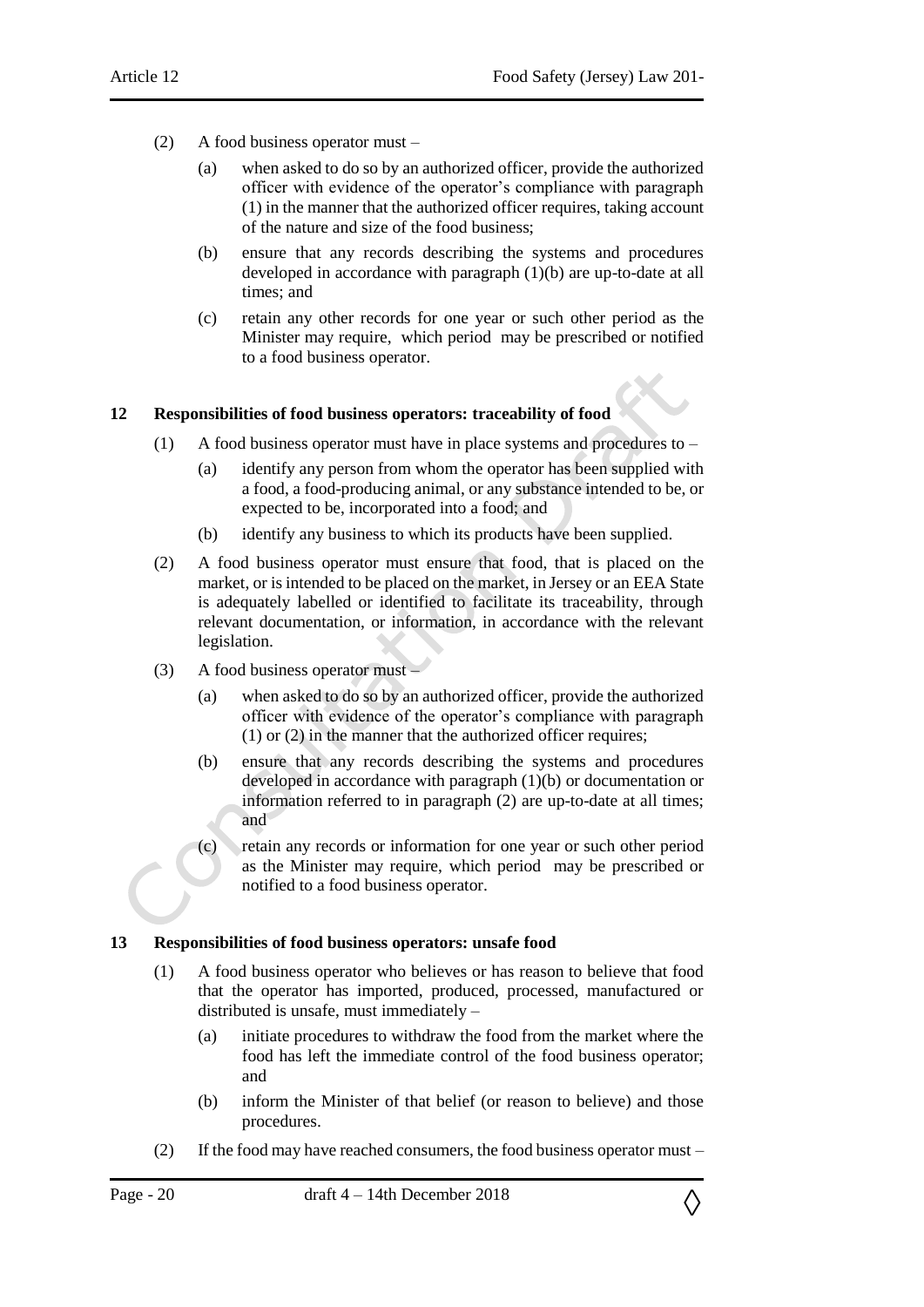- (a) effectively and accurately inform the consumers of the reason for its withdrawal; and
- (b) recall from consumers such of the food as has already been supplied by the operator when other measures are not sufficient to achieve a high level of health protection.
- (3) A food business operator responsible for retail or distribution activities that do not affect the packaging, labelling, safety or integrity of food must –
	- (a) within the limits of the operator's respective activities, initiate procedures to withdraw from the market products containing the food that is believed to be unsafe;
	- (b) pass on information that the operator has and that is necessary to trace food that is believed to be unsafe; and
	- (c) co-operate in the action taken by producers, processors, manufacturers or the Minister in relation to food that is believed to be unsafe.
- (4) A food business operator must immediately inform the Minister if the operator believes or has reason to believe that food that the operator has placed on the market may be injurious to human health.
- (5) A food business operator –

◊

- (a) must inform the Minister of the action taken to prevent risks to the final consumer from that food; and
- (b) must not prevent or discourage any person from co-operating with the Minister, if that co-operation may prevent, reduce or eliminate a risk arising from that food.
- (6) A food business operator must co-operate with the Minister on action taken to avoid or reduce risks posed by that food.

#### <span id="page-20-0"></span>**14 Responsibilities of food business operators: hazard analysis and critical control points**

- (1) A food business operator carrying out any stage of production, processing and distribution of food after primary production must put in place, implement and maintain one or more permanent procedures based on the Hazard Analysis at Critical Control Points (HACCP) principles described in paragraph (2).
- (2) The HACCP principles consist of the following
	- (a) identifying any hazards that must be prevented, eliminated or reduced to acceptable levels;
	- (b) identifying the critical control points at the step or steps at which control is essential to prevent or eliminate a hazard or to reduce it to acceptable levels;
	- (c) establishing critical limits at critical control points which separate acceptability from unacceptability for the prevention, elimination or reduction of identified hazards;
	- (d) establishing and implementing effective monitoring procedures at critical control points;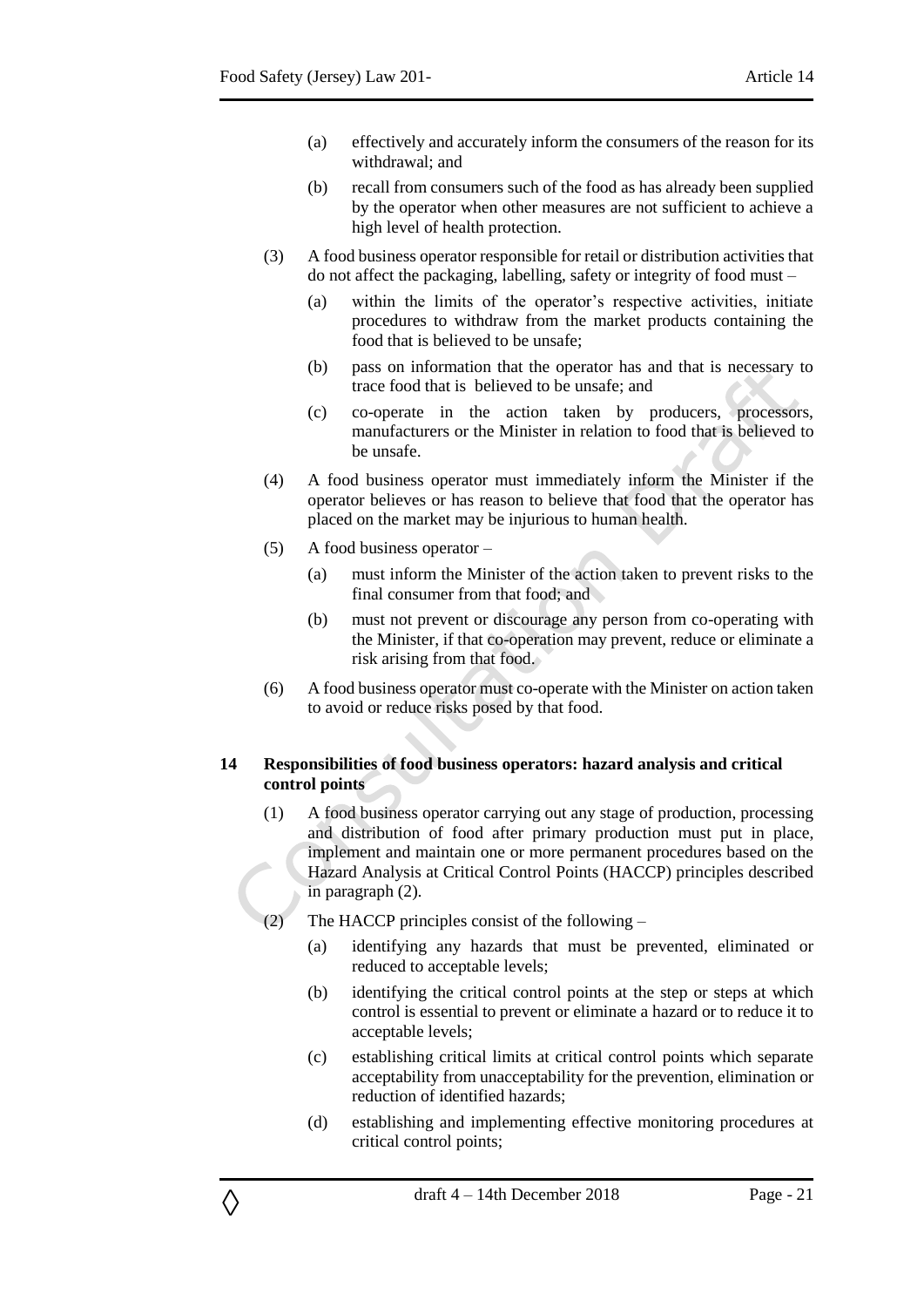- (e) establishing corrective actions when monitoring indicates that a critical control point is not under control;
- (f) establishing procedures, which shall be carried out regularly, to verify that the measures outlined in sub-paragraphs (a) to (e) are working effectively;
- (g) establishing records commensurate with the nature and size of the food business to demonstrate the effective application of the measures outlined in sub-paragraphs (a) to (f).
- (3) When any modification is made in the product, process, or any step, the food business operator must review the procedures and make the necessary changes to the procedures.
- (4) A food business operator must
	- (a) when asked to do so by the Minister, provide the Minister with evidence of the operator's compliance with paragraph (1) in the manner that the Minister requires, taking account of the nature and size of the food business;
	- (b) ensure that any records describing the procedures developed in accordance with this Article are up-to-date at all times; and
	- (c) retain any other records for an appropriate period or, if a period is approved in relation to a food business operator under paragraph (5), for that period instead.
- (5) The Minister may, by notice in writing to a food business operator, approve arrangements –
	- (a) to facilitate the implementation of this Article by the food business operator; and
	- (b) specifying the period during which the food business operator must retain records in accordance with paragraph (4)(c).

## <span id="page-21-0"></span>**15 Public information about food health risks**

Where there are reasonable grounds to suspect that food may present a risk to human or animal health, the Minister, having regard to the nature, seriousness or extent of that risk, must take appropriate steps to inform the general public of the nature of the risk to health, identifying to the fullest extent possible –

- (a) the food, or type of food;
- (b) the risk that it may present; and
- (c) the measures which are taken or about to be taken to prevent, reduce or eliminate that risk.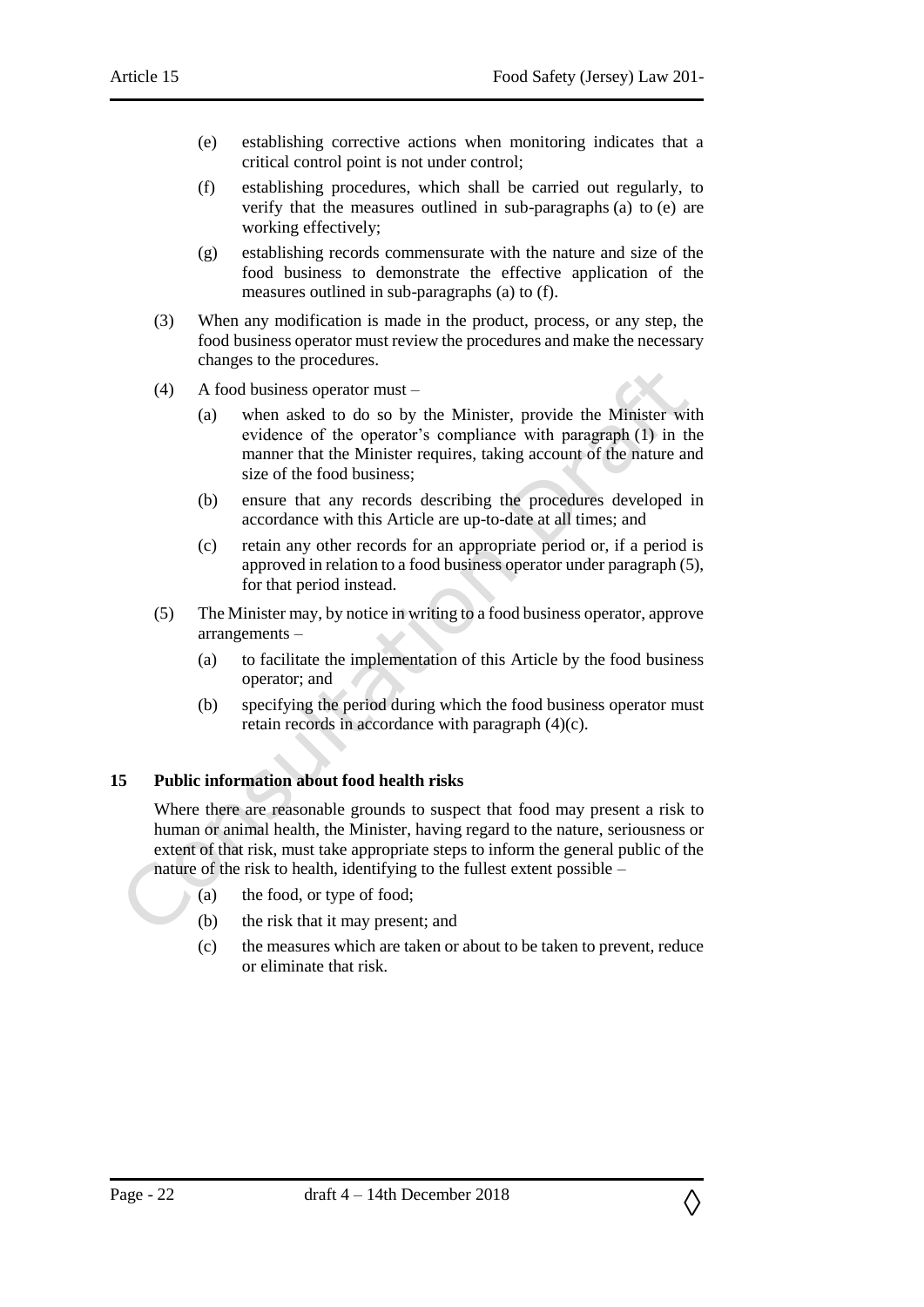## CONSUMER PROTECTION

#### <span id="page-22-2"></span><span id="page-22-1"></span><span id="page-22-0"></span>**16 False descriptions of food**

- (1) A person must not describe, label, advertise or present any food or make available any information about the food that is misleading.
- (2) The requirements in paragraph (1) apply to the shape, appearance or packaging of the food, the packaging materials used, the manner in which it is arranged, and the setting in which it is displayed.
- (3) A person contravenes paragraph (1) if  $-$ 
	- (a) the food is represented as being of a particular nature or substance for which there is a standard set by a code of practice and the food does not comply with that standard;
	- (b) the food is represented as being of a particular nature or substance and it contains, or is mixed or diluted with, any substance in a quantity or proportion that significantly diminishes its food value or nutritive properties as compared with food of the represented nature or substance;
	- (c) the food is represented as being of a particular nature or substance and it contains, or is mixed or diluted with, any substance of lower commercial value than food of the represented nature or substance;
	- (d) the food is represented as being of a particular nature or substance and a constituent of the food has been wholly or partly removed so that its properties are diminished as compared with food of the represented nature or substance;
	- (e) any word, statement, device or design used in the packaging or labelling of the food, or in an advertisement for the food, would create a false impression as to the nature or substance of the food, or its commercial value, in the mind of a reasonable person;
	- $(f)$  the food is not of the nature or substance represented by the manner in which it is packaged, labelled or offered for sale.

## <span id="page-22-3"></span>**17 Food not complying with purchaser's requirements**

- (1) A person must not, in the course of carrying on a food business place food on the market that is not of the nature or substance required by the purchaser.
- (2) Food is not of the nature of substance required by the purchaser if it is supplied in response to a purchaser's request for a particular type of food, or a food that does not contain a particular ingredient, and the food is not of that type or contains that ingredient.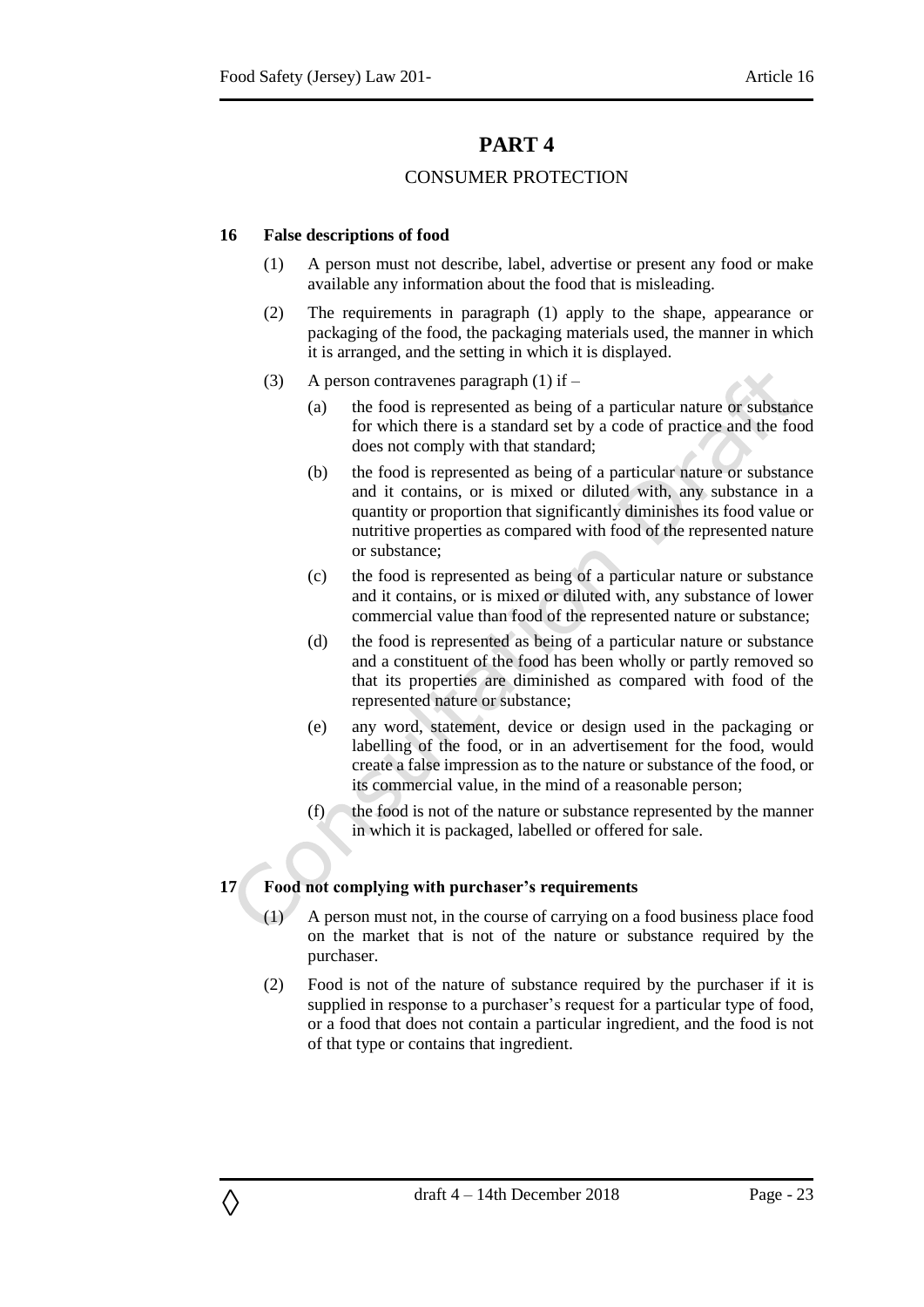## ORDER MAKING POWERS

### <span id="page-23-2"></span><span id="page-23-1"></span><span id="page-23-0"></span>**18 Orders: specific provisions**

- (1) An Order under this Law may
	- (a) make provision for prohibiting or regulating the importation, exportation, placing on the market, production, processing or distribution of any food, food source or contact material –
		- (i) that fails to comply with the Order; or
		- (ii) in relation to which an offence against the Order has been committed, or would have been committed if any relevant act or omission had taken place in Jersey;
	- (b) provide that any food that, in accordance with the Order, is certified as failing to comply with the Order may be treated for the purposes of this Law as unsafe;
	- (c) require the preparation, implementation, maintenance and monitoring of food safety programmes for food businesses to ensure that the relevant legislation is complied with;
	- (d) require persons carrying on any activity to which an Order applies to keep and produce records and provide returns;
	- (e) prescribe the particulars to be entered on any register required to be kept in accordance with an Order;
	- (f) require a register to be open to inspection by the public at all reasonable times;
	- (g) provide for a procedure for appealing against a decision;
- (2) Without limiting paragraph (1) Orders may be made for any of the purposes set out in Schedule 1.

## <span id="page-23-3"></span>**19 Further provisions as to Orders**

- (1) The Minister may make Orders for prescribing anything which, under this Law, may be, or is required to be, prescribed and, without limiting the generality of the provisions under which they are made, any Order may –
	- (a) provide generally for the execution of this Law or for the purposes of promoting food safety and reducing the risk to human health from the spread of food-related illness;
	- (b) give effect to, or deal with matters arising out of or related to any EU provision concerned with EU food law;
	- (c) give effect to, or deal with matters arising out of or related to a provision in an enactment of a part of the United Kingdom dealing with matters relating to food;
	- (d) contain provisions for prescribing and regulating the payment and recovery of expenses;
	- (e) provide for the payment of fees and charges;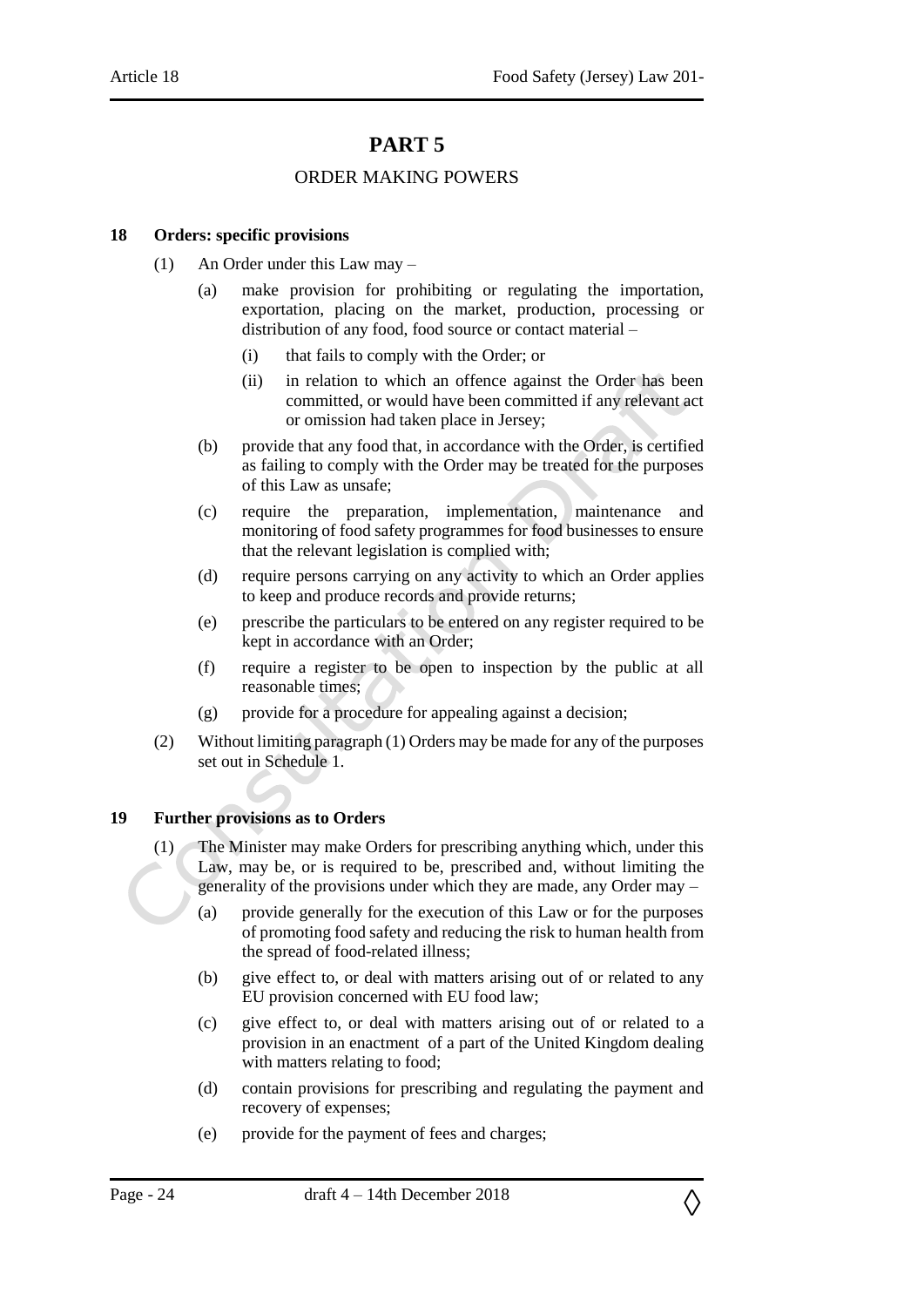- (f) create offence
- (2) Orders under this Law may make provision by reference to, and may incorporate (by reference, annexation or otherwise), any EU provision or any provision in an enactment of a part of the United Kingdom, concerned with EU food law to such extent and subject to such exceptions, adaptations and modifications as may be specified in the Order and such provision may include references to any EU provision or any provision in an enactment of a part of the United Kingdom, as it may be amended from time to time.

## FOOD SAFETY AUDITORS

#### <span id="page-24-2"></span><span id="page-24-1"></span><span id="page-24-0"></span>**20 Approval of food safety auditors**

- (1) The Minister may approve an individual to be a food safety auditor for the purposes of this Law if the Minister is satisfied that the individual is competent to carry out the functions of a food safety auditor having regard  $to -$ 
	- (a) the individual's technical skills and experience; and
	- (b) any guidelines relating to competency criteria approved by the Minister.
- (2) An individual may make an application, in the approved form, to the Minister for approval under this Part.
- (3) The application is to be accompanied by  $-$ 
	- (a) such information as the Minister requires to determine the application; and
	- (b) such fee, if any, as the Minister may prescribe.
- (4) The Minister may, after considering an application for approval
	- (a) grant the application, with or without conditions; or
	- (b) refuse the application.

- (5) If the Minister grants an application for approval, he or she must issue the applicant with a written approval that sets out any conditions to which the approval is subject.
- (6) If the Minister refuses an application for approval, he or she must give notice of the refusal in writing to the applicant setting out the reasons for the refusal.
- (7) Except during any period of suspension, an approval granted under this Part remains in force for the period specified in the approval unless sooner cancelled.
- (8) A person approved under this Article may apply for the extension or renewal of such approval on payment of such fee, if any, as the Minister may prescribe.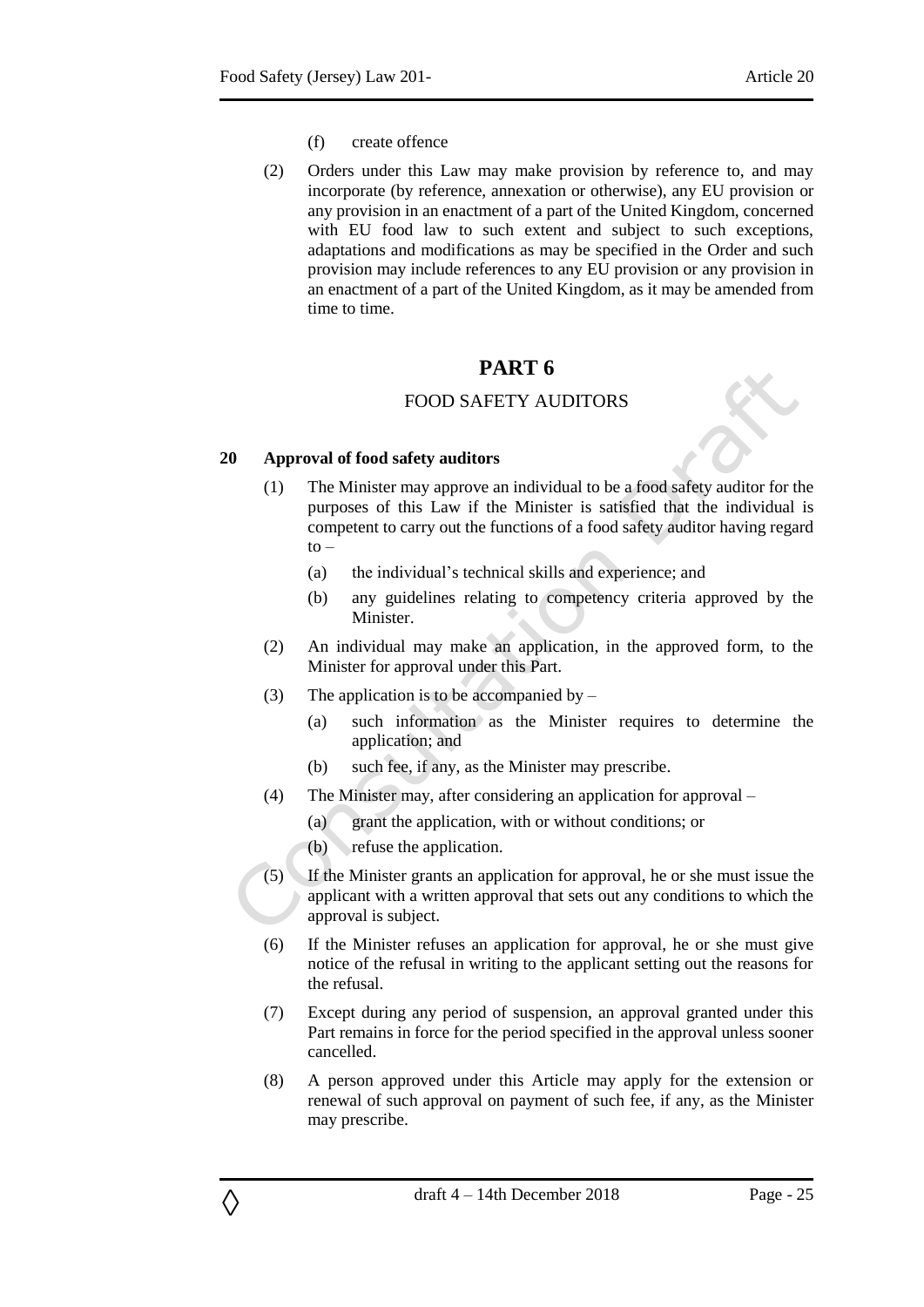(9) The Minister must publish a register of persons approved under this Article.

#### <span id="page-25-0"></span>**21 Food safety auditor to give notice of certain interests**

- (1) A food safety auditor must notify the Minister of any direct or indirect interest in any food business that the auditor has as soon as possible after becoming aware of that interest.
- (2) Payment to an auditor for carrying out the functions of an auditor does not constitute a direct or indirect interest in a food business for the purposes of paragraph (1).

#### <span id="page-25-1"></span>**22 Variation of conditions or suspension or cancellation of approval of auditor**

- (1) The Minister may vary the conditions of, or suspend or cancel, an approval under this Part.
- (2) An approval of a person may be suspended or cancelled on one or more of the following grounds –
	- (a) if the Minister is satisfied that the person has contravened any provision of the relevant legislation;
	- (b) if the Minister is satisfied that the person has contravened a condition to which the approval is subject;
	- (c) if the Minister is satisfied that the person has not competently carried out any duty of an auditor under this Part;
	- (d) if the Minister is satisfied that the person has a direct or indirect interest in any food business that the Minister thinks could affect the performance of the person's duties under this Part;
	- (e) at the request of the person;
	- (f) for any other reason that the Minister considers appropriate.
- (3) Payment to an auditor for performing the duties of an auditor does not constitute a direct or indirect interest in a food business for the purposes of paragraph (2)(d).
- (4) Unless acting at the request of the person, the Minister may vary the conditions of, or suspend or cancel, the person's approval only –
	- (a) after having given the person written reasons of his or her intention to vary, suspend or cancel and an opportunity to make submissions; and
	- (b) after having considered any submissions made by the person.
- (5) A variation of the conditions of, or the suspension or cancellation of, the approval of a person under this Part –
	- (a) must be by notice in writing; and
	- (b) must be served on the person to whom the approval relates; and
	- (c) takes effect on the day on which the notice is served or on a later day specified in the notice.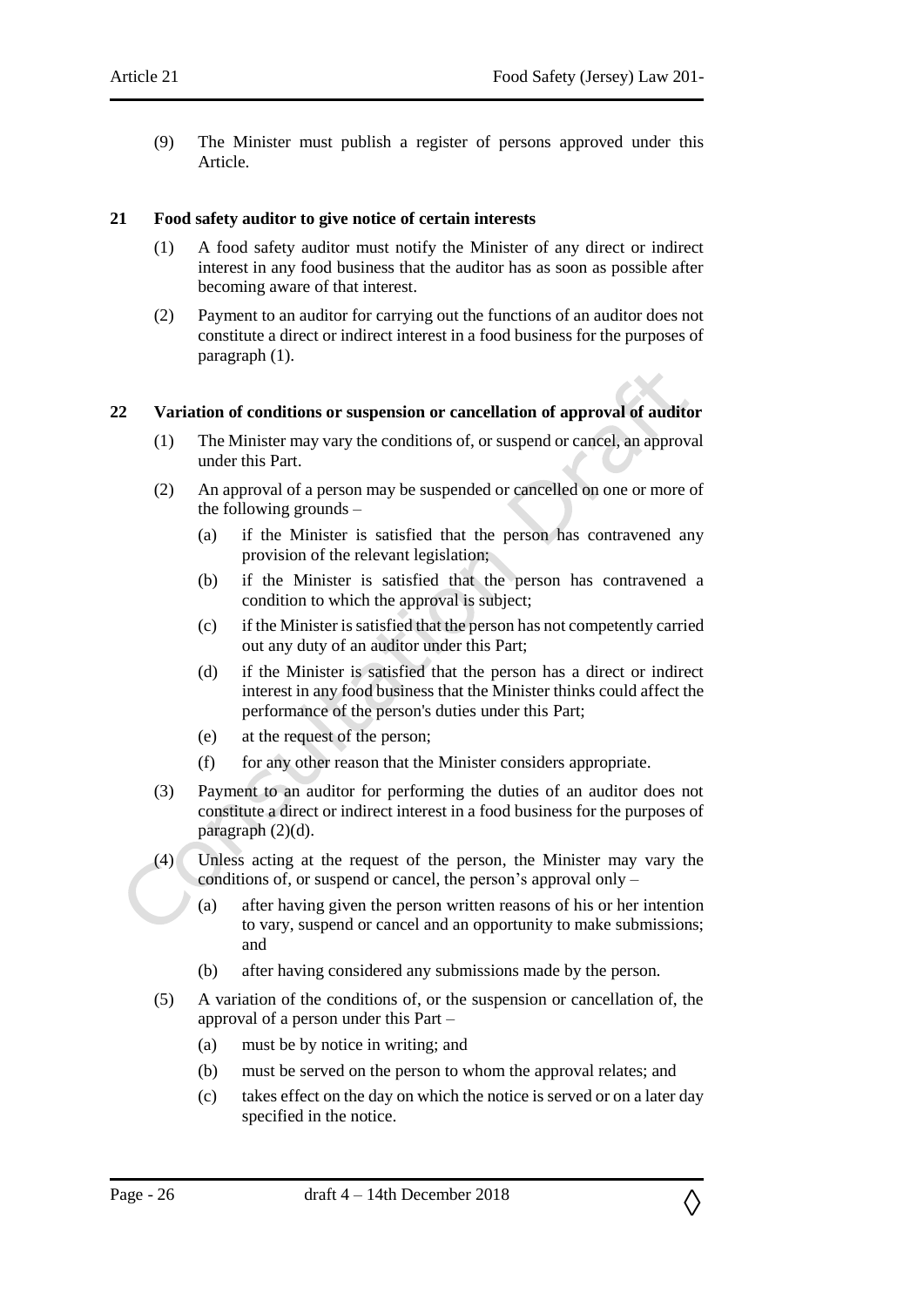#### <span id="page-26-0"></span>**23 Food safety auditor's assessment of food business**

A food safety auditor may –

- (a) carry out assessments of food businesses to ascertain their compliance with the relevant legislation and any code of practice;
- (b) report in accordance with the requirements of Article 24.

#### <span id="page-26-1"></span>**24 Food safety auditor's report**

- (1) A food safety auditor may, with the consent of the food business operator concerned, report in writing to the Minister the results of any assessment carried out by the food safety auditor under Article 23(a).
- (2) A report under paragraph (1) must
	- (a) be in the form approved by the Minister;
	- (b) be submitted to the Minister within 21 days after the completion of the assessment; and
	- (c) take account of any action taken before the submission of the report to remedy any deficiency identified by the food safety auditor.
- (3) A food safety auditor must indicate in a report of an assessment under paragraph  $(1)$  –
	- (a) whether or not the food safety auditor is of the opinion that the food business is being carried on in compliance with the relevant legislation and any code of practice; and
	- (b) any such provisions that the food safety auditor is of the opinion are being contravened in relation to the food business and the manner in which they are being contravened.
- (4) A food safety auditor must report any contravention of the relevant legislation or any code of practice that comes to the food safety auditor's attention in the course of carrying out an audit or assessment for the purposes of this Law as soon as possible but in any event within 24 hours after the contravention comes to the food safety auditor's attention –
	- (a) where there is an imminent and serious risk to the safety of food intended to be placed on the market; or
	- (b) if the contravention will cause significant unsuitability of food intended to be placed on the market.
- (5) A food safety auditor must report in writing to the Minister, giving reasons, if the food safety auditor considers that the priority classification of a food business that has been audited by the food safety auditor should be changed.
- (6) A copy of a report provided to the Minister in relation to an assessment must be given to the food business operator concerned.
- (7) A food safety auditor who provides any false information to the Minister under this Article is guilty of an offence.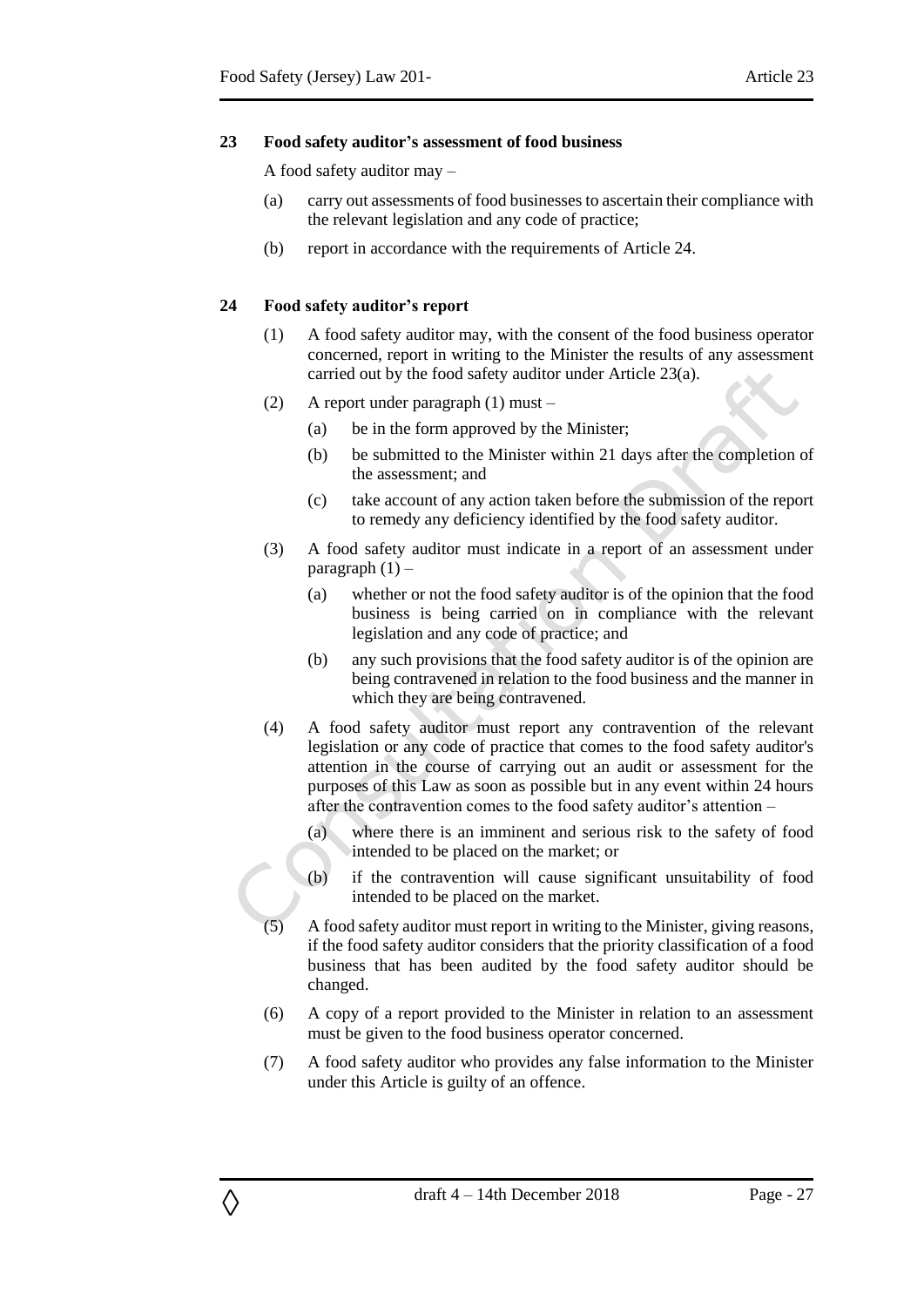## POWERS OF INVESTIGATION

#### <span id="page-27-2"></span><span id="page-27-1"></span><span id="page-27-0"></span>**25 Power to enter premises and food businesses**

- (1) Subject to Article 26, an authorised officer may, at any reasonable time, and on production, if so required, of the authorised officer's written authorisation, enter and inspect any premises belonging to a food business –
	- (a) that the authorised officer reasonably believes are an imminent risk to human health;
	- (b) to ascertain whether there is on the premises any evidence of a contravention of the relevant legislation; or
	- (c) in the performance of the Minister's functions under the relevant legislation.
- (2) For the purposes of exercising the powers mentioned in paragraph (1) an authorised officer may be accompanied by such other persons and equipment as the authorised officer considers necessary.
- (3) A police officer or customs officer may stop and detain any vehicle (including any vehicle trailer) that may be involved in the transport or storage of any food, food item or food contact material for the purpose of enabling it to be inspected in accordance with paragraph (1) and (2).
- (4) Paragraph (1) does not authorise entry into any part of the premises of a food business that are being used wholly or mainly as a private dwelling, except –
	- (a) where the authorised officer has given 24 hours' notice of the proposed entry to the occupier or, if different, other person having control of the premises; or
	- (b) with the earlier consent of the person mentioned in sub-paragraph  $(a)$ :
- (5) An authorised officer who enters
	- (a) premises that are unoccupied; or
	- (b) premises whose occupier is absent,

must (so far as reasonably practicable) leave the premises as effectively secured as he or she found them.

#### <span id="page-27-3"></span>**26 Search warrants**

- (1) The Bailiff, if satisfied on sworn information
	- (a) that there are reasonable grounds for entry into any premises for the purposes of the enforcement of the relevant legislation; and
	- (b) that the premises are either
		- (i) used wholly or mainly as a private dwelling, or
		- (ii) any of the circumstances in paragraph (2) applies,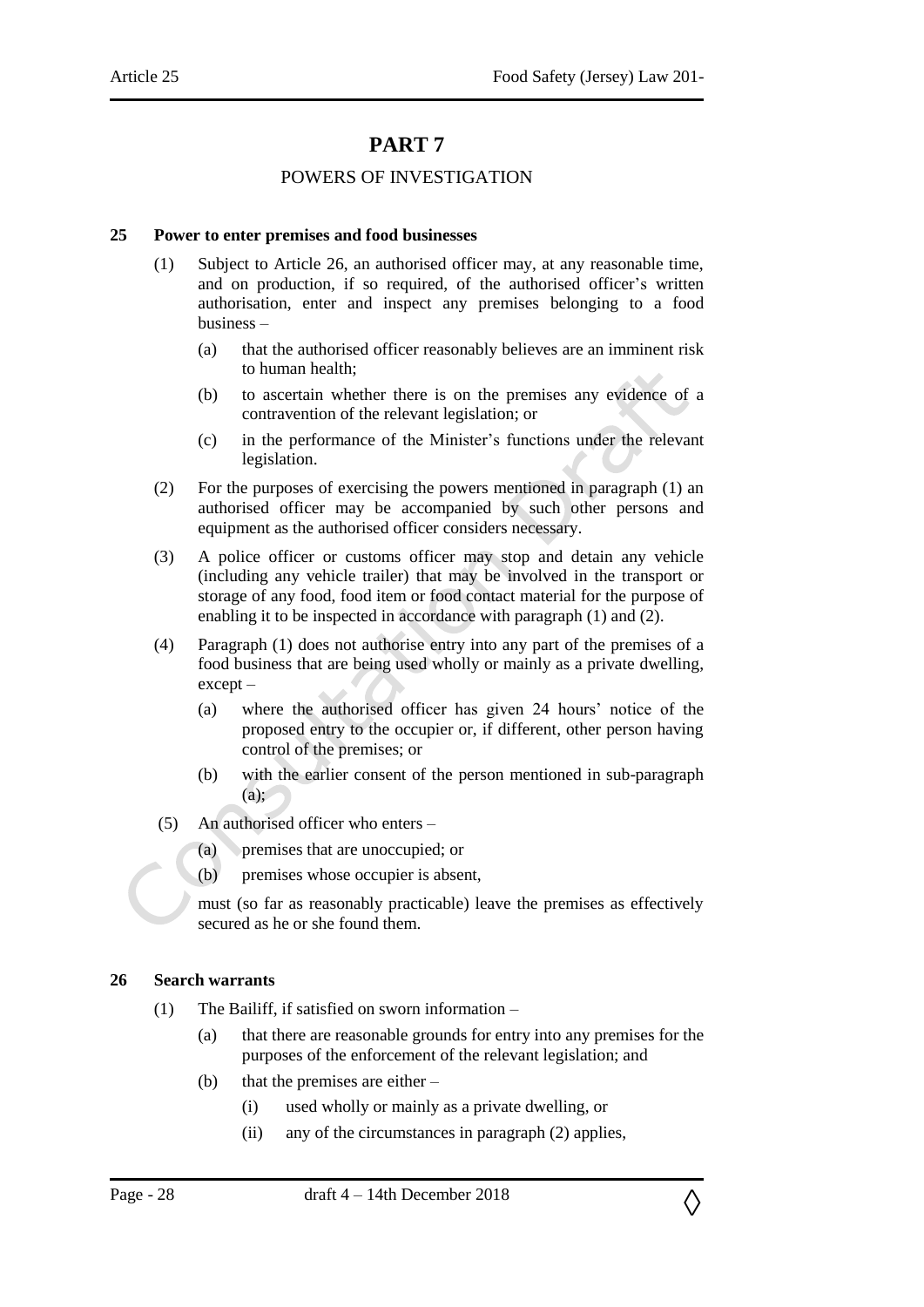may grant a warrant authorizing an authorised officer, together with a police officer, to enter the premises and to use such force as is reasonably necessary to do so.

- (2) Those circumstances are
	- (a) that admission has been refused, or a refusal is expected, and (in either case) notice to apply for a warrant has been given to the occupier;
	- (b) that asking for admission, or the giving of such a notice, would defeat the object of the entry;
	- (c) that the case is one of urgency; or
	- (d) that the premises are unoccupied or the occupier is absent.
- (3) A warrant under this Article is valid for one month.

#### <span id="page-28-0"></span>**27 Other powers**

- (1) The powers of an authorised officer entering any premises under Article 25 or 26 include (but are not limited to) the following –
	- (a) examining any food intended for placing on the market;
	- (b) opening and examining any package that the authorised officer reasonably believes contains any food intended for placing on the market;
	- (c) examining, labelling or advertising material that may be used or intended to be used as part of a food business) opening and examining any equipment;
	- (e) taking samples of any food for the purpose of analysing it;
	- (f) taking samples of water or soil or any other thing that is part of the environment in which any food is handled for the purpose of analysing it;
	- (g) taking samples of anything, other than for the purpose of analysis, that the authorised officer reasonably believes may be used as evidence that an offence has been, or is being, committed under the relevant legislation;
	- (h) seizing and retaining anything that the authorised officer reasonably believes has been used in, or may be used as evidence of, a contravention of the relevant legislation;
		- (i) examining any records that relate to the production, processing or distribution of any food intended for placing on the market, making copies of them, or any part of them and for that purpose, taking away and retaining (for such time as may be reasonably necessary) any device containing such records;
		- (j) opening, or requiring to be opened, any container used for the conveyance of goods, or any package, that the authorised officer reasonably believes to contain any food sold or intended for placing on the market, or any equipment;
		- (k) taking such photographs, films or audio or visual recordings as the authorised officer considers necessary;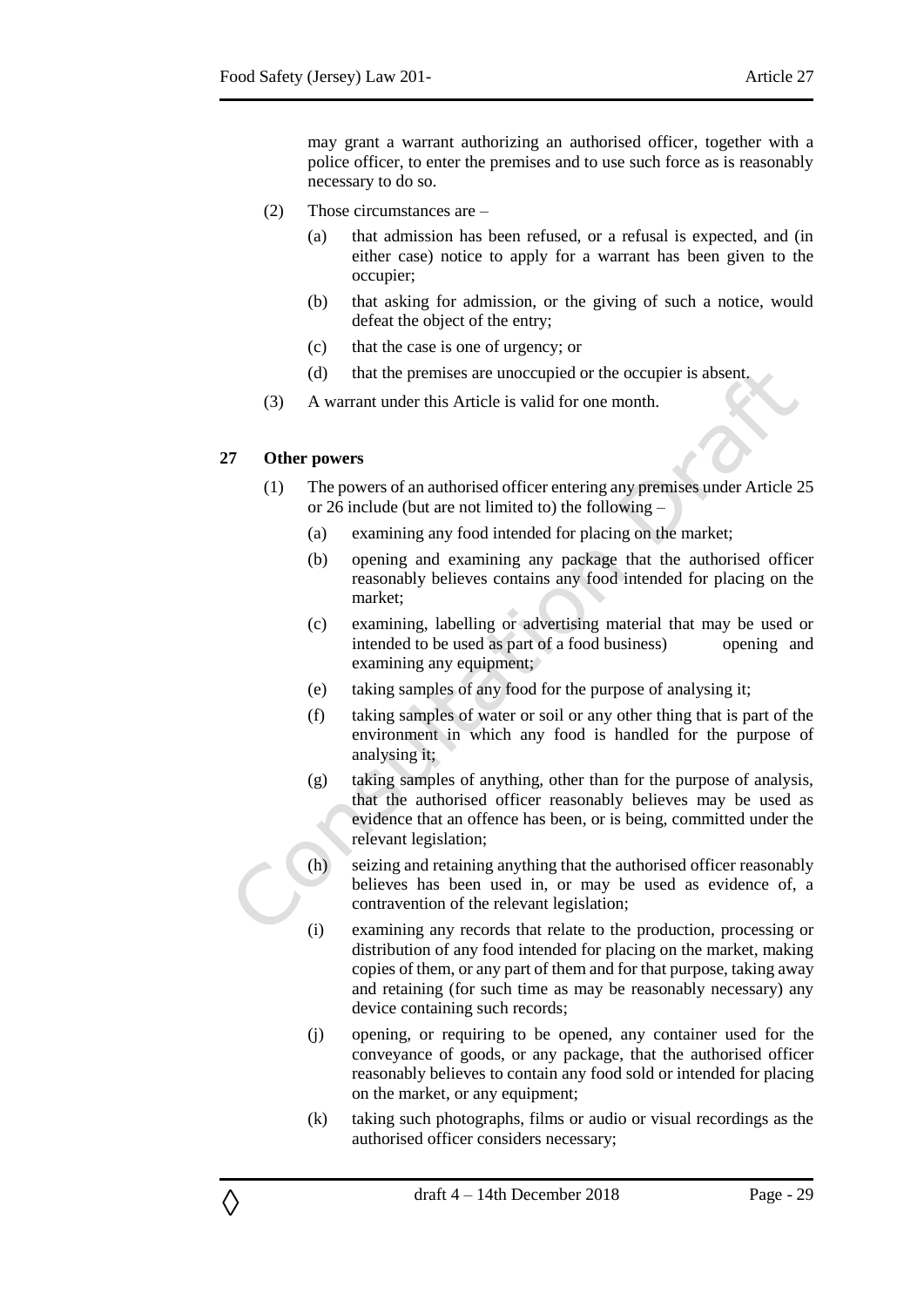- (l) taking any measurements and making sketches or drawings or any other type of record;
- (m) requiring a person to provide information or answer questions in connection with the authorised officer's functions under the relevant legislation or to produce any record or thing that an authorised officer is authorised to examine under the relevant legislation;
- (n) requiring a person to give his or her name and residential address;
- (o) generally making such investigations and inquiries as may be necessary to ascertain whether an offence under the relevant legislation is being or has been committed;
- (p) exercising any other power under this Law or any other relevant legislation.
- (2) For the purposes of carrying out his or her functions under this Article an authorised officer may require any person to provide such facilities and assistance within that person's control or in relation to things to which the person has access.
- (3) A person is not excused from a requirement under this Article to provide information or answer questions, or to produce any record or thing, on the ground that the information, answer, record or thing might incriminate the person or make the person liable to a penalty.
- (4) However, any information or answer furnished, or record or thing produced, by an individual in compliance with such a requirements is admissible in evidence against the individual only in criminal proceedings under the relevant legislation.
- (5) A person who has entered any premises in the exercise of powers under Article 25 or under a warrant issued under Article 26, must not disclose to any person any information obtained by him or her on the premises with regard to any trade secret.
- (6) Where a food business operates solely by means of the internet, mail order or other remote facility, the powers set out in this Article apply to any purchase made from that business as if the thing purchased was found on premises belonging to the business.

## <span id="page-29-0"></span>**28 Examination and seizure of food suspected to be unsafe**

- (1) An authorised officer may at all reasonable times examine any food that is placed on the market and, if it appears to the authorised officer that the food is unsafe, he or she may seize it.
- (2) An officer who seizes any food under paragraph (1) or under Article 27(1)(h) must inform the person in whose possession the food was found of the officer's intention to have it dealt with by the Magistrate, and any person who might be liable under this Law to a prosecution in respect of the food, if the person attends before the Magistrate on the application for its condemnation, is be entitled to be heard and to call witnesses.
- (3) If it appears to the Magistrate that any food brought before the Magistrate, whether seized under the provisions of this Article or not, is unsafe, the Magistrate must condemn it and order –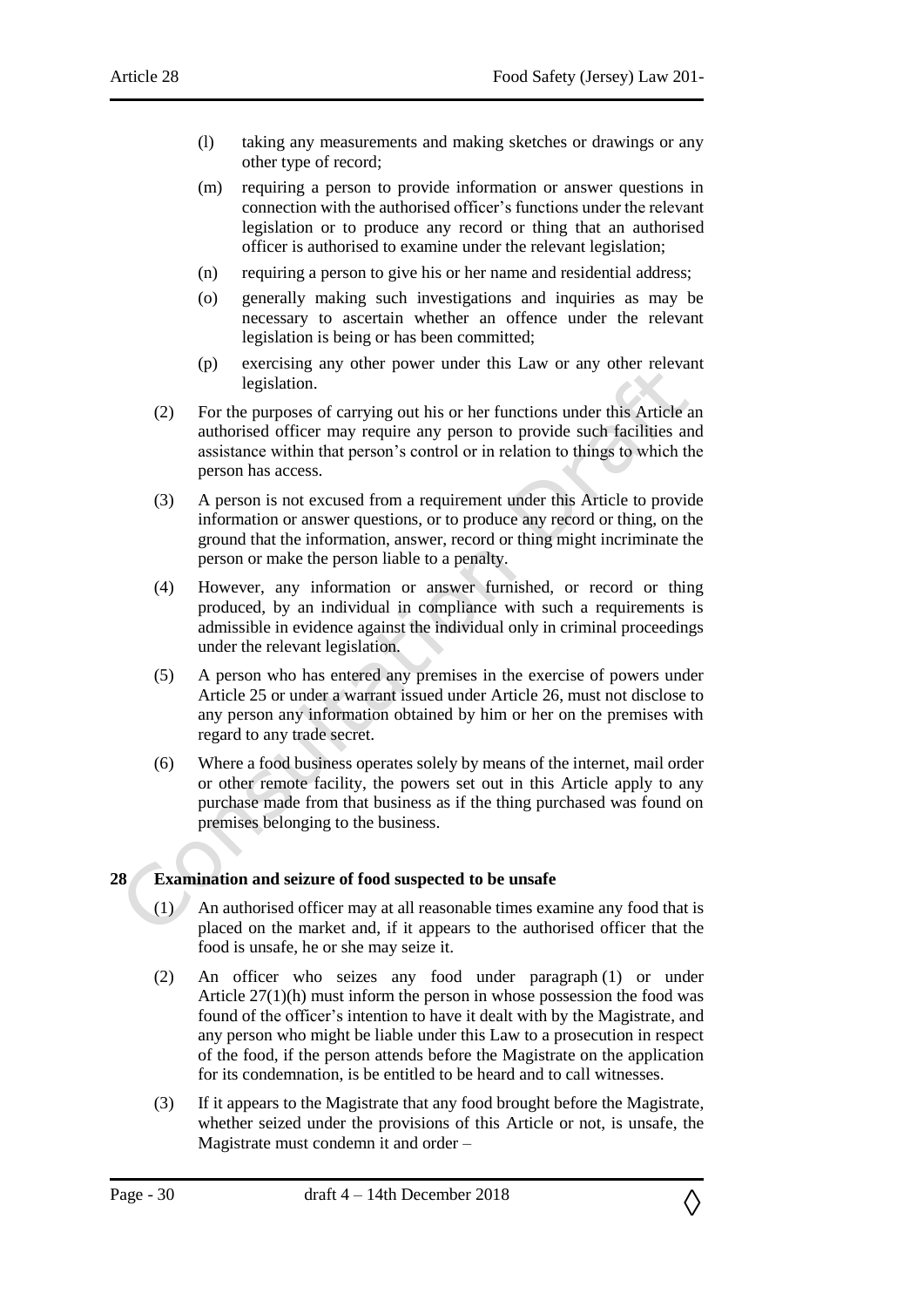- (a) the food to be destroyed or to be so disposed of as to prevent it from being used for human consumption; and
- (b) any expenses reasonably incurred in connection with the destruction or disposal to be defrayed by the owner of the food.
- (4) If the Magistrate refuses to condemn any food seized under this Part by an authorised officer, the Minister must compensate the owner of the food for any depreciation in its value resulting from its seizure and removal.

#### <span id="page-30-0"></span>**29 Seizure of other things**

- (1) Where anything (other than food) is seized under this Part a written notice (a "seizure notice") must be served on the owner or person in control of thing seized.
- (2) Where a notice has been served under paragraph (1) a person must not remove or interfere with the thing to which it relates without the written approval of an authorised officer.
- (3) Anything seized under this Part may be released or returned to the person from whom it was seized, or disposed of, at the direction of Minister or by order of the Magistrate.
- (4) Anything seized under this Part may be the subject of forfeiture in any proceedings under this Law.
- <span id="page-30-1"></span>(5) The Minister may pay compensation to the person from whom anything was seized as the Minister considers just and reasonable.

## **PART 8**

## **NOTICES**

## <span id="page-30-3"></span><span id="page-30-2"></span>**30 Emergency control notice**

- (1) The Minister may make an emergency control notice where the Minister reasonably believes that the carrying out of a commercial operation with respect to food, food sources or contact materials of any class or description involves of may involve imminent risk of injury to human health.
- (2) An emergency control notice
	- (a) must be made in writing, addressed to all persons intended to be bound by it and served on all such persons; or
	- (b) may be addressed to several persons, to a class of persons or to all persons.
- (2) In the case of the notice mentioned in paragraph (2)(b) details of the notice setting out its terms and the persons bound by it must be published in the way that, in the opinion of the Minister, is most likely to bring the notice to the attention of the persons bound by it.
- (3) An emergency control notice –

◊

(a) that is served on a person takes effect when it is served;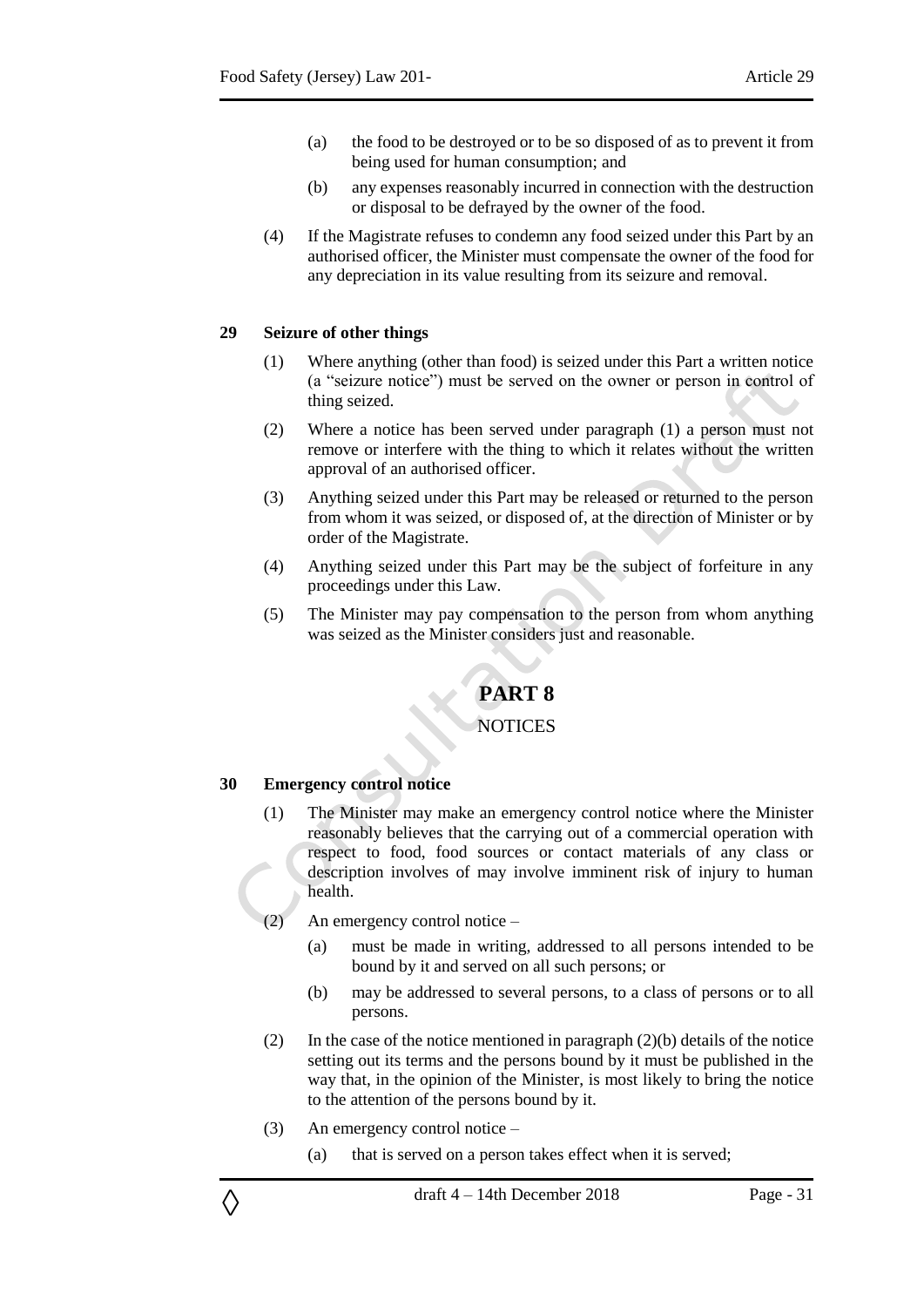(b) when it is published under paragraph (2), takes effect as soon as it is published,

and when the notice takes effect it is binding on the persons to whom it is addressed.

(4) An emergency control notice ceases to have effect at the expiration of 90 days after the day on which it takes effect unless it is sooner withdrawn, but a further emergency control notice may be made in the same terms as the notice that expired.

#### <span id="page-31-0"></span>**31 Compensation resulting from emergency control notice**

- (1) A person bound by an emergency control notice who suffers loss as a result of the making of the notice may apply to the Minister for compensation for loss to that person as a result of complying with the notice.
- (2) The Minister may pay such compensation to the applicant as the Minister considers is just and reasonable, having regard to the circumstances in which the emergency control notice was made.

#### <span id="page-31-1"></span>**32 Improvement notices**

- (1) If the Minister has reasonable grounds for believing that a food business operator is contravening the relevant legislation, the Minister may, by a notice served on that operator (an "improvement notice") –
	- (a) state the Minister's grounds for believing that the food business operator is failing to comply with the relevant legislation;
	- (b) specify the matters which constitute the food business operator's failure to comply;
	- (c) specify the measures which, in the Minister's opinion, the food business operator must take in order to secure compliance; and
	- (d) require the food business operator to take those measures, or measures which are at least equivalent to them, within the period (not being less than the 14 days starting with the service of the notice) that is specified in the notice.

(2) Where the contravention is of relevant legislation that makes provision –

- (a) for requiring, prohibiting or regulating the use of any process or treatment in the production, processing or distribution of food; or
- (b) for securing the observance of hygienic conditions and practices in connection with the importation, exportation, placing on the market or production, processing or distribution of any food or food sources.

the notice served under paragraph (1) may be described as a "hygiene improvement notice".

#### <span id="page-31-2"></span>**33 Prohibition notices**

(1) If the Minister has reasonable grounds for believing that a food business operator has contravened the relevant legislation and that –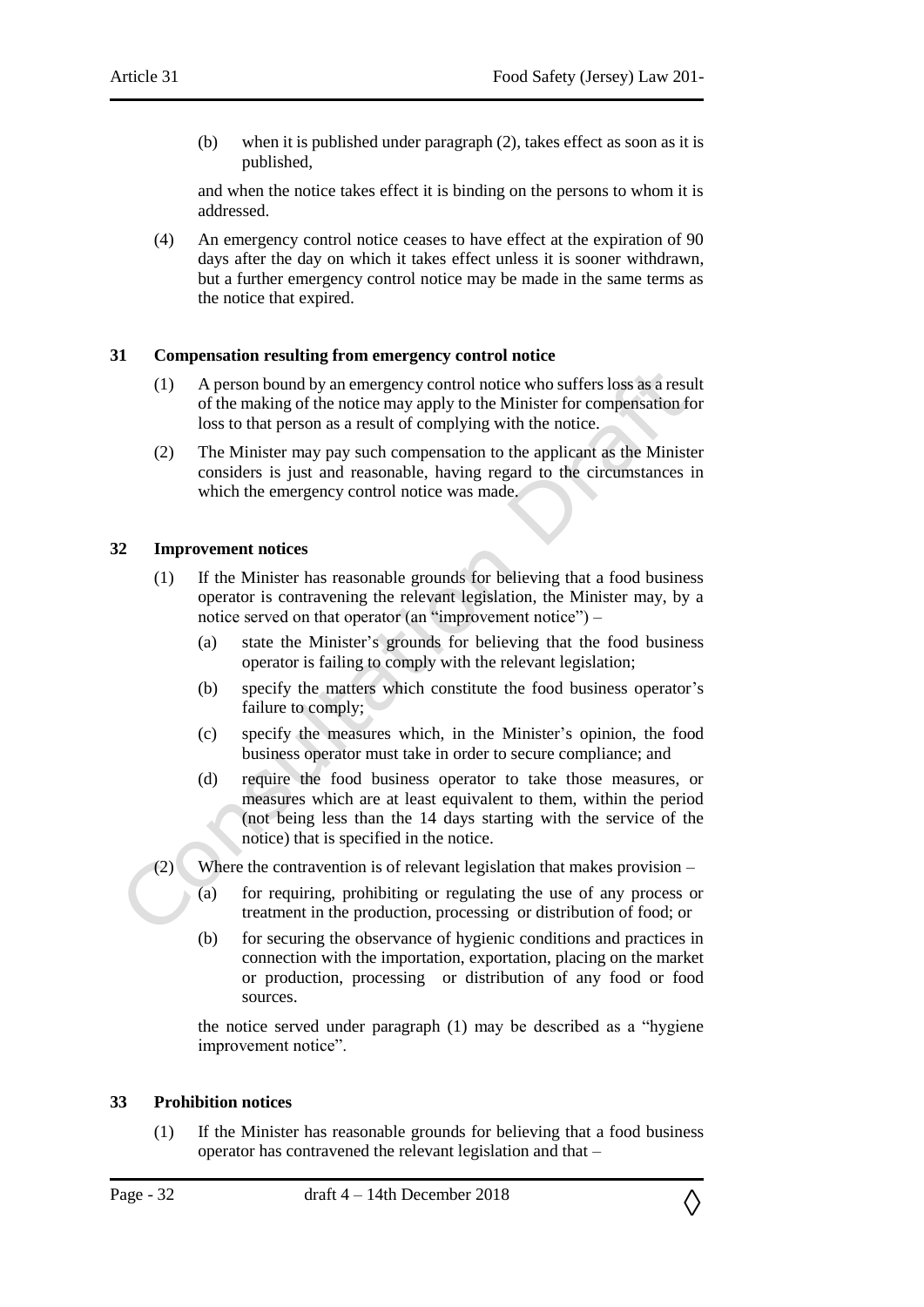- (a) the operator has failed to comply with a notice served under Article 32 within the time allowed for compliance; or
- (b) that the issue of a notice under this Article is necessary to prevent or mitigate a serious danger to public health,

the Minister may serve a notice (a "prohibition notice") on the operator.

- (2) The prohibition notice may prohibit the following
	- (a) the production, processing or distribution of food intended for placing on the market from premises named in the notice or a part of those premises;
	- (b) the conveyance in a vehicle described in the notice of food intended for placing on the market;
	- (c) the use of equipment named in the notice in connection with food intended for placing on the market;
	- (d) the production, processing or distribution by a food business named in the notice of food intended for placing on the market in a way or purpose specified in the notice; or
	- (e) such other action specified in the notice

until the Minister otherwise directs.

(3) If the Minister believes that the grounds for the issue of a prohibition notice no longer exist the Minister may withdraw the notice.

#### <span id="page-32-0"></span>**34 Remedial action notices**

- (1) If it appears to the Minister that in respect of a food business
	- (a) any requirement of the relevant legislation is being breached; or
	- (b) inspection under this Law is being hampered,

the Minister may, by notice (a "remedial action notice") served on the relevant food business operator –

- (i) prohibit the use of any equipment or any part of the premises specified in the notice,
- (ii) impose conditions upon or prohibit the carrying out of any process, or
- (iii) require the rate of operation to be reduced to such extent as is specified in the notice, or to be stopped completely.
- (2) A remedial action notice must
	- (a) be served as soon as practicable;
	- (b) state why it is being served; and
	- (c) if it is served for a reason referred to in paragraph  $(1)(a)$ , specify the breach and the action needed to remedy it.
- (3) The Minister must, where a remedial action notice has been served for a reason mentioned in paragraph (1)(a), withdraw the notice by a further notice in writing served on the food business operator as soon as the Minister is satisfied that the action specified in the notice to be needed to remedy the breach has been taken.

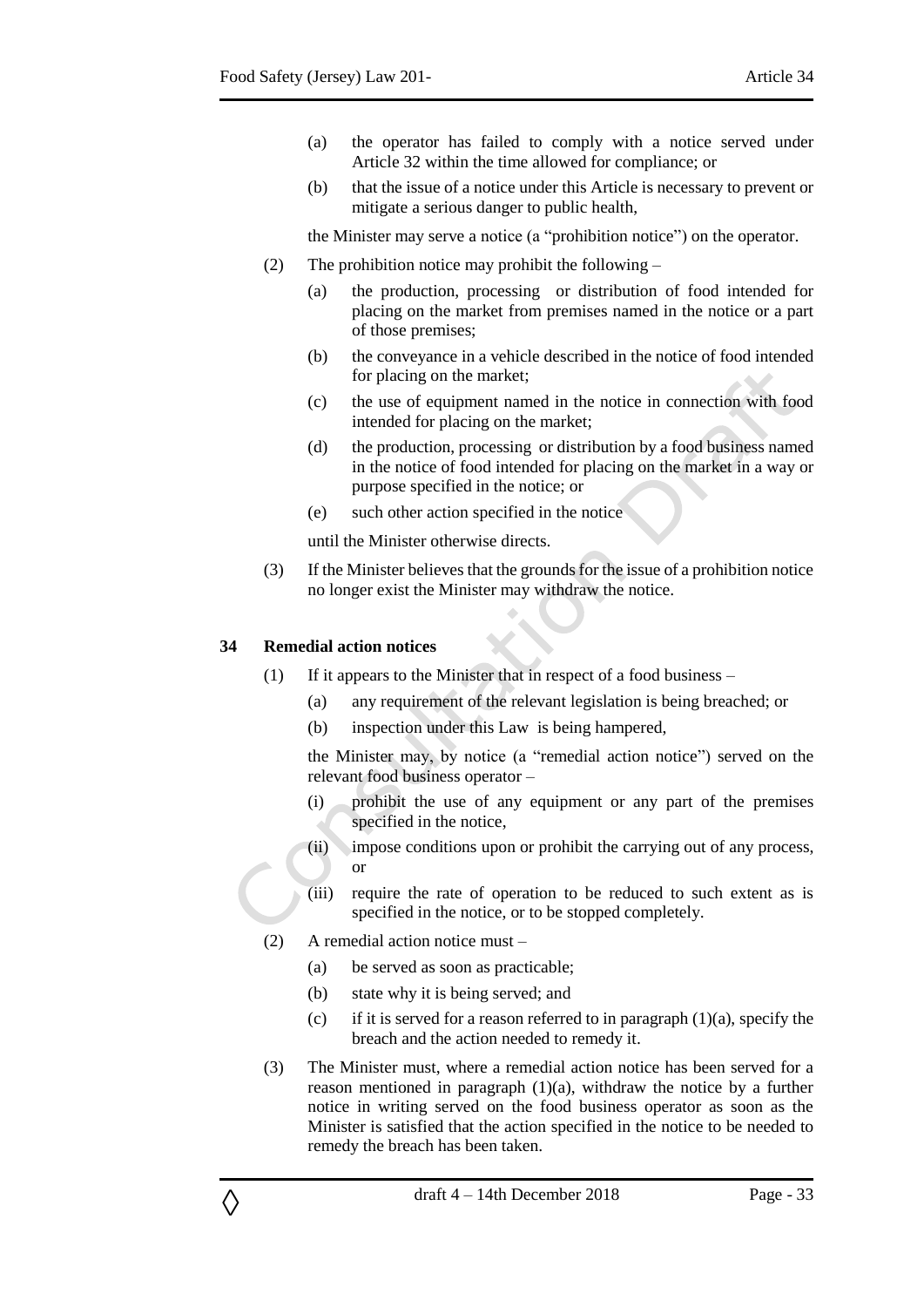(4) The Minister must, where a remedial action notice has been served for a reason mentioned in paragraph (1)(b), withdraw the notice as soon as the Minister is satisfied that the inspection has been completed or is no longer being hampered.

#### <span id="page-33-0"></span>**35 Render harmless notices**

- (1) If it appears to the minister that continued use of any equipment is unsafe the authorised office may render that equipment harmless by taking measures that prevent its use.
- (2) Where action has been taken under paragraph (1) the Minister must serve a render harmless notice on the operator of the equipment, forbidding the taking of any action to restore the working of the equipment while it is unsafe.

#### <span id="page-33-1"></span>**36 Prevention of use notices**

If it appears to the Minister that continued use of any equipment is unsafe the Minister may, instead of taking the action described in Article 35, serve a notice (a "prohibition of use notice") requiring the operator to cease using the equipment unless and until the Minister is satisfied that it has been made safe.

#### <span id="page-33-2"></span>**37 Information notices**

- (1) If a food product is labelled in such a way that that may cause confusion to consumers, the Minister may serve a notice (an "information notice") requiring the labelling to be changed so that it is no longer capable of causing such confusion.
- (2) The notice must specify the period within which the labelling must be changed.

#### <span id="page-33-3"></span>**38 Supplementary provision as to notices**

- (1) This Article has effect in relation to any notice or direction required or authorised by the relevant legislation to be given to or served on any person.
- (2) The notice or direction may be given to or served on the person in question –
	- (a) delivering it to the person personally;
	- (b) leaving it at the person's proper address; or
	- (c) sending it by post to the person's proper address; or
	- (d) sending it to the person by electronic means.
- (3) The notice or direction may
	- (a) in the case of an unincorporated association, be served on or given to an officer of the association;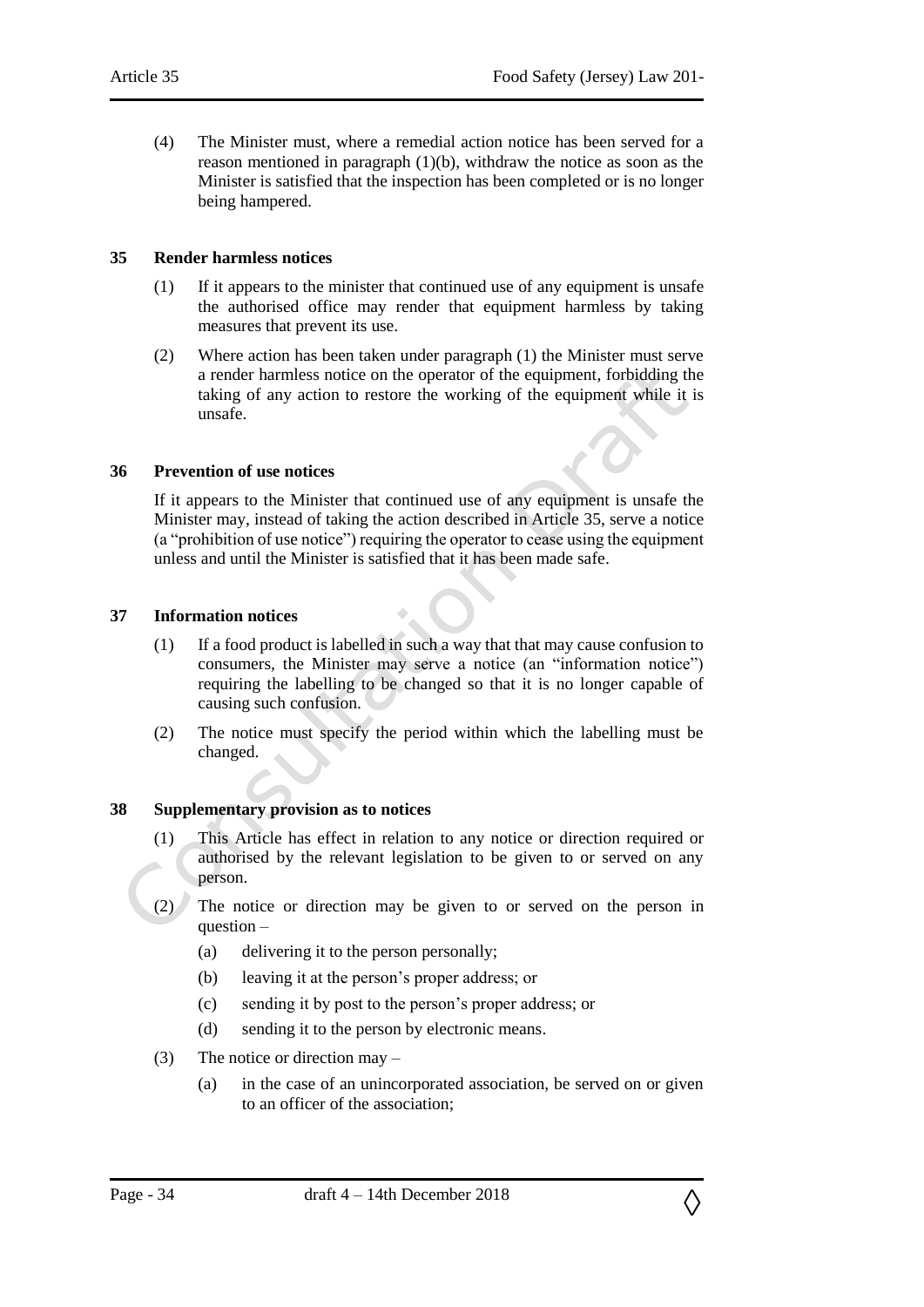- (b) in the case of a company, be given to or served on the secretary, clerk or other similar officer of the company or any person who purports to act in any such capacity, by whatever name called;
- (c) in the case of a partnership, be given to or served on a partner or a person having the control or management of the partnership business.
- (4) Any notice or direction that is required or authorised under the relevant legislation to be served on the occupier of premises may be served on a person whom the person serving the notice reasonably believes to be the occupier.
- (5) However, if the authorized officer who served the notice or direction discovers that another person is in fact the occupier of premises in connection with which the notice was served, a notice must be served on that other person.
- (6) If the name or address of any occupier of premises on whom a notice or direction is to be served or given under the relevant legislation cannot, after reasonable enquiry, be ascertained, the notice may be served by leaving it conspicuously affixed to a building or object on the premises.
- (7) If the circumstances are such that the notice or direction must be given without delay, it may be served in the manner provided for under paragraph (6) and a copy subsequently served in the manner provided for under paragraph (2) if this is possible after reasonable enquiry.
- (8) A notice or direction may –

- (a) require any action that the Minister reasonably believes is necessary for the enforcement of the relevant legislation;
- (b) specify that a person in receipt of it must immediately inform an authorised officer that it has been received.
- (9) A notice or direction under this Law may be varied or withdrawn by an authorised officer and if varied, the authorised officer must give details of and reasons for the variation.
- (10) The withdrawal of a notice or direction does not affect the power of the Minister to serve a further notice or direction.
- (11) For the purposes of this Article and Article 7 of the Interpretation (Jersey) Law 1954, "proper address" means –
	- (a) in the case of a body corporate or limited liability partnership or an officer of the body or partnership –
		- (i) the registered or principal office in Jersey of the body or partnership, or
		- (ii) the email address of the officer;
	- (b) in the case of any other partnership or a partner or person having control or management of the partnership business –
		- (i) the principal office in Jersey of the partnership,
		- (ii) the email address of the partner or person having control or management;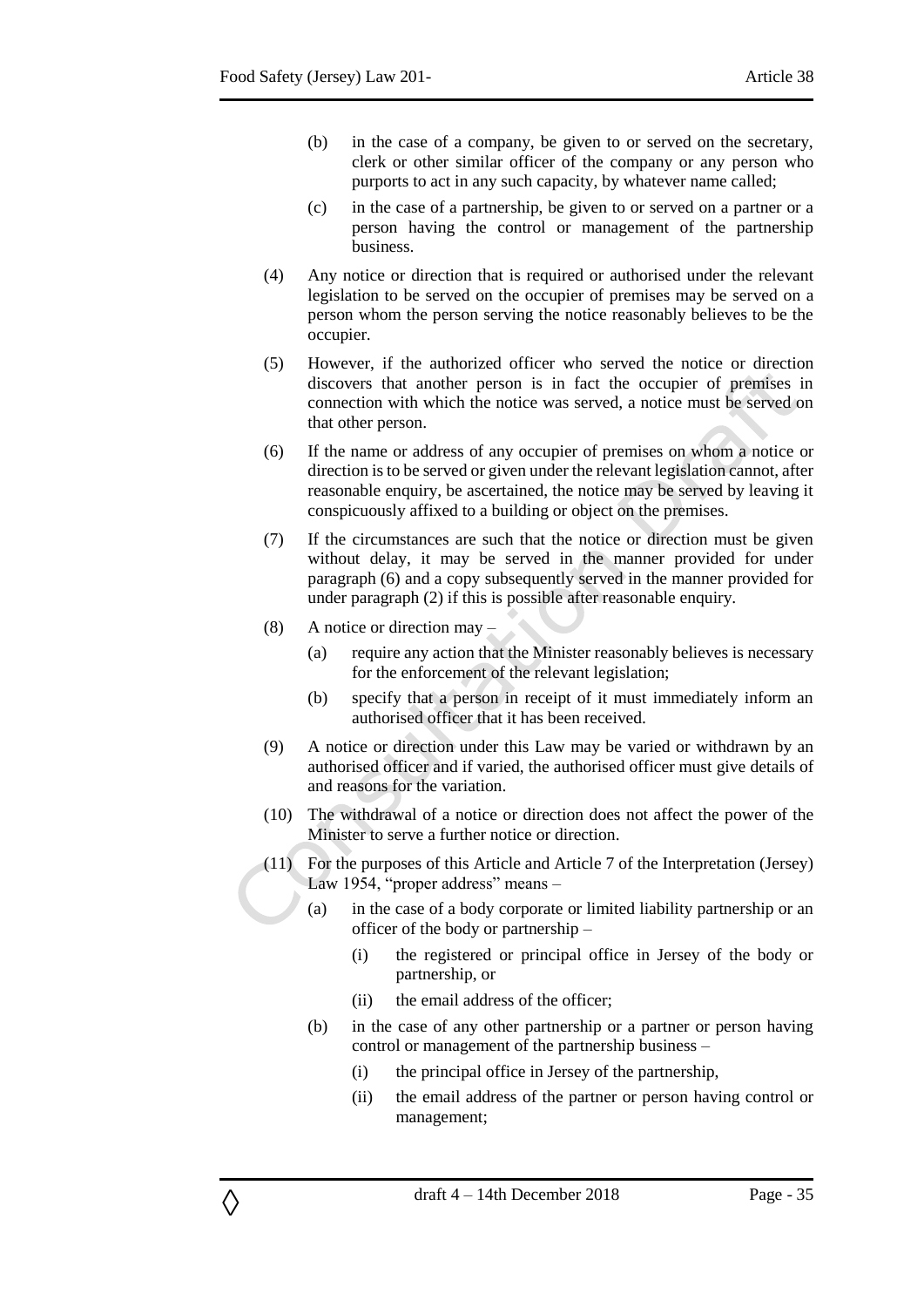- (c) in the case of an unincorporated association or an officer of the association –
	- (i) the office of the association, or
	- (ii) the email address of the officer;
- (d) in any other case, a person's last known address, which includes an email address.
- (12) For the purposes of paragraph (9), the principal office of a company registered outside Jersey or of a partnership carrying on business outside Jersey must be the principal office within Jersey of the company or partnership.
- (13) If the person to be given or served with any notice mentioned in paragraph (1) has specified an address within Jersey other than the person's proper address as the one at which the person or someone on his or her behalf will accept documents of the same description as that document, that address is also to be treated for the purposes of this Article and Article 7 of the Interpretation (Jersey) Law 1954 as the person's proper address.

#### OFFENCES AND PROCEEDINGS

#### <span id="page-35-2"></span><span id="page-35-1"></span><span id="page-35-0"></span>**39 Obstruction**

- $(1)$  A person must not
	- (a) intentionally obstruct or impede anyone acting in the execution or enforcement of the relevant legislation;
	- (b) interfere with, or cause or knowingly permit to be interfered with, anything done by anyone acting in the execution or enforcement of the relevant legislation;
	- (c) without reasonable cause, fail to give to any person acting in the execution or enforcement of the relevant legislation any assistance or information that is reasonably required;
	- (d) provide to anyone acting in the execution or enforcement of the relevant legislation any information knowing it to be false or misleading or not believing it to be true; or
	- (e) fail to produce a record when required to do so by any person acting in the execution or enforcement of the relevant legislation.
- (2) A person must not, in purported compliance with a requirement under paragraph  $(1)(c)$  –
	- (a) provide information that he knows to be false or misleading in a material particular; or
	- (b) recklessly provide information that is false or misleading in a material particular.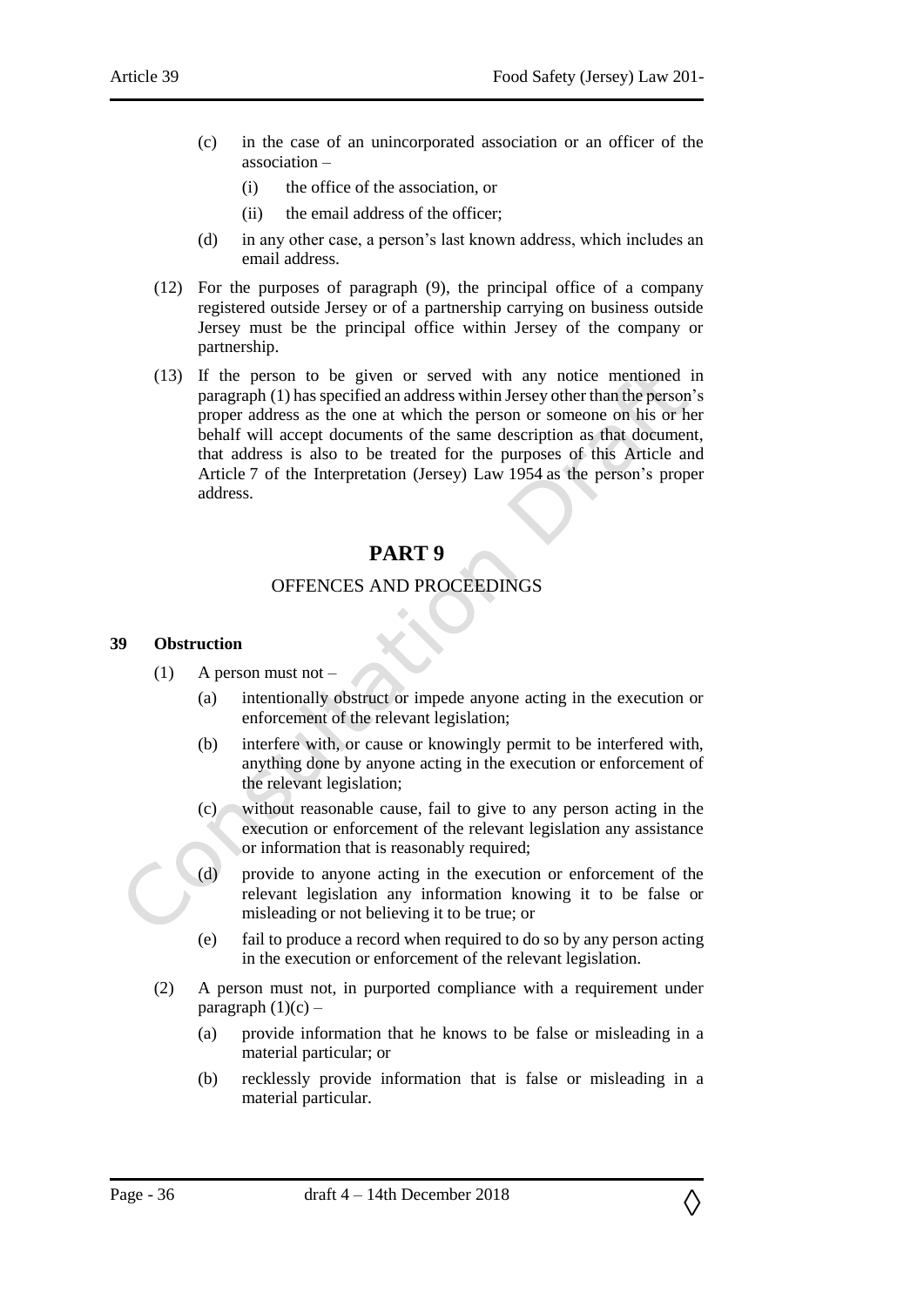(3) Nothing in paragraph (1)(c) is to be construed as requiring any person to answer any question or give any information if to do so might incriminate the person.

#### <span id="page-36-0"></span>**40 Disclosure of information**

- (1) A person must not disclose information relating to a food business without the previous consent in writing of the person carrying on the business in question except –
	- (a) in accordance with directions of the Minister, so far as may be necessary for the purposes of the relevant legislation; or
	- (b) for the purposes of any proceedings for an offence under the relevant legislation.
- (2) In paragraph (1) the reference to a disclosure being necessary for the purposes of the relevant legislation include a reference to its being necessary –
	- (a) in the interests of public health and to secure that food is safe;
	- (b) to protect or promote the interests of consumers.
- (3) For the purposes of any enactment relating to patents, any invention disclosed under this Article is not treated as having been anticipated by reason only of such disclosure.

#### <span id="page-36-1"></span>**41 Protection of officers acting in good faith**

- (1) A person to whom this Article applies is not liable in damages for anything done or omitted in the discharge or purported discharge of any functions under the relevant legislation unless it is shown that the act or omission was in bad faith.
- (2) This Article applies to
	- (a) the Minister; and
	- (b) any authorised officer or any other officer or agent of an administration of the States who is performing any function of the officer or the Minister under the relevant legislation.
- (3) The limitation of liability under this Article does not apply so as to prevent an award of damages made in respect of an act on the ground that the act was unlawful as a result of Article 7(1) of the Human Rights (Jersey) Law 2000.

#### <span id="page-36-2"></span>**42 Offences and penalties**

- (1) A person who contravenes
	- (a) any of Articles  $6(1)$ ,  $7(1)$ ,  $(2)$  and  $(3)$ ,  $9(1)$ ,  $10(1)$ ,  $(2)$  and  $(3)$ ,  $11(1)$ and (2), 12(1), (2), and (3), 13, 14, 16(1) and (3) and (4), 24(7) and 40;
	- (b) Article 24(7)|;
	- (c) Article 39;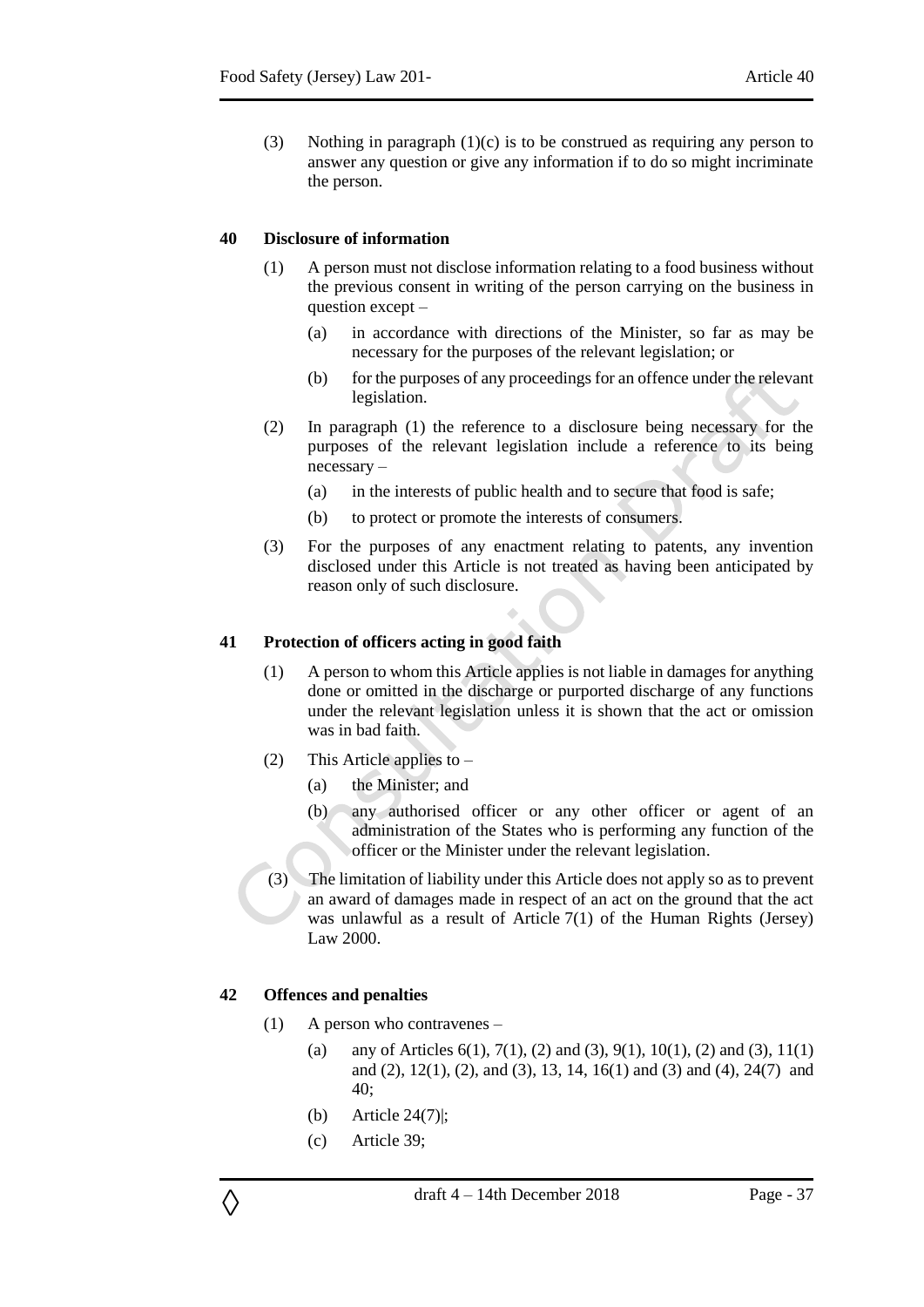(d) an order under Article 47,

commits an offence and is liable to a fine and imprisonment for a term of 2 years.

- (2) A person who contravenes
	- (a) a provision of an Order under Article 18 or 19 or Schedule 1;
	- (b) Article 20; or
	- (c) Article 27(5) is, unless the disclosure was made in the performance of his or her duty,

commits an offence and liable to a fine of level 3 on the standard scale.

#### <span id="page-37-0"></span>**43 Impersonating an authorised officer**

If any person falsely assumes the name, designation or character of an authorised officer –

- (a) for the purpose of  $-$ 
	- (i) obtaining admission to any premises, or
	- (ii) doing or procuring to be done any act which the person would not be entitled to do or procure to be done of the person's own authority; or
- (b) for any other unlawful purpose,

the person is guilty of an offence and, in addition to any other punishment to which the person may have rendered himself or herself liable, is liable to a fine and to imprisonment for a term not exceeding 2 years.

#### <span id="page-37-1"></span>**44 Offences due to fault of another person**

- (1) If the commission by any person of an offence under the relevant legislation is due to the act or default of some other person that other person is also guilty of the offence.
- (2) A person may be convicted of an offence by virtue of paragraph (1) whether or not proceedings are taken against the first-mentioned person.

## <span id="page-37-2"></span>**45 Defence of due diligence**

- (1) In any proceedings for an offence under the relevant legislation, it is a defence for the accused to prove that he or she took all reasonable precautions, and exercised all due diligence, to avoid the commission of the offence by himself or herself or by a person under his or her control.
- (2) However, if in any case the defence provided by paragraph (1) involves the allegation that the commission of the offence was due to an act or default of another person, or to reliance on information supplied by another person, the accused is not, without leave of the court, entitled to rely on that defence unless –
	- (a) at least 7 clear days before the hearing; and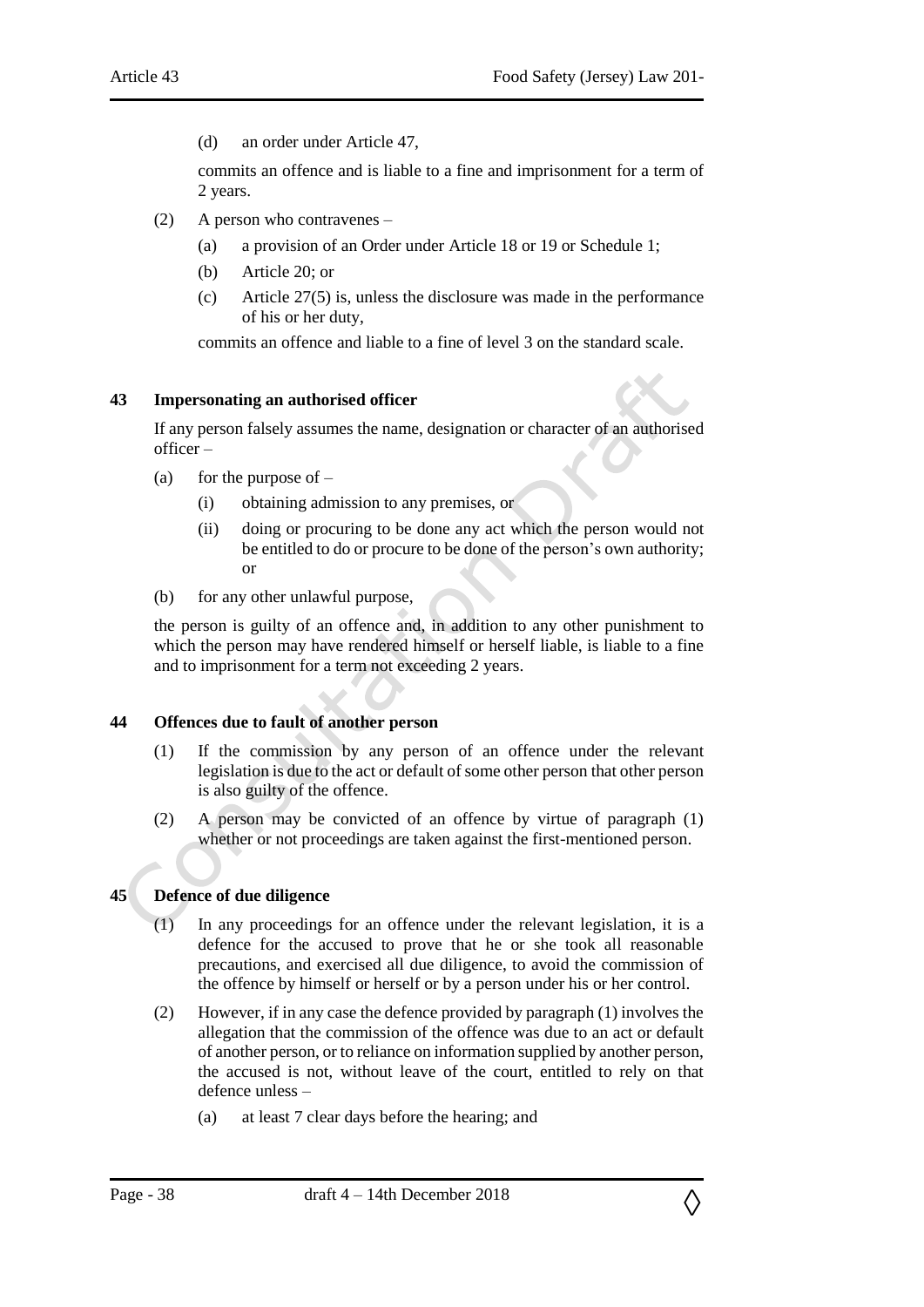(b) if the accused has previously appeared before a court in connection with the alleged offence, within 28 days of the accused's first such appearance,

the accused has served on the prosecutor a notice in writing giving any information identifying or assisting in the identification of that other person that is in the accused's possession.

#### <span id="page-38-0"></span>**46 Defence of publication in the course of business**

- (1) In proceedings for an offence under any provision of the relevant legislation consisting of the publication of an advertisement for placing on the market of any food, it is a defence for the person charged to prove that he or she –
	- (a) is a person whose business it is to publish or arrange for the publication of advertisements;
	- (b) received the advertisement in the ordinary course of business; and
	- (c) did not know and had no reason to suspect that its publication would amount to an offence under that provision.
- (2) In this Article "advertisement includes any notice, circular, label, wrapper, invoice or other document, and any public announcement made orally or by means of producing or transmitting light or sound.

#### <span id="page-38-1"></span>**47 Hygiene orders**

◊

- (1) If a food business operator is convicted of an offence under the relevant legislation and the court by or before which he or she is convicted is satisfied that –
	- (a) the use for the purposes of the business of any process or treatment;
	- (b) the construction of any premises used for the purposes of the business, or the use for those purposes of any equipment; or
	- (c) the state or condition of any premises or equipment used for the purposes of the business,

involves risk of injury to health (including any impairment, whether permanent or temporary), the court may impose an order (a "hygiene order") that has the effect set out in paragraph (2).

The effect of a hygiene order is  $-$ 

- (a) in a case to which paragraph (1) applies by virtue of paragraph (1)(a), a prohibition on the use of the process or treatment for the purposes of the business;
- (b) in a case to which paragraph (1) applies by virtue of paragraph (1)(b), a prohibition on the use of the premises or equipment for the purposes of the business or any other food business of the same class or description; and
- (c) in a case to which paragraph (1) applies by virtue of paragraph  $(1)(c)$ , a prohibition on the use of the premises or equipment for the purposes of any food business.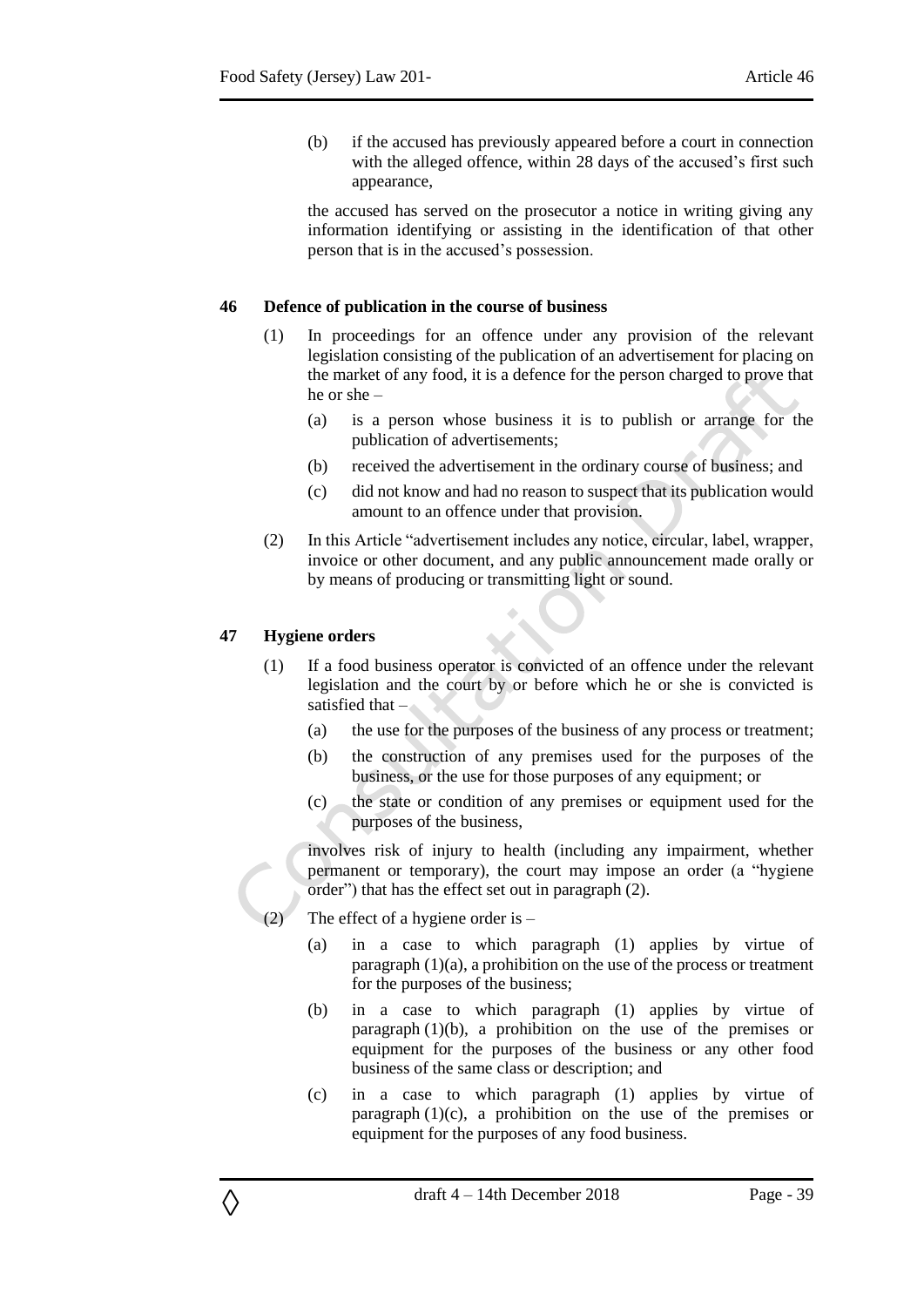- $(3)$  If
	- (a) a food business operator is convicted of an offence under the relevant legislation; and
	- (b) the court by or before which he or she is so convicted thinks it proper to do so in all the circumstances of the case,

the court may impose a hygiene order that imposes a prohibition on the food business operator participating in the management of any food business, or any food business of a class or description specified in the order.

- (4) As soon as practicable after the making of a hygiene order, the Minister must –
	- (a) serve a copy of the order on the relevant food business operator; and
	- (b) in the case of an order made under paragraph (1), affix a copy of the order in a conspicuous position on such premises used for the purposes of the food business as the competent authority considers appropriate.
- (5) A hygiene order ceases to have effect
	- (a) in the case of a hygiene order made under paragraph (1), when the Minister serves on the food business operator a certificate to the effect that it is satisfied that the food business operator has taken sufficient measures to secure that there is no longer a risk of injury to health because of a reason of the kind mentioned in paragraph (1)(a) to (c) with respect to the food business; and
	- (b) in the case of a hygiene order made under paragraph (3), when the court makes a further order to the effect that hygiene order is to cease to have effect.
- (6) The Minister must serve a certificate under paragraph (5)(a) within 3 days of being satisfied as referred to in that sub-paragraph.
- (7) On an application by the food business operator for a certificate under paragraph  $(5)(a)$  –
	- (a) the Minister must determine, as soon as is reasonably practicable and in any event within 14 days, whether or not the authority is so satisfied; and
	- (b) the Minister must, if the authority determines that it is not so satisfied, give notice to the food business operator of the reasons for that determination.
- (8) The court must make a further order under paragraph (5)(b) if, on an application by the food business operator, the court thinks it proper to do so having regard to all the circumstances of the case, including in particular the conduct of the food business operator since the making of the hygiene order.
- (9) An application may not be made under paragraph (8) within
	- (a) 6 months of the making of the relevant hygiene order; or
	- (b) 3 months of the making by the food business operator of a previous application under paragraph (8).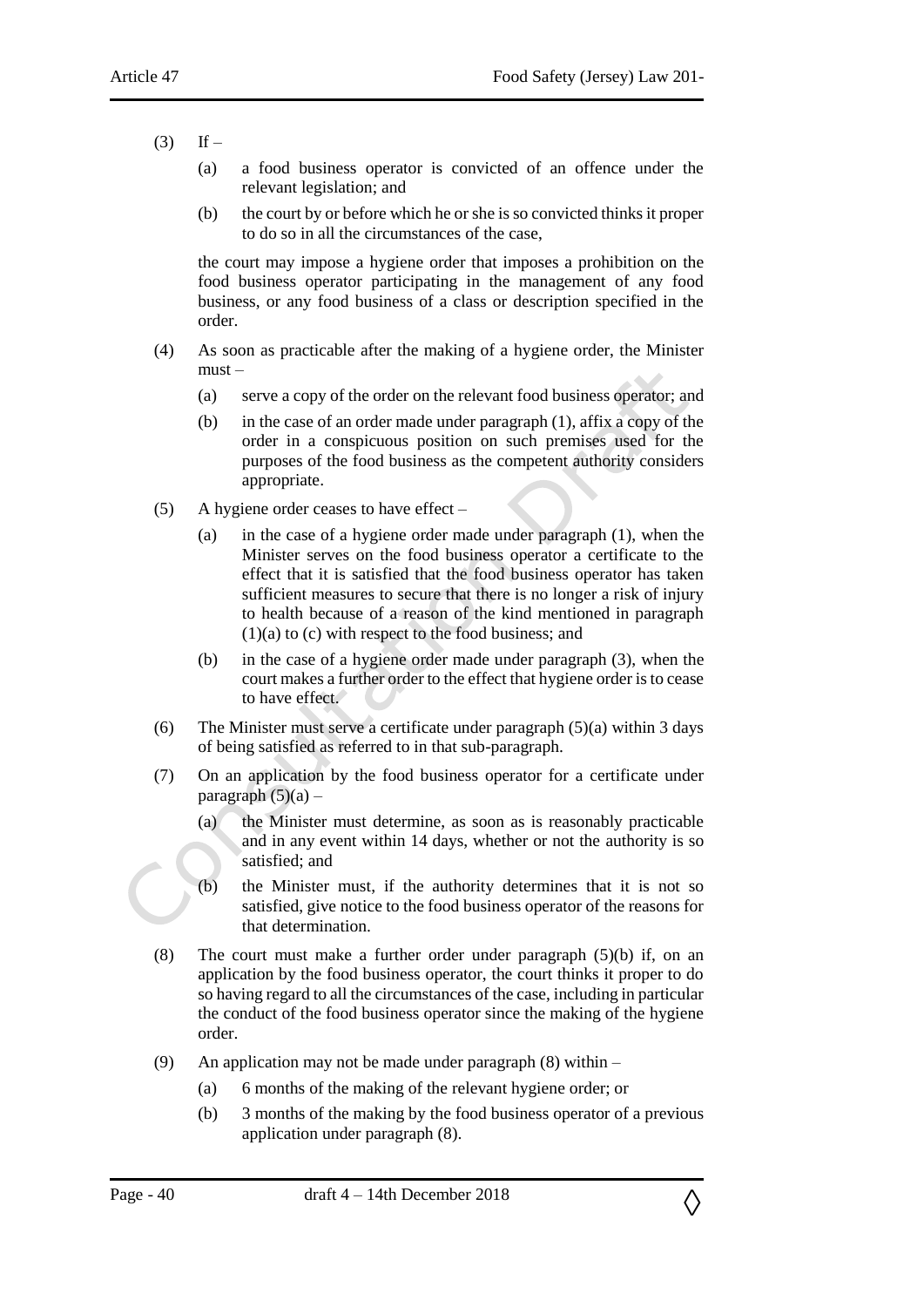(10) Where the commission of an offence by a food business operator leads to the conviction of another person under Article 51, paragraph (3) applies in relation to that other person as it applies in relation to the food business operator and any reference in this Regulation to the food business operator is to be construed accordingly.

#### <span id="page-40-0"></span>**48 Power of court to prohibit person from running food business**

- (1) This Article applies if a person is convicted of an offence against any provision of the relevant legislation that makes provision for securing the observance of hygienic conditions and practices in connection with the importation, exportation, placing on the market or production, processing or distribution of food or food sources or breaches any requirements as to food safety.
- (2) If the court by or before which the person is convicted thinks it proper to do so in all the circumstances of the case, the court may, on the application of the Minister, make an order prohibiting that person –
	- (a) from using those premises, or causing or allowing those premises to be used; or
	- (b) from using any premises,

as food premises for such period not exceeding 2 years as may be specified in the order:

- (3) However, the order may not be made unless the Minister has, not less than 14 days before the date of the hearing, given that person notice of the Minister's intention to apply for an order to be made against the person.
- (4) A person so subject may, at any time that is more than 6 months from the date on which the order came into force and from time to time thereafter, apply to the court before which the person was convicted, or by which the order was made, to revoke the order, and on any such application the court may, if it thinks proper having regard to all the circumstances of the case, including in particular the person's conduct subsequent to the conviction and, where the order relates only to specified premises, to any improvement in the state of the premises to which the order relates, grant the application.
- $(5)$  If an application under paragraph  $(4)$  is refused by the court to which it is made, a further application thereunder may not be entertained if made within 3 months after the date of the refusal.
- (6) The court to which an application under the said paragraph (4) is made may order the applicant to pay the whole or any part of the costs of the application.
- (7) A person subject to an order of a court made by virtue of this Article is guilty of an offence if, while the order is in force –
	- (a) the person uses, or causes or allows to be used, any premises to which the order relates as food premises; or
	- (b) the person participates in the management of any business in the course of which such premises are so used by another person.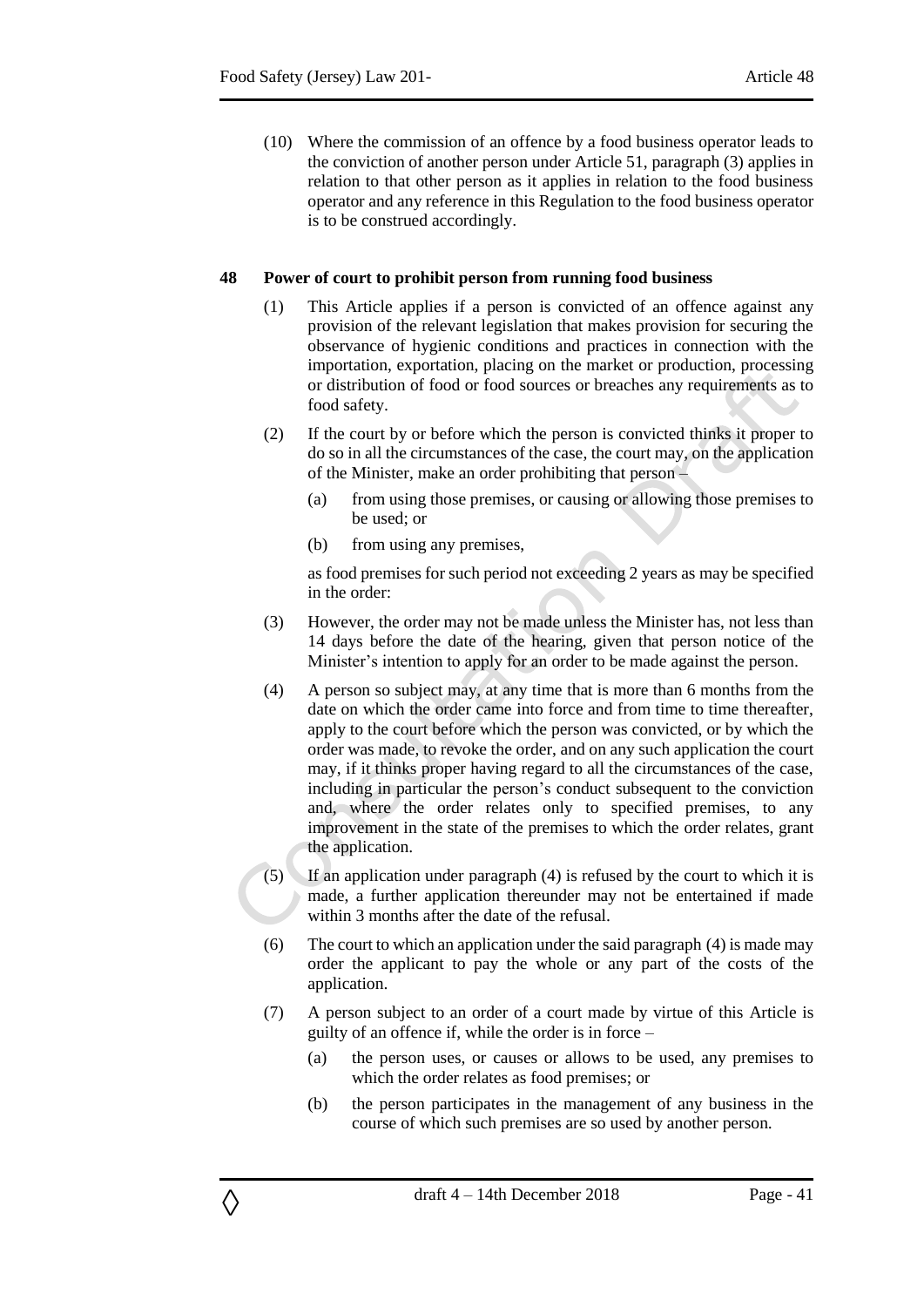### <span id="page-41-0"></span>**49 Criminal liability of officers; aiders and abettors**

- (1) If an offence under the relevant legislation committed by a limited liability partnership or body corporate is proved to have been committed with the consent or connivance of, or to be attributable to neglect on the part of –
	- (a) a person who is a partner of the partnership, or director, manager, secretary or other similar officer of the body corporate; or
	- (b) a person purporting to act in any such capacity,

the person is also guilty of the offence and liable to the penalty provided.

- (2) If the affairs of a body corporate are managed by its members, paragraph (1) applies in relation to acts and defaults of a member in connection with the member's functions of management as if the member were a director of the body corporate.
- (3) A person who aids, abets, counsels or procures the commission of an offence under the relevant legislation is also guilty of the offence and liable in the same manner as a principal offender to the penalty provided for that offence.

#### <span id="page-41-1"></span>**50 Time limit for prosecution**

A prosecution for an offence under the relevant legislation must not be commenced after the expiry of 3 years from the commission of the offence.

#### <span id="page-41-2"></span>**51 Presumption as to placing on market for human consumption**

- (1) For the purposes of the relevant legislation, any food commonly used for human consumption, if placed on the market or offered, exposed or kept for placing on the market, is presumed, until the contrary is proved, to have been placed on the market or, as the case may be, to have been or to be intended for placing on the market for human consumption.
- (2) For the purposes of the relevant legislation
	- (a) any food commonly used for human consumption; or
	- (b) any article or substance commonly used in the manufacture of food for human consumption,

that is found on premises used for the production, processing or distribution or placing on the market of that food is presumed, until the contrary is proved, to be intended for placing on the market, or for manufacturing food for placing on the market, for human consumption.

(3) For the purposes of the relevant legislation, any article or substance capable of being used in the composition or production, processing or distribution of any food commonly used for human consumption that is found on premises on which that food is prepared is, until the contrary is proved, presumed to be intended for use for human consumption.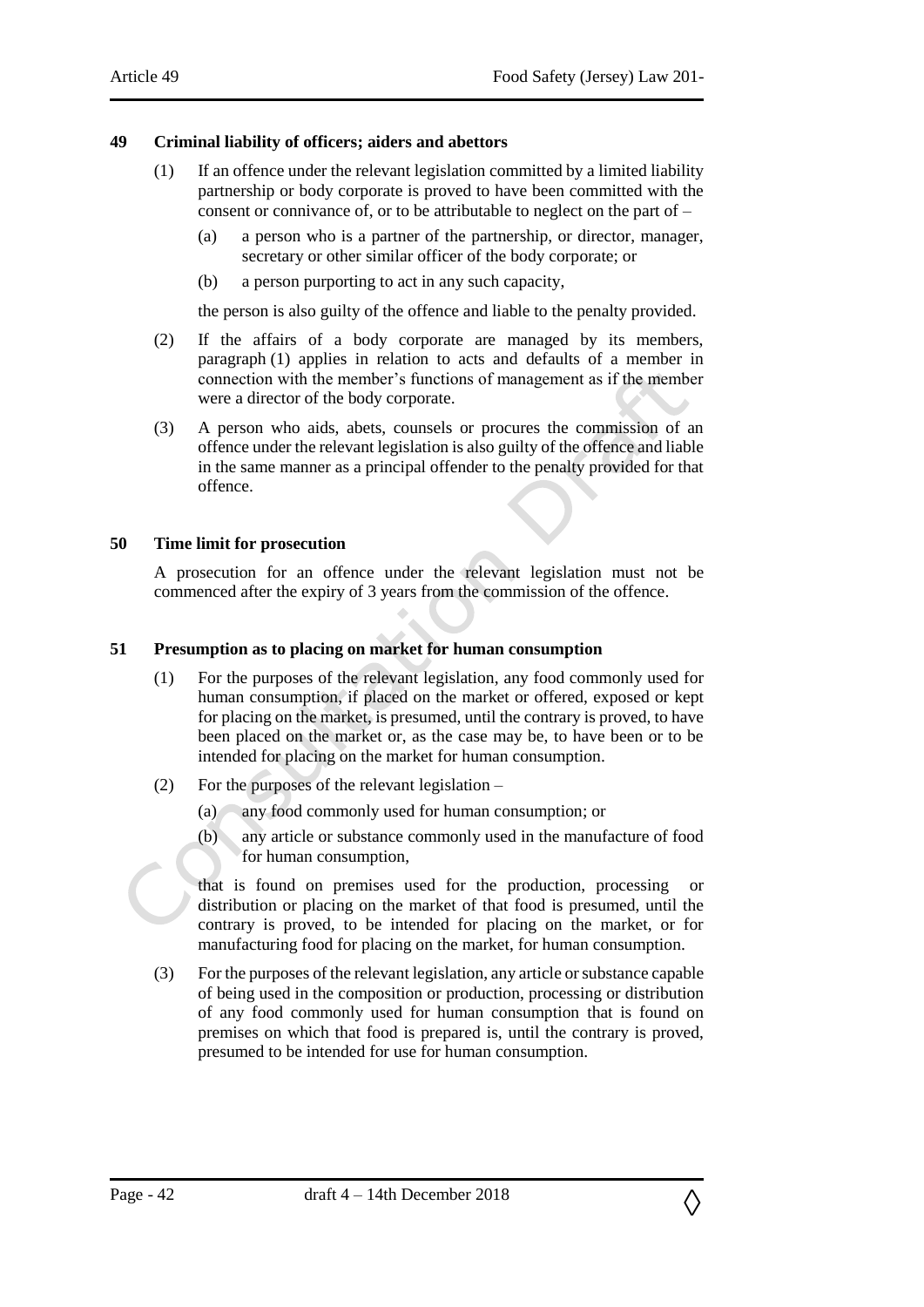#### <span id="page-42-0"></span>**52 Evidence of certificate of analysis**

- (1) In any proceedings under the relevant legislation, the certificate of an analyst is sufficient evidence of the facts stated in the certificate, unless the defendant or person charged requires that the person who made the analysis be called as a witness or the court makes an order under paragraph (2).
- (2) The court considering any proceedings under the relevant legislation may, if it thinks fit, and on the request of either party must cause part of a sample retained by the analyst to be sent for further analysis and a certificate of the result of the further analysis submitted to the court.
- (3) The costs of, and incidental to, the analysis must be paid by the person at whose request the analysis was made.

## <span id="page-42-1"></span>**53 Appeals to Magistrate's Court**

- (1) Any person who is aggrieved by a decision of the Minister to serve a notice under Part 8 may appeal to the Magistrate's Court.
- (2) An appeal under paragraph (1) must be brought within 28 days from the date on which notice of the decision to be appealed against was served on the person.
- (3) On an appeal against a notice under Part 8, the Magistrate's Court may cancel or affirm the notice and, if it affirms it, may do so either in its original form or with the modifications that the Court may in the circumstances think fit.
- (4) If, apart from this paragraph, any period specified in a notice would include any day on which an appeal against that notice is pending, that day is excluded from that period.
- (5) An appeal is regarded as pending for the purposes of subsection (4) until it is finally disposed of, is withdrawn or is struck out for want of prosecution.

## <span id="page-42-2"></span>**54 Appeals to Royal Court**

◊

A person who is aggrieved by  $-$ 

- (a) any dismissal by the Magistrate's Court of an appeal under as is mentioned in Article 60; or
- (b) any decision of such a court to make an order under Article [52 or] 53,

may appeal to the inferior number of the Royal Court.]

## <span id="page-42-3"></span>**55 Right to carry on business pending appeal**

- (1) Where a decision of the Minister under the relevant legislation refusing, cancelling, suspending or revoking a licence, or imposing a notice other than an emergency prohibition notice, makes it unlawful for a person –
	- (a) to carry on any business which the person, or his or her immediate predecessor in the business, was lawfully carrying on at the date when the decision of the Minister was given, or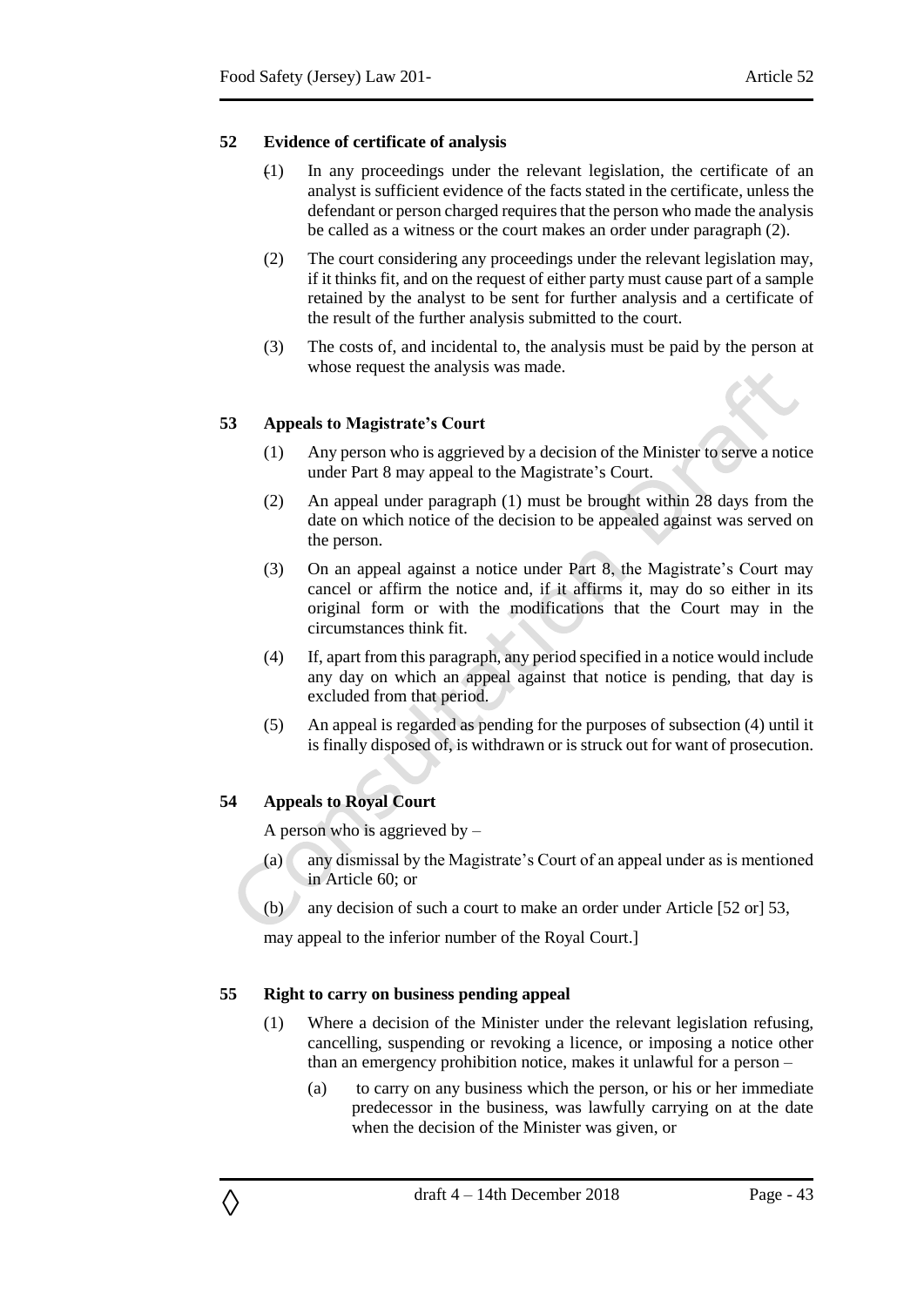(b) to use any premises for any purpose for which the person, or his or her immediate predecessor in the business, was lawfully using the premises,

the person may carry on that business and use those premises for that purpose until the time for appealing has expired and, if an appeal is lodged, until the appeal is abandoned or dismissed.

(2) Paragraph (1) applies where the decision of a court in proceedings in respect of an offence under the relevant legislation, makes it unlawful for a person to carry on a business that he or she was lawfully carrying on immediately before the decision was given, or to use any premises for any purpose for which he or she was then lawfully using them.

#### <span id="page-43-0"></span>**56 Disputes as to compensation**

Where provision is made by the relevant legislation for the payment of compensation to any person, any dispute arising as to the fact of damage or loss, or as to the amount of compensation, is to be determined by arbitration.

#### <span id="page-43-1"></span>**57 Rules of Court**

<span id="page-43-2"></span>Rules may be made in the manner prescribed by the Royal Court (Jersey) Law 1948 to make such provision as appears to the Superior Number of the Royal Court to be necessary or expedient for the purposes of this Law.

## **PART 10**

## CLOSING PROVISIONS

### <span id="page-43-4"></span><span id="page-43-3"></span>**58 Repeals and savings**

- (1) The Food Safety (Jersey) Law 1966 and the Food Safety (Miscellaneous Provisions) (Jersey) Law 2000 are repealed.
- (2) Despite paragraph (1), any Orders made under either of the Laws mentioned in paragraphs (1), as they were in force immediately before the coming into force of this Article, are treated as having been made under this Law, except to the extent, if any, that they are inconsistent with it.

#### <span id="page-43-5"></span>**59 Consequential amendments to enactments**

- (1) Schedule 2 has effect.
- (2) The States may by Regulations make such amendments to any enactment as appear to the States to be expedient –
	- (a) for the general purposes, or any particular purpose, of this Law;
	- (b) in consequence of any provision made by or under this Law; or
	- (c) for giving full effect to this Law or any provision of it.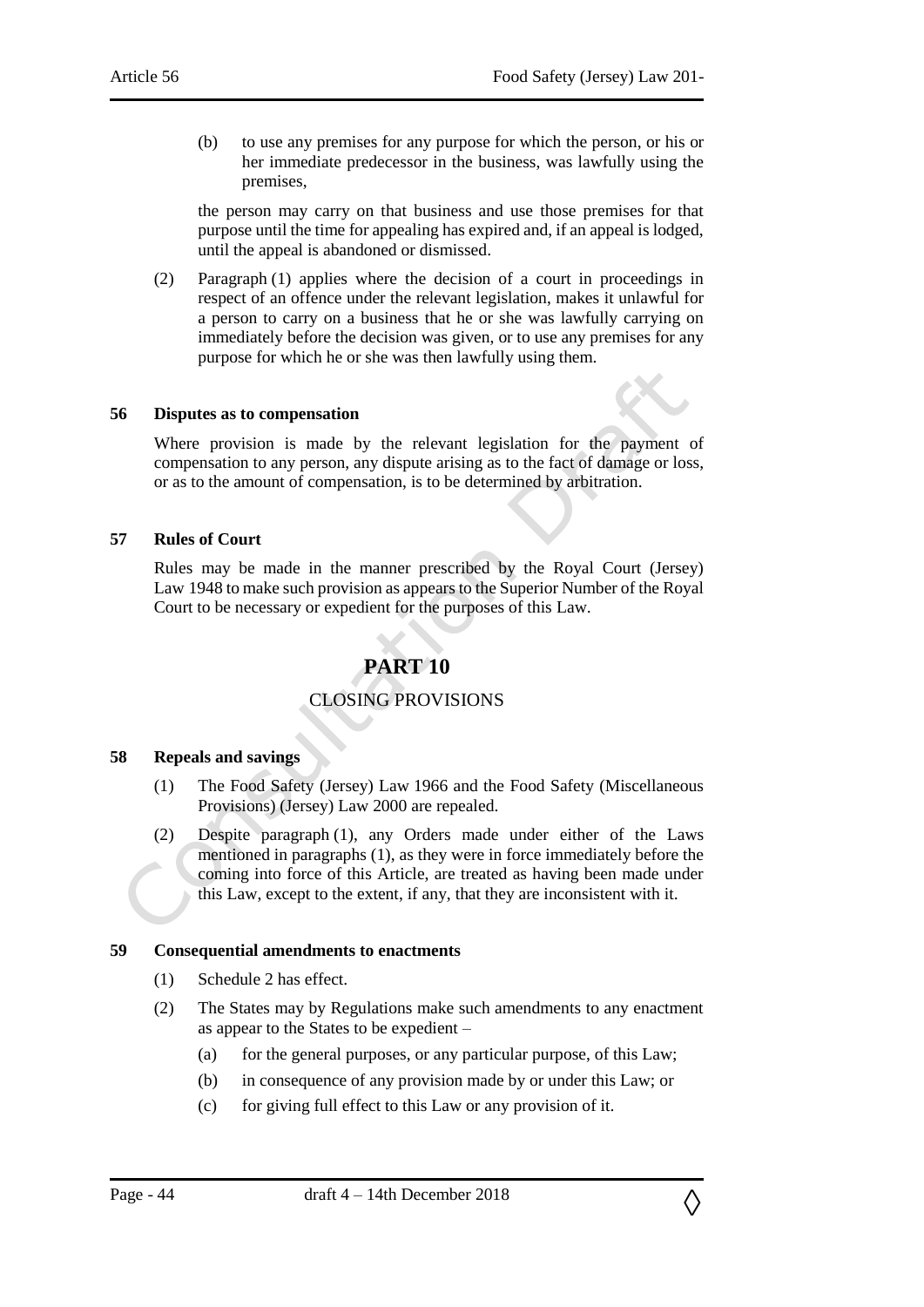#### <span id="page-44-0"></span>**60 Regulations and Orders**

- (1) The States may make Regulations to amend Article 1.
- (2) The Minister may by Order prescribe anything that may or must be prescribed under this Law, other than anything that may be prescribed by Rules of Court.
- (3) Orders and Regulations made under this Law may be made only after open and transparent public consultation directly or through representative bodies except in any case where the urgency of the matter does not permit such consultations.
- (4) The power to make Regulations or Orders includes power to make any supplementary, incidental, consequential, transitional, transitory or savings provisions which appear to the States or the Minister, as the case may be, to be necessary or expedient for the purposes of the Regulations or Order.

#### <span id="page-44-1"></span>**61 Citation and commencement**

◊

This Law may be cited as the Food (Jersey) Law 201- and comes into force on such day or days as the States may by Act appoint.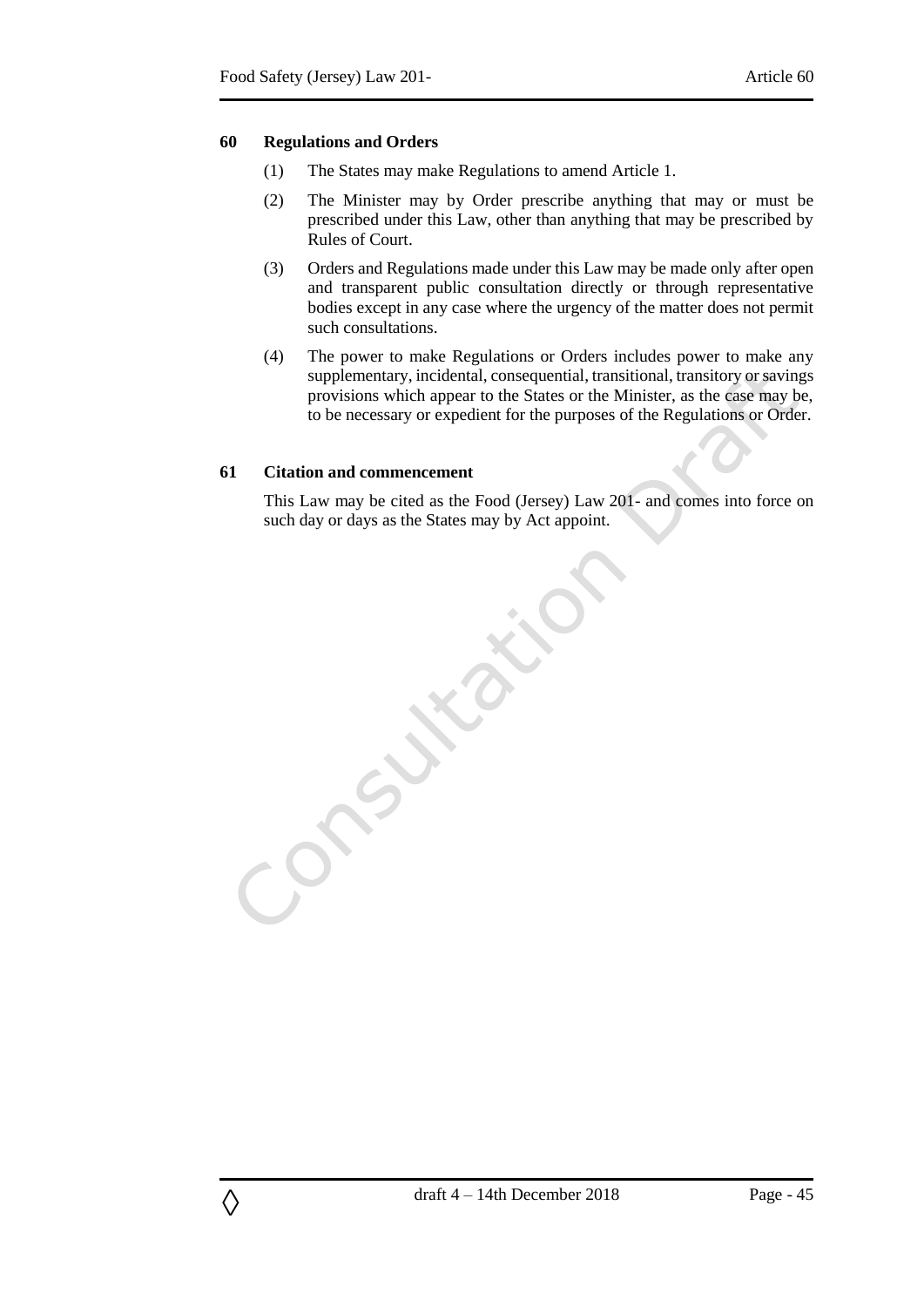#### **SCHEDULE 1**

#### (Article 18(2))

#### **ORDER MAKING POWERS**

- <span id="page-45-1"></span><span id="page-45-0"></span>1. The Minister may by Order make provision for the regulation of any of the following matters -
	- (a) food hygiene and food safety requirements applicable to primary producers, including the importation, handling and placing on the market of food.
	- (b) the composition of food;
	- (c) the use of any process or treatment in the handling of food;
	- (d) the furnishing of information as to the composition and use of any substance sold in the course of a business for use in the handling of food, including particulars of any investigations or inquiries carried out by any person for the purpose of determining the cumulative effect on the health of a person consuming the substance in ordinary quantities;
	- (e) the transportation of food;
	- (f) the labelling and description of food (provided that any Order made in respect of weight, measure or number must be made by the Minister for Economic Development, Tourism, Sport and Culture);
	- (g) the importation, exportation, placing on the market or handling of novel foods, including genetically modified foods, or food sources from which such foods are intended to be derived, of any class specified in the Order;
	- (h) the classification or designation of food, including any description of its origin or of the manner in which it is packed;
	- (i) the conditions and practices in connection with food contact materials during the importation, exportation, placing on the market or handling of food;
	- (j) the use of any specified substance, or any substance of any specified class in connection with the production of any food source or the carrying out of any other activity in connection with, or in a manner likely to affect, the production of any food source;
	- (k) the rating of food hygiene standards of food businesses including the publicising of food hygiene ratings;
	- (l) the disposal of food, including food that remains fit for human consumption but which cannot be sold;
	- (m) the disposal of waste products in connection with food;
	- (n) the sampling of food for the purposes of analysis, including
		- (i) the methods and procedure to be followed and the samples to be procured,
		- (ii) the persons to whom parts of samples are to be given and the persons by whom such parts are to be retained,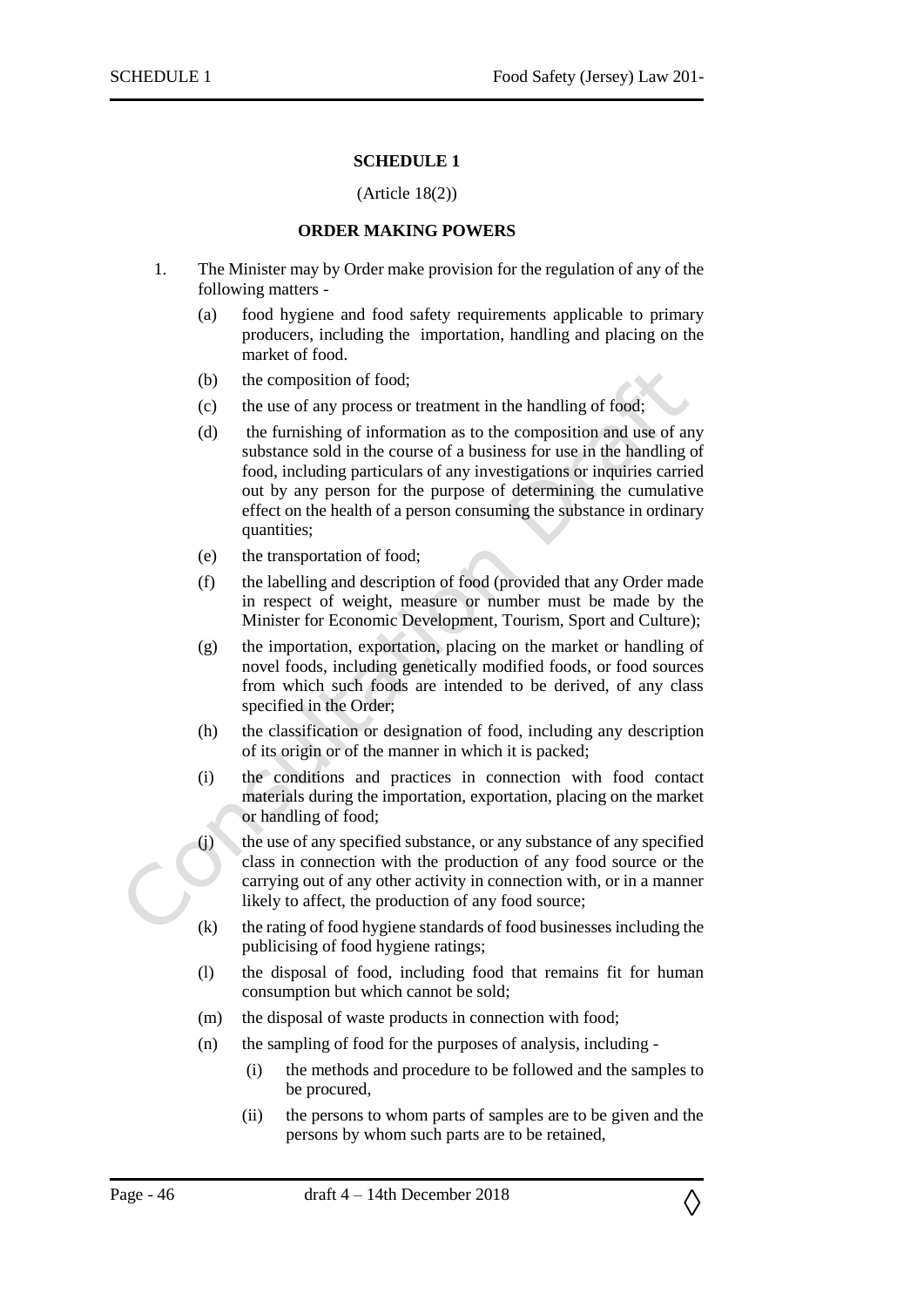- (iii) the notices which are to be given to, and the information which is to be furnished by, the persons in charge of any food, substance, contact material or food source of or from which samples are procured,
- (iv) the methods which are to be used in analysing or examining samples, or parts of samples, or in classifying the results of analyses or examinations,
- (v) the circumstances in which an analyst or a food auditor is to be precluded, by reason of a conflict of interest, from analysing or examining a particular sample or part of a sample, and
- (vi) the circumstances in which samples, or parts of samples, are to be or may be submitted for analysis or examination by another analyst.
- 2. For the purposes of this Schedule
	- (a) "novel food" means any food produced from raw material that has not previously been used for human consumption in the British Islands or has been so used only to a very limited extent, or produced by new or extensively modified processes not previously used in the production of food;
	- (b) a food source is genetically modified if any of the genes or other genetic material in the food source –
		- (i) has been modified by means of an artificial technique; or
		- (ii) is inherited or otherwise derived, through any number of replications, from genetic material which was so modified,

and in this paragraph "artificial technique" does not include any technique involving no more than, or no more than the assistance of, naturally occurring processes of reproduction (including selective breeding techniques or in vitro fertilisation).

## **SCHEDULE 2**

(Article 59(1))

## **CONSEQUENTIAL AMENDMENTS**

#### <span id="page-46-2"></span><span id="page-46-1"></span><span id="page-46-0"></span>**1 Community Provisions (Food Supplements) (Jersey) Regulations 2014 amended**

- (1) The Community Provisions (Food Supplements) (Jersey) Regulations 2014 are amended as follows.
- (2) In Regulation  $1(1)$  –

- (a) for the definition "1966 Law" there is substituted  $-$
- "201- Law" means the Food Safety (Jersey) Law 201-;
- (b) in the definition "authorised officer" for "Food Safety (Jersey) Law 1966" there is substituted "Food Safety (Jersey) Law 201-".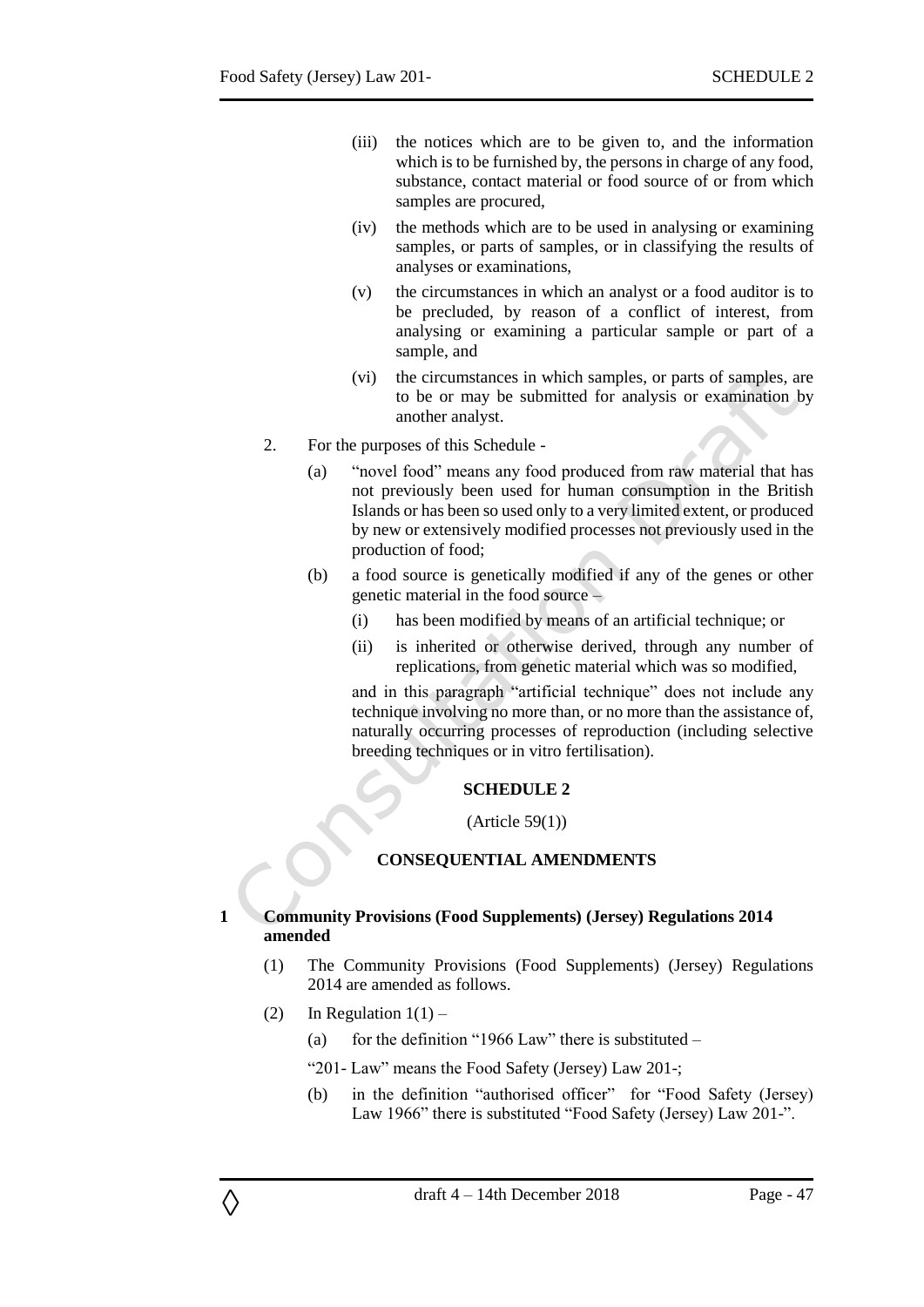- (3) In Regulation 5(2) for "Without prejudice to the requirements of any Order made under Article 9 of the 1966 Law" there is substituted "Without limiting the effect of any Order made under paragraph 6 of Schedule 1 to the 201- Law".
- (4) Regulations 9(2), 10 and 11 are repealed.

#### <span id="page-47-0"></span>**2 Community Provisions (Nutrition and Health Claims on Foods) (Jersey) Regulations 2014 amended**

- (1) The Community Provisions (Nutritional and Health Claims on Foods) (Jersey) Regulations 2014 are amended as follows.
- (2) In Regulation  $1(1)$ 
	- (a) for the definition "1966 Law" there is substituted –

"201- Law" means the Food Safety (Jersey) Law 201-;

- (b) in the definition "authorised officer" for "Food Safety (Jersey) Law 1966" there is substituted "Food Safety (Jersey) Law 201-".
- (3) Regulations 3(3) and (4), 4 and 5 are repealed.

## <span id="page-47-1"></span>**3 Medicines (Aristolochia, Mu Tong and Fangji) (Prohibition) (Jersey) Order 2002 amended**

In Article 4(1)(b) of the Medicines (Aristolochia, Mu Tong and Fangji) (Prohibition) (Jersey) Order 2002 for "as defined in Article 1(1) of the Food Safety (Jersey) Law 1966" there is substituted "means a person appointed as such under Article 4 of the Food (safety and Hygiene) (Jersey) Law 201-".

## <span id="page-47-2"></span>**4 Medicines (Kava-kava) (Prohibition) (Jersey) Order 2003 amended**

In Article 3(1)(b)(ii) of the Medicines (Kava-kava) (Prohibition) (Jersey) Order 2003 for "as defined in Article 1(1) of the Food Safety (Jersey) Law 1966" there is substituted "means a person appointed as such under Article 4 of the Food (safety and Hygiene) (Jersey) Law 201-".

## <span id="page-47-3"></span>**5 Medicines (Prescription Only) (Jersey) Order 1997 amended**

In the table in Part 1 of Schedule 2 to the Medicines (Prescription Only) (Jersey) Order 1997, in entry 2(b) in column 1 for "Food Safety (Jersey) Law 1966" there is substituted "Food Safety (Jersey) Law 201-".

## <span id="page-47-4"></span>**6 Misuse of Drugs (General Provisions) (Jersey) Order 2009 amended**

In Article  $6(4)(g)$  and (h) of the Misuse of Drugs (General Provisions) (Jersey) Order 2009 for "Food Safety (Jersey) Law 1966" there is substituted "Food (Safety and Hygiene) (Jersey) Law 201-".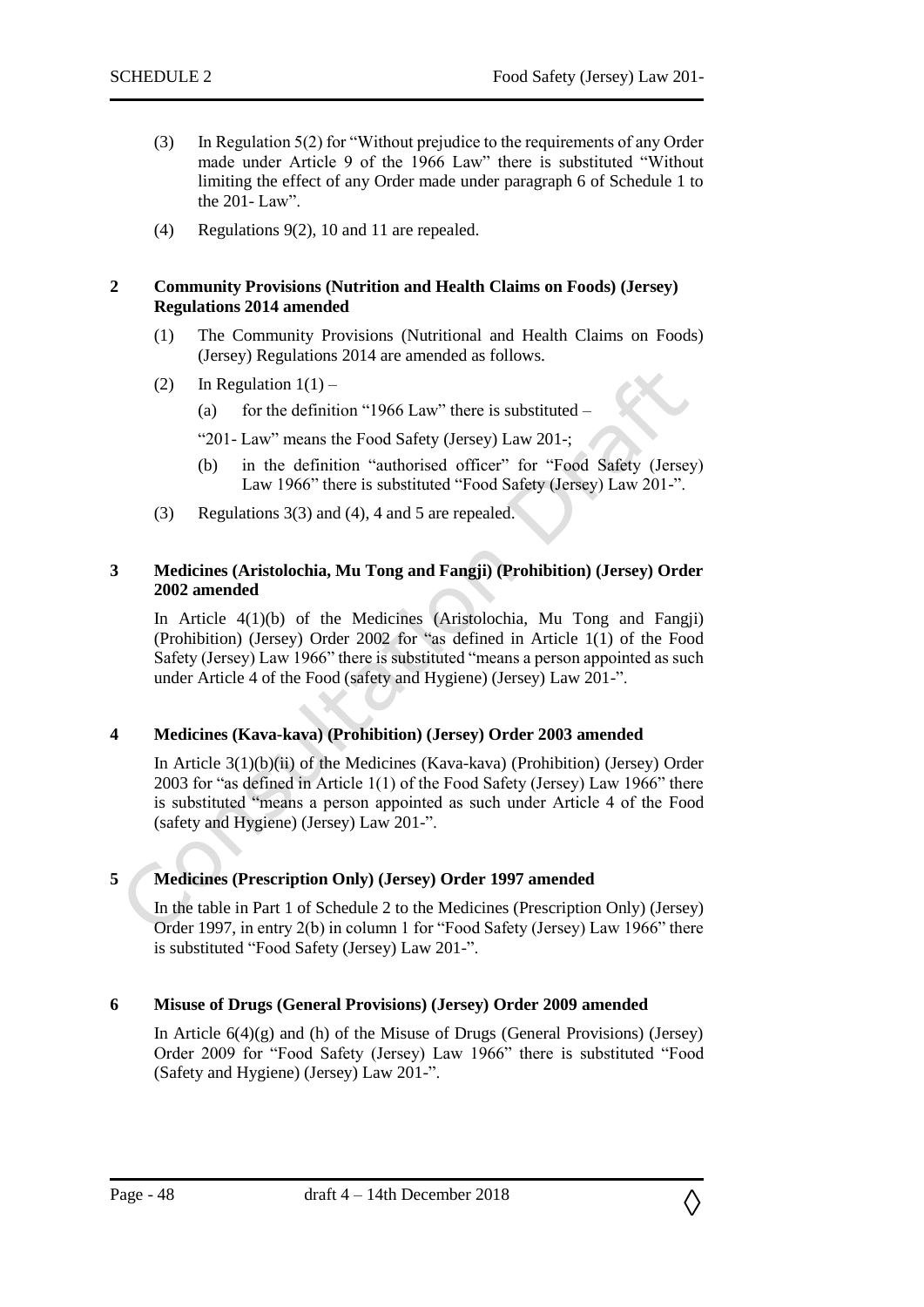### <span id="page-48-0"></span>**7 Pesticides (General Provisions) (Jersey) Order 1991 amended**

In Article 2(2)(b) of the Pesticides (General Provisions) (Jersey) Order 1991 for "Food Safety (Jersey) Law 1966" there is substituted "Food Safety (Jersey) Law  $201 -$ ".

### <span id="page-48-1"></span>**8 Places of Refreshment (Jersey) Law 1967 amended**

In each place where it occurs in Articles  $8(1)(b)$  and  $9(2)$  and (3) for "Article 18 of the Food Safety (Jersey) Law 1966" there is substituted "Article 52 of the Food Safety (Jersey) Law 201-".

#### <span id="page-48-2"></span>**9 Police Procedures and Criminal Evidence (Jersey) Law 2003 amended**

In Schedule 3 to the Police and Criminal Evidence (Jersey) Law 2003 -

(a)

◊

(a) For the entry relating to the Food Safety (Jersey) Law 1966 there is substituted –

"Food Safety (Jersey) Law 201- Article 26(1)";

(b) the entry relating to the Food Safety (Miscellaneous Provisions) (Jersey) Law 2000 is deleted.

#### <span id="page-48-3"></span>**10 Price Indicators (Jersey) Regulations 2008 amended**

In Regulation 1 of the Price Indicators (Jersey) Regulations 2008, in the definition of "food" for the words "Article 1 of the Food Safety (Jersey) Law 1966" there shall be substituted the words "Article 2 of the Food Safety (Jersey) Law 201-".

## <span id="page-48-4"></span>**11 Restriction on Smoking (Jersey) Law 1973 amended**

In Article 1F(6)(b) of the Restriction on Smoking (Jersey) Law 1973 for the words "Food Safety (Jersey) Law 1966" there shall be substituted the words "Food (Safety and Hygiene) (Jersey) Law 201-".